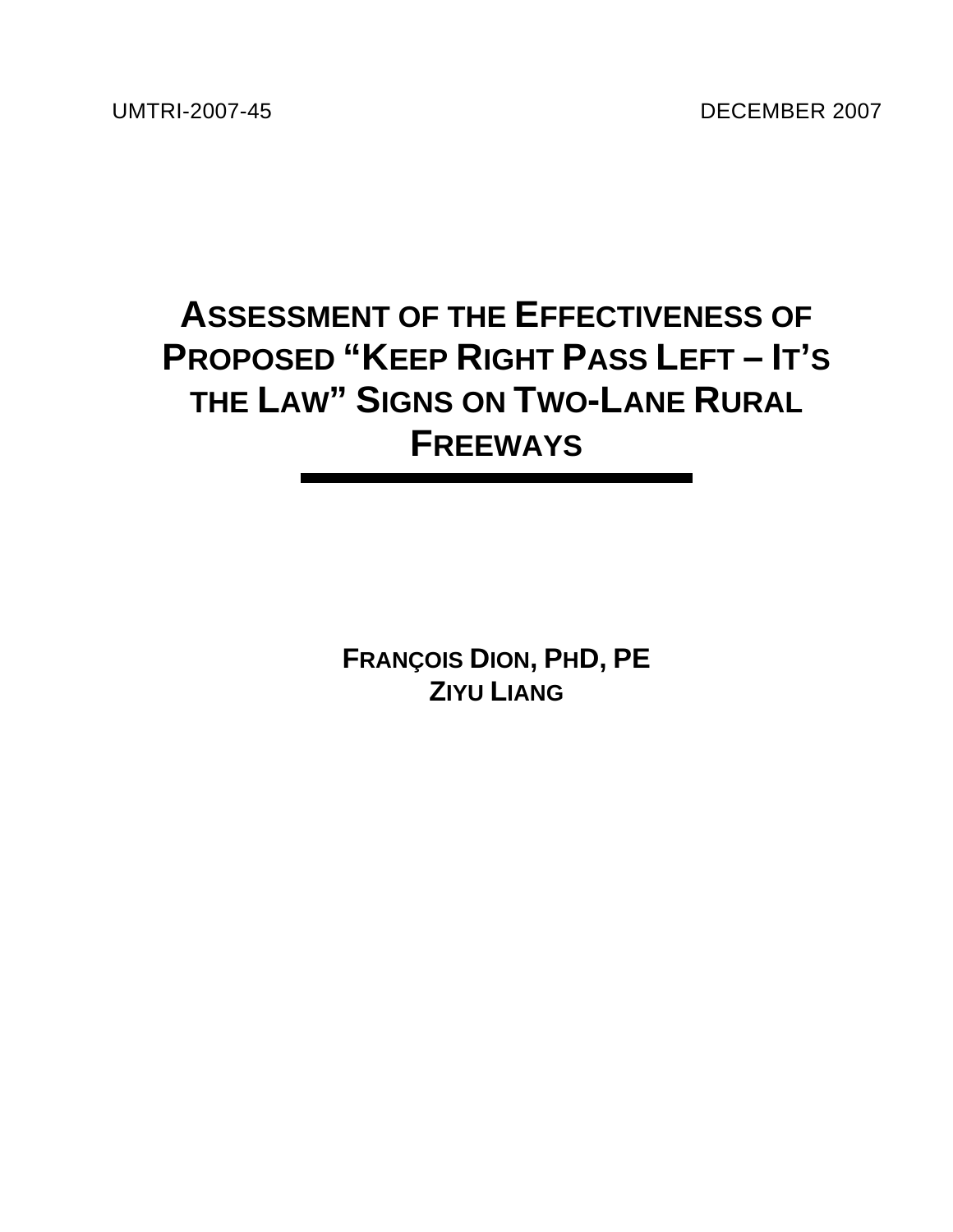#### **Technical Report Documentation Page**

| 1. Report No.                                         | 2. Government Accession No.                                  | 3. Recipient's Catalog No.            |
|-------------------------------------------------------|--------------------------------------------------------------|---------------------------------------|
| <b>UMTRI-2007-45</b>                                  |                                                              |                                       |
| 4. Title and Subtitle                                 |                                                              | 5. Report Date                        |
|                                                       | Assessment of the Effectiveness of Proposed "Keep Right Pass | December 2007                         |
| Left – It's the Law" Signs on Two-Lane Rural Freeways |                                                              | 6. Performing Organization Code       |
|                                                       |                                                              |                                       |
| 7. Author(s)                                          |                                                              | 8. Performing Organization Report No. |
| Dion, F. and Liang, Z.                                |                                                              | <b>UMTRI-2007-45</b>                  |
| 9. Performing Organization Name and Address           |                                                              | 10. Work Unit no. (TRAIS)             |
| The University of Michigan                            |                                                              |                                       |
| <b>Transportation Research Institute</b>              |                                                              |                                       |
| 2901 Baxter Road                                      |                                                              | 11. Contract or Grant No.             |
| Ann Arbor, Michigan 48109-2150 U.S.A.                 |                                                              |                                       |
| 12. Sponsoring Agency Name and Address                |                                                              | 13. Type of Report and Period Covered |
| Michigan Department of Transportation                 |                                                              |                                       |
| 425 West Ottawa Street                                |                                                              | 14. Sponsoring Agency Code            |
| Lansing, MI 48933                                     |                                                              |                                       |
| 15. Supplementary Notes                               |                                                              |                                       |
|                                                       |                                                              |                                       |

16. Abstract

This study focuses on the problem of unlawful left-lane usage on non-congested two-lane rural freeways in Michigan. According to the Michigan Vehicle Code, vehicles shall remain on the right lane of two-lane sections of rural freeways when not passing other vehicles. While drivers are currently reminded of this rule by signs stating "Slower Traffic Keep Right" installed as part of the normal post-interchange sign sequence, traffic observations suggest that many motorists do not to follow this rule.

As part of an effort to entice drivers to abide by existing rules, this study investigates a proposal to replace current "Slower Traffic Keep Right" signs with new explicit signs stating "Keep Right Pass Left – It's the Law". To assess the effectiveness of this replacement, traffic behavioral data were collected at four rural sites along I-96 in Michigan, first with the existing sign in place and then with the proposed new sign. Tube counters data were collected to compare lane-specific traffic volumes and speed distributions in the presence of each sign. Video data were further collected to obtain information about individual passing events and develop statistics about the validity of left-lane usage by individual vehicles and about left-lane vehicle groupings caused by slow moving vehicles in the freeway left lane.

Results of the analyses provide no indication that replacing existing "Slower Traffic Keep Right" sings would effectively improve left-lane usage behavior on two-lane rural freeways. Depending on the sites considered, either improvements or deteriorations in left-lane behavior were observed following the sign replacement. In all cases, statistical tests further indicate that the observed changes are not statistically significant.

| 18. Distribution Statement<br>17. Key Words         |                                            |                  |           |  |  |  |  |  |
|-----------------------------------------------------|--------------------------------------------|------------------|-----------|--|--|--|--|--|
| Freeways, lane usage, passing events, traffic signs | Unlimited                                  |                  |           |  |  |  |  |  |
| 19. Security Classification (of this report)        | 20. Security Classification (of this page) | 21. No. of Pages | 22. Price |  |  |  |  |  |
| None                                                | None                                       | 43               |           |  |  |  |  |  |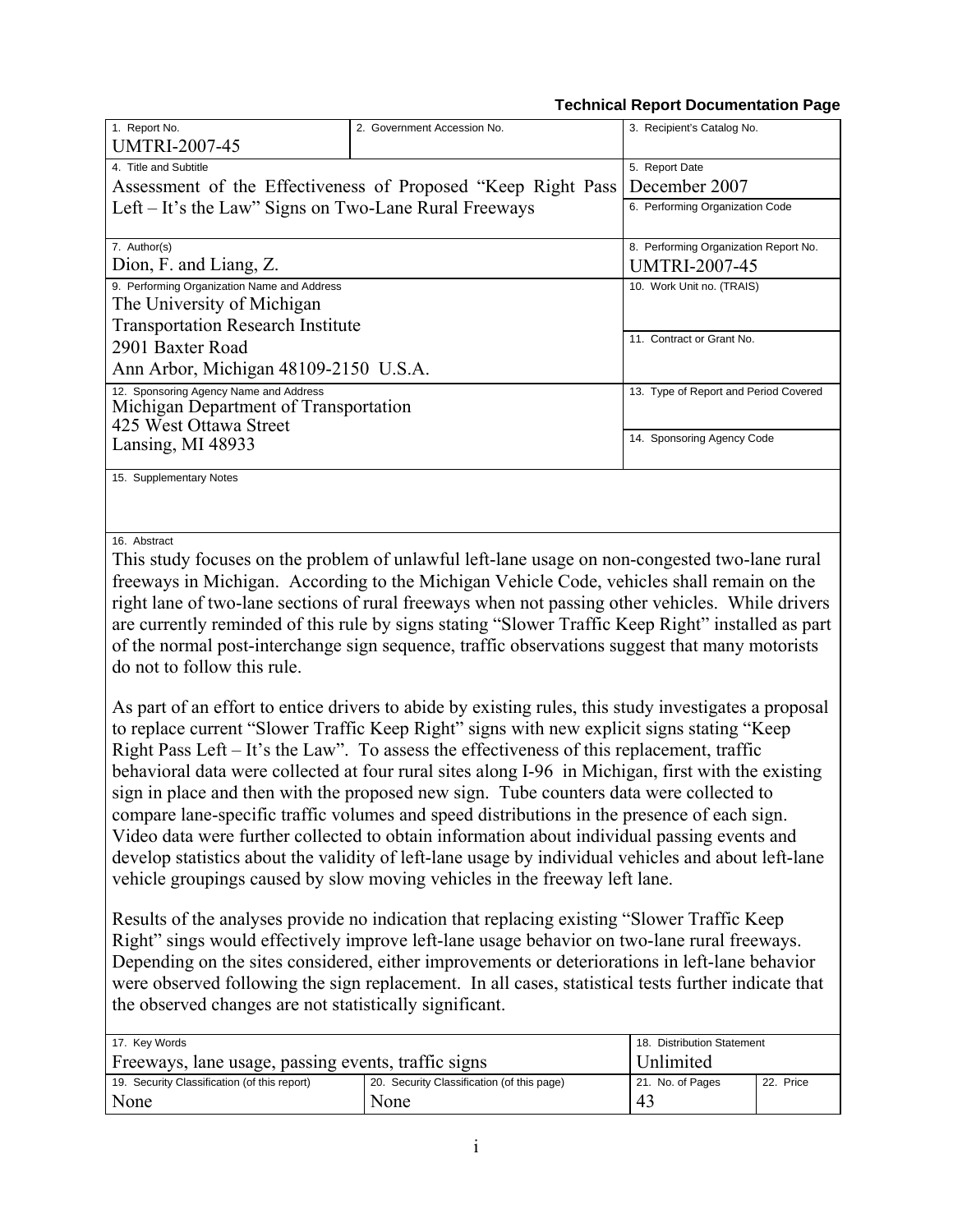|                     |                                          | SI* (MODERN METRIC) CONVERSION FACTORS                             |                                          |                                  |
|---------------------|------------------------------------------|--------------------------------------------------------------------|------------------------------------------|----------------------------------|
|                     |                                          | <b>APPROXIMATE CONVERSIONS TO SI UNITS</b>                         |                                          |                                  |
| <b>Symbol</b>       | <b>When You Know</b>                     | <b>Multiply By</b>                                                 | <b>To Find</b>                           | <b>Symbol</b>                    |
|                     |                                          | <b>LENGTH</b>                                                      |                                          |                                  |
| in                  | inches                                   | 25.4                                                               | millimeters                              | mm                               |
| ft                  | feet                                     | 0.305                                                              | meters                                   | m                                |
| yd                  | yards                                    | 0.914                                                              | meters                                   | m                                |
| mi                  | miles                                    | 1.61                                                               | kilometers                               | km                               |
|                     |                                          | <b>AREA</b>                                                        |                                          |                                  |
| $in^2$              | square inches                            | 645.2                                                              | square millimeters                       | mm <sup>2</sup>                  |
| $\mathrm{ft}^2$     | square feet                              | 0.093                                                              | square meters                            | m <sup>2</sup><br>m <sup>2</sup> |
| yd <sup>2</sup>     | square yard                              | 0.836<br>0.405                                                     | square meters                            |                                  |
| ac<br>$mi^2$        | acres<br>square miles                    | 2.59                                                               | hectares<br>square kilometers            | ha<br>km <sup>2</sup>            |
|                     |                                          | <b>VOLUME</b>                                                      |                                          |                                  |
| fl oz               | fluid ounces                             | 29.57                                                              | milliliters                              | mL                               |
|                     | gallons                                  | 3.785                                                              | liters                                   | L.                               |
| $\frac{gal}{ft^3}$  | cubic feet                               | 0.028                                                              | cubic meters                             | m <sup>3</sup>                   |
| $yd^3$              | cubic yards                              | 0.765                                                              | cubic meters                             | m <sup>3</sup>                   |
|                     |                                          | NOTE: volumes greater than 1000 L shall be shown in m <sup>3</sup> |                                          |                                  |
|                     |                                          | <b>MASS</b>                                                        |                                          |                                  |
| 0Z                  | ounces                                   | 28.35                                                              | grams                                    | g                                |
| lb                  | pounds                                   | 0.454                                                              | kilograms                                | kg                               |
| т                   | short tons (2000 lb)                     | 0.907                                                              | megagrams (or "metric ton")              | $Mq$ (or "t")                    |
|                     |                                          | <b>TEMPERATURE (exact degrees)</b>                                 |                                          |                                  |
| $\mathrm{P}$        | Fahrenheit                               | 5 (F-32)/9                                                         | Celsius                                  | $^{\circ}C$                      |
|                     |                                          | or (F-32)/1.8                                                      |                                          |                                  |
|                     |                                          | <b>ILLUMINATION</b>                                                |                                          |                                  |
| fc                  | foot-candles                             | 10.76                                                              | lux                                      | lx                               |
| fl                  | foot-Lamberts                            | 3.426                                                              | candela/m <sup>2</sup>                   | cd/m <sup>2</sup>                |
|                     |                                          | <b>FORCE and PRESSURE or STRESS</b>                                |                                          |                                  |
| Ibf                 | poundforce                               | 4.45                                                               | newtons                                  | N                                |
| lbf/in <sup>2</sup> | poundforce per square inch               | 6.89                                                               | kilopascals                              | kPa                              |
|                     |                                          |                                                                    |                                          |                                  |
|                     |                                          | <b>APPROXIMATE CONVERSIONS FROM SI UNITS</b>                       |                                          |                                  |
| <b>Symbol</b>       | <b>When You Know</b>                     | <b>Multiply By</b>                                                 | <b>To Find</b>                           | <b>Symbol</b>                    |
|                     |                                          |                                                                    |                                          |                                  |
| mm                  | millimeters                              | <b>LENGTH</b><br>0.039                                             | inches                                   | in                               |
| m                   | meters                                   | 3.28                                                               | feet                                     | ft                               |
| m                   | meters                                   | 1.09                                                               | yards                                    | yd                               |
| km                  | kilometers                               | 0.621                                                              | miles                                    | mi                               |
|                     |                                          | <b>AREA</b>                                                        |                                          |                                  |
| mm <sup>2</sup>     | square millimeters                       | 0.0016                                                             | square inches                            | $in^2$                           |
| m <sup>2</sup>      | square meters                            | 10.764                                                             | square feet                              | $ft^2$                           |
| m <sup>2</sup>      | square meters                            | 1.195                                                              | square yards                             | $yd^2$                           |
| ha                  | hectares                                 | 2.47                                                               | acres                                    | ac                               |
| $\mbox{km}^2$       | square kilometers                        | 0.386                                                              | square miles                             | mi <sup>2</sup>                  |
|                     |                                          | <b>VOLUME</b>                                                      |                                          |                                  |
| mL                  | milliliters                              | 0.034                                                              | fluid ounces                             | fl oz                            |
| L                   | liters                                   | 0.264                                                              | gallons                                  | gal                              |
| m <sup>3</sup>      | cubic meters<br>cubic meters             | 35.314                                                             | cubic feet<br>cubic yards                | $\mathbf{\bar{t}}^3$             |
| m <sup>3</sup>      |                                          | 1.307                                                              |                                          | $yd^3$                           |
|                     |                                          | <b>MASS</b>                                                        |                                          |                                  |
| g                   | grams                                    | 0.035<br>2.202                                                     | ounces<br>pounds                         | 0Z<br>lb                         |
| kg<br>$Mg$ (or "t") | kilograms<br>megagrams (or "metric ton") | 1.103                                                              | short tons (2000 lb)                     | Τ                                |
|                     |                                          |                                                                    |                                          |                                  |
| $^{\circ}C$         | Celsius                                  | <b>TEMPERATURE (exact degrees)</b><br>$1.8C + 32$                  | Fahrenheit                               | $\mathrm{P}$                     |
|                     |                                          | <b>ILLUMINATION</b>                                                |                                          |                                  |
| lx                  | lux                                      | 0.0929                                                             | foot-candles                             | fc                               |
| $\text{cd/m}^2$     | candela/m <sup>2</sup>                   | 0.2919                                                             | foot-Lamberts                            | fl                               |
|                     |                                          | <b>FORCE and PRESSURE or STRESS</b>                                |                                          |                                  |
| N<br>kPa            | newtons<br>kilopascals                   | 0.225<br>0.145                                                     | poundforce<br>poundforce per square inch | Ibf<br>lbf/in <sup>2</sup>       |

\*SI is the symbol for the International System of Units. Appropriate rounding should be made to comply with Section 4 of ASTM E380.<br>(Revised March 2003)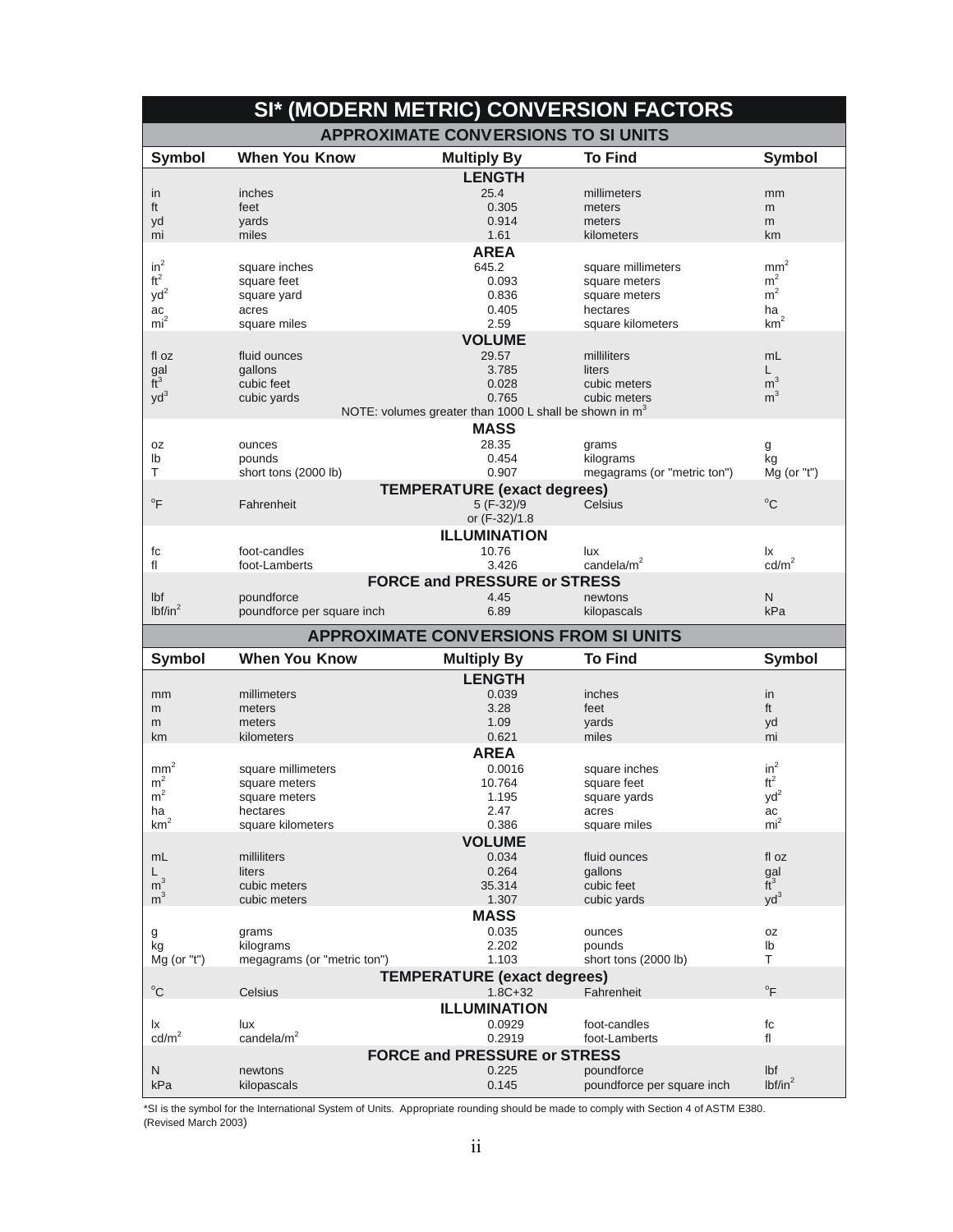# **Table of Contents**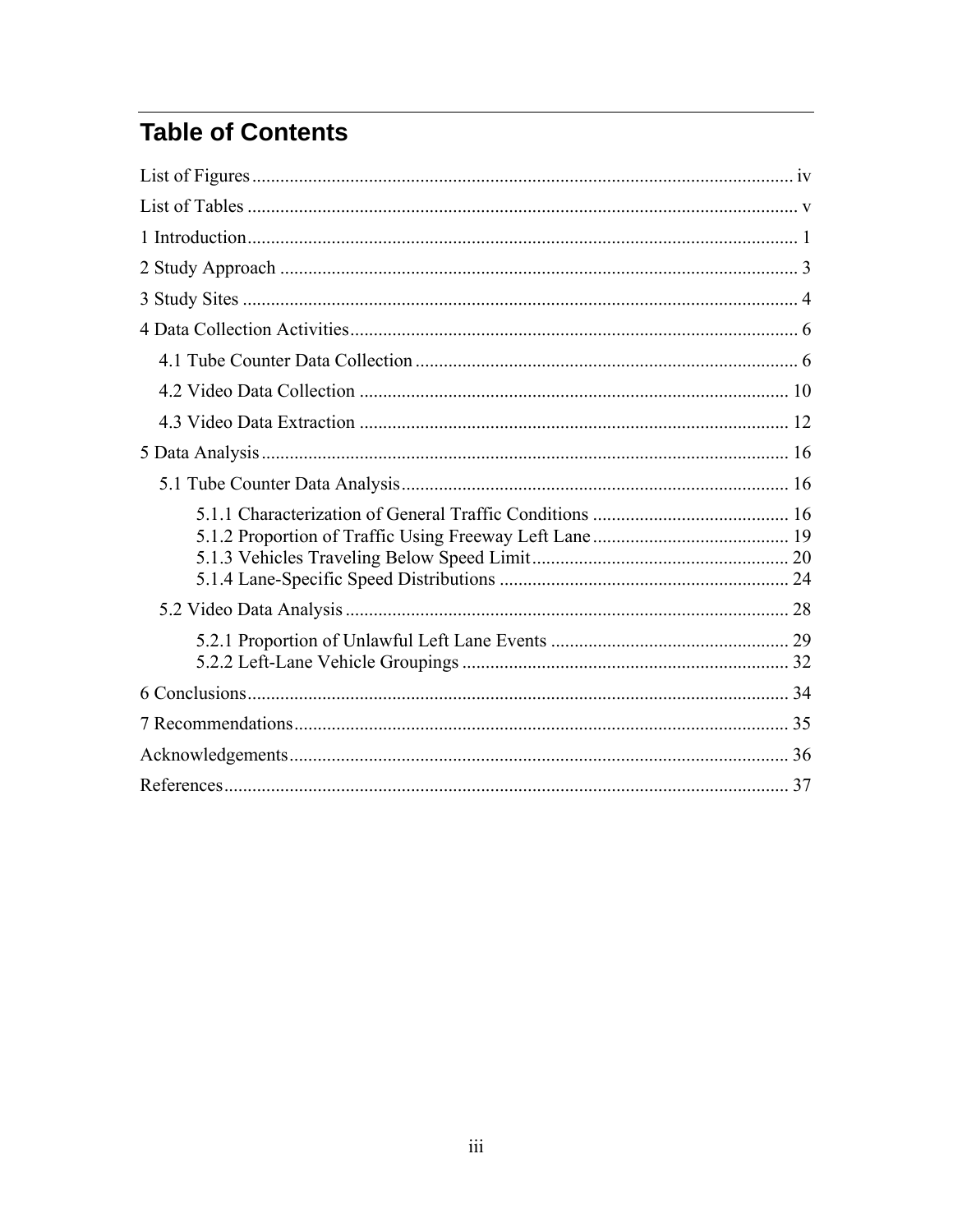# **List of Figures**

| Figure 13. Proportion of passenger vehicles traveling below the general 70 mph   |  |
|----------------------------------------------------------------------------------|--|
| Figure 14. Proportion of trucks traveling below the trucks-specific 60 mph       |  |
| Figure 15. Proportion of trucks traveling below the general 70 mph freeway speed |  |
|                                                                                  |  |
|                                                                                  |  |
|                                                                                  |  |
| Figure 19. Comparison of event occurrences with vehicles hanging on left lane    |  |
|                                                                                  |  |
|                                                                                  |  |
|                                                                                  |  |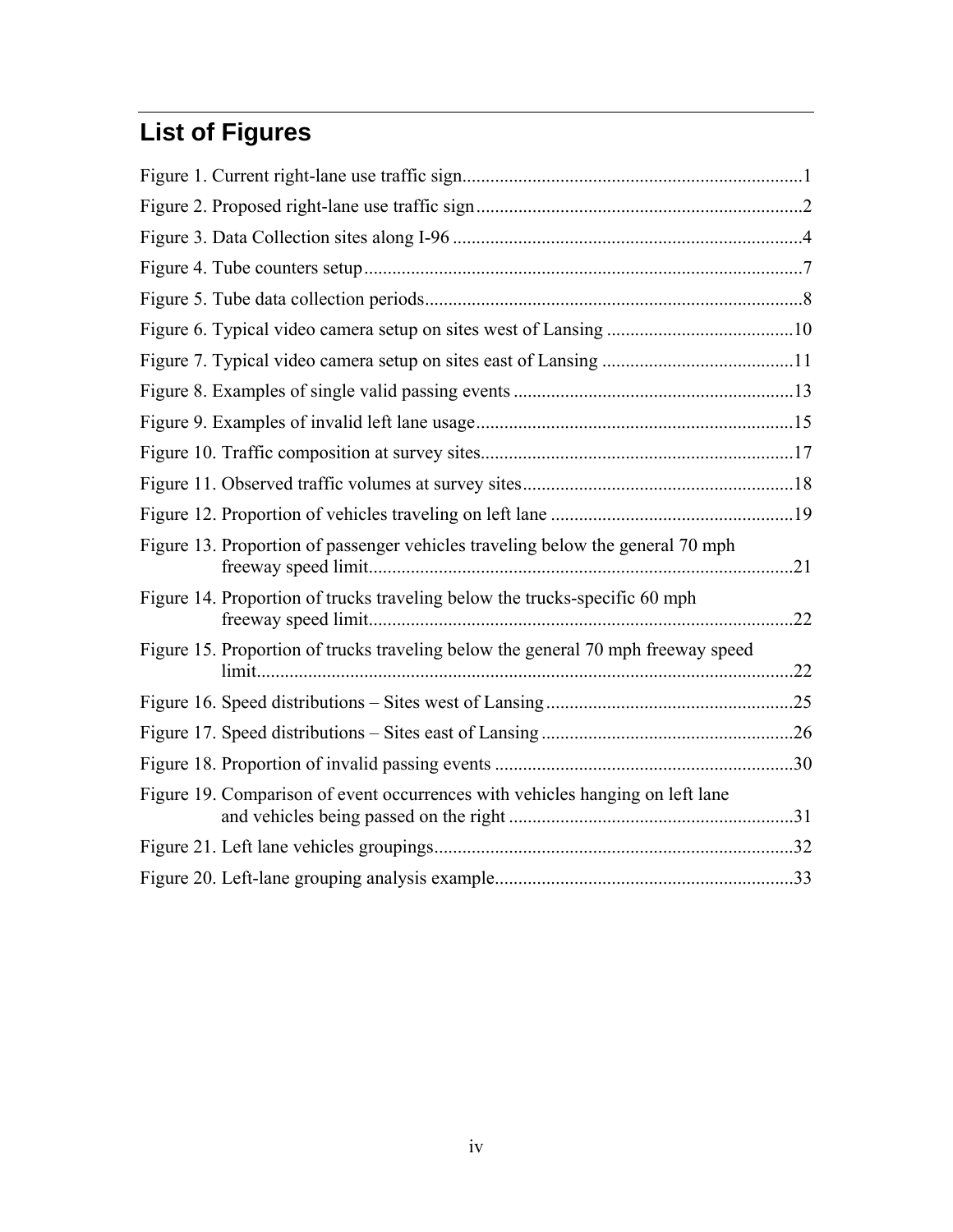# **List of Tables**

| Table 1. Non-interchange overpasses on two-lane sections of I-96 near Lansing5     |     |
|------------------------------------------------------------------------------------|-----|
|                                                                                    |     |
|                                                                                    |     |
| Table 4. Sample of Passing Event Data Extracted from Traffic Videos 14             |     |
|                                                                                    |     |
|                                                                                    |     |
| Table 7. Paired t-tests for sample means – Proportion of passenger vehicles        | .23 |
| Table 8. Paired t-tests for sample means – Proportion of trucks traveling below    | .23 |
| Table 9. Paired t-tests for sample means – Proportion of trucks traveling below    | .24 |
| Table 10. Paired t-test for sample means – Changes in average left-lane speed      | .27 |
| Table 11. Paired t-tests for sample means – Changes in average right-lane speed 27 |     |
| Table 12. Probability results of Kolmogorov-Smirnov tests for equality of          | .27 |
|                                                                                    |     |
| Table 14. Paired t-tests for sample means – Total number of invalid events 30      |     |
| Table 15. Paired t-tests for sample means – Types of invalid events31              |     |
| Table 16. Paired t-tests for sample means - Left-lane vehicle groupings 33         |     |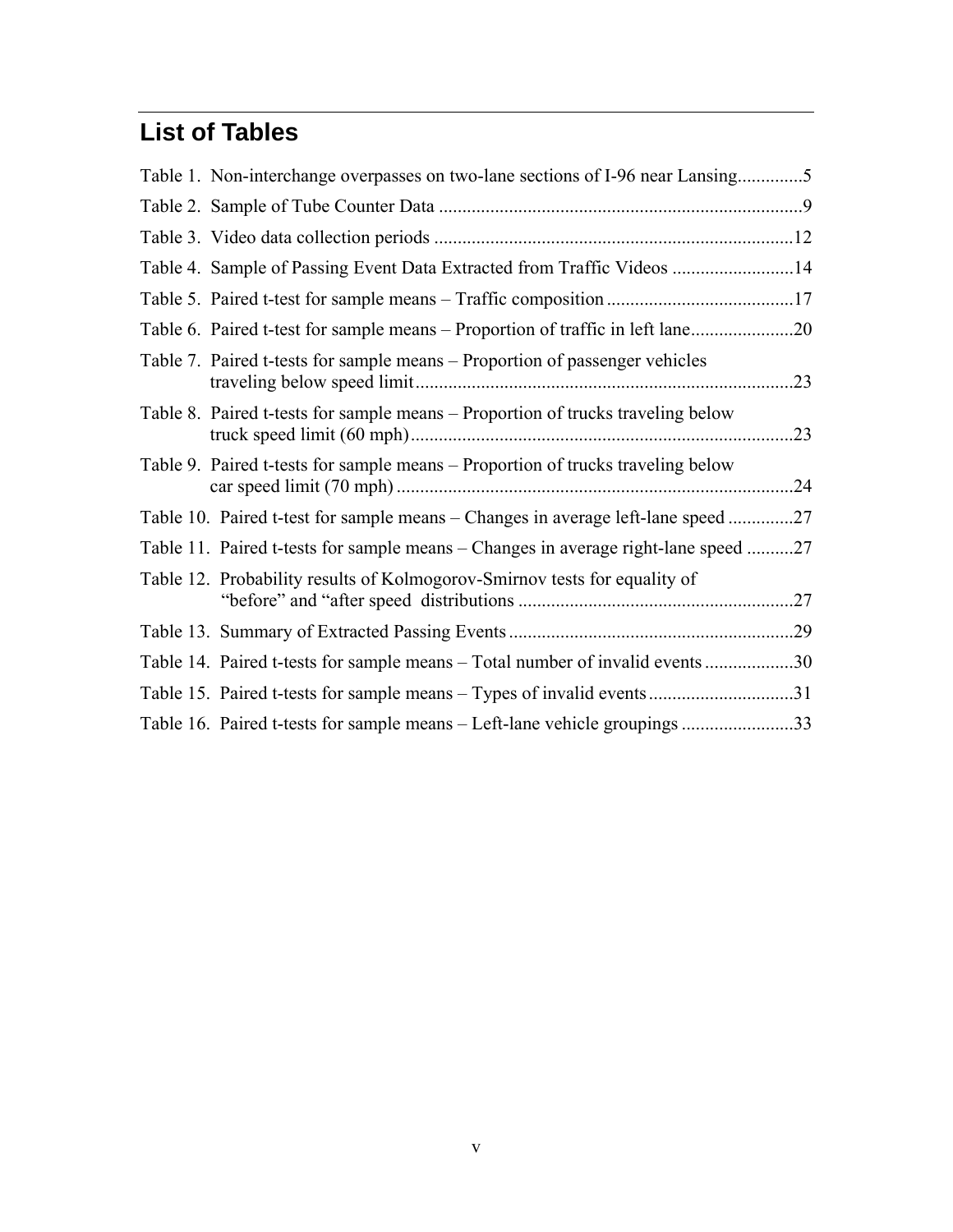# **1 Introduction**

Section 634 of the Michigan Vehicle Code (MCL 257.634) currently states that upon driving on a roadway having two or more lanes for travel in one direction a driver shall drive his vehicle in the extreme right-hand lane available. Exceptions to this rule only allow drivers to lawfully travel on any lane available when both traffic lanes are occupied by vehicles moving in substantially continuous streams and when preparing to make a left turn. For two-lane freeways, this is generally interpreted as meaning that drivers should stay on the right lane except for passing slower vehicles, when preparing to take a left-side exit, or when high traffic volumes result in vehicles continuously occupying both lanes.

According to the vehicle code, drivers not abiding by the above rule are responsible for a civil infraction. However, since the rule is not actively being enforced by police agencies, there has been no incentive for drivers to abide by it. This has resulted in a certain proportion of motorists opting to travel on the left lane of two-lane rural freeways for reasons other than passing or preparing to take a left-side exit. While many left-lane drivers remain courteous and shift to the right lane when being approached by faster vehicles, there are claims of drivers traveling at or below the speed limit stubbornly remaining on the left lane and blocking faster traffic. This often leads to faster vehicles choosing to pass slower ones from the right, a situation that should normally not occur as it goes against conventional driving practice.

Recent efforts to enforce the provisions of MCL 257.634 regarding left lane driving have lead to the adoption by the Michigan Department of Transportation (MDOT) in October 2005 of the use of "Slower Traffic Keep Right" signs on two-lane rural freeways. An illustration of the adopted sign is shown in Figure 1 (MDOT, 2005). This is the only federally-approved sign for emphasizing right-lane driving on twolane freeways. Current MDOT guidelines require its placement as part of the post interchange sign sequence for rural freeways outside incorporated municipalities (MDOT, 2007). The guidelines simply state that under normal conditions the sign should be placed approximately 3,500 feet from the end of an interchange on ramp. In addition to providing entering freeway traffic a reminder that they should keep driving on the right lane when not passing other vehicles, such a placement would also provide traffic already on the freeway periodic reminders of the normal lane usage rule.



**Figure 1. Current right-lane use traffic sign**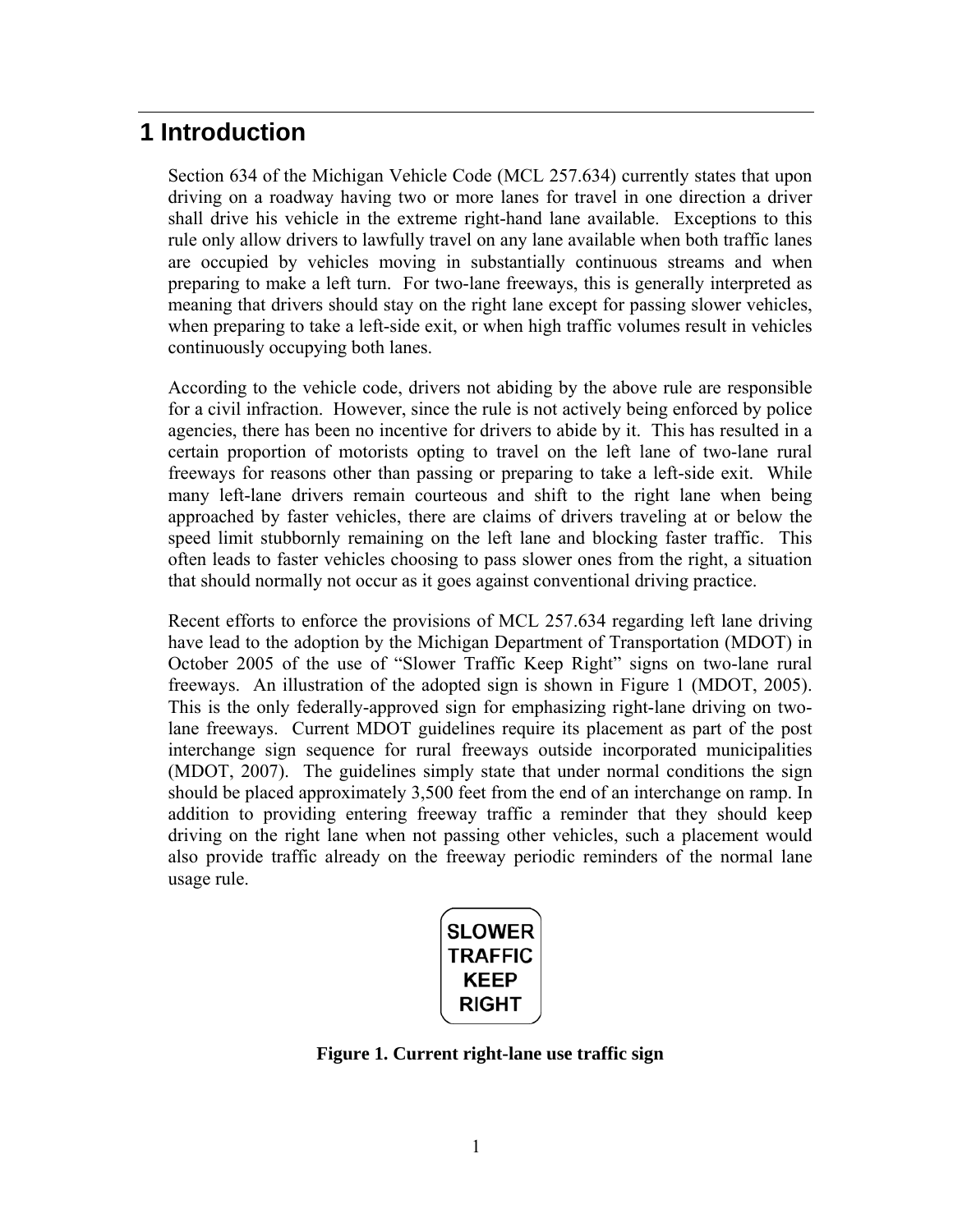Despite the addition of "Slower Traffic Keep Right" signs to the normal post sequence at freeway interchanges, traffic observations indicate that many motorists still keep driving on the left lane of two-lane rural freeways in situations in which they are required by law to drive on the right. One frequently mentioned reason to explain this lack of response to the new signs is that drivers tend to view them as merely informational. This perception is further enforced by the fact that many drivers have never received a ticket for driving on the left lane without a legitimate purpose and that they are not expecting to be pulled over for doing so.

To enhance driver awareness about existing laws and entice them to keep driving on the right lane except for passing and other legitimate uses, it was recently argued that motorists would perhaps be more responsive to signs clearly stating that Michigan laws mandate driving on the right lane of two-lane freeways under normal conditions. Based on what is currently done on the Pennsylvania Turnpike, it was proposed to replace current "Slower Traffic Keep Right" signs by signs conveying a more explicit message. Figure 2 illustrates the proposed replacement sign. This sign replaces the reference to slower traffic by an active reference to passing and adds an "It's the Law" note at the bottom to emphasize the legal aspect of the rule.

| KEEP            |  |  |  |  |  |  |  |  |
|-----------------|--|--|--|--|--|--|--|--|
| RIGHT           |  |  |  |  |  |  |  |  |
| PASS            |  |  |  |  |  |  |  |  |
| LEFT            |  |  |  |  |  |  |  |  |
| <b>IT'S THE</b> |  |  |  |  |  |  |  |  |
| LAW             |  |  |  |  |  |  |  |  |

**Figure 2. Proposed right-lane use traffic sign** 

This report details the results of a study that was conducted by the University of Michigan Transportation Research Institute (UMTRI) for the Michigan Department of Transportation to assess whether replacing current "Slower Traffic Keep Right" signs with "Keep Right Pass Left – It's the Law" signs would effectively entice drivers to stay on the right lane of two-lane rural freeways in the absence of high traffic volumes. This assessment was conducted using a simple "before/after" study in which traffic behavior was observed at specific sites first with the current sign in plance and then with the proposed replacement sign. The remainder of this report details the study approach, the sites selected for the evaluation, the data collection efforts, the primary results of the data analyses, and the main conclusions and recommendations of the study.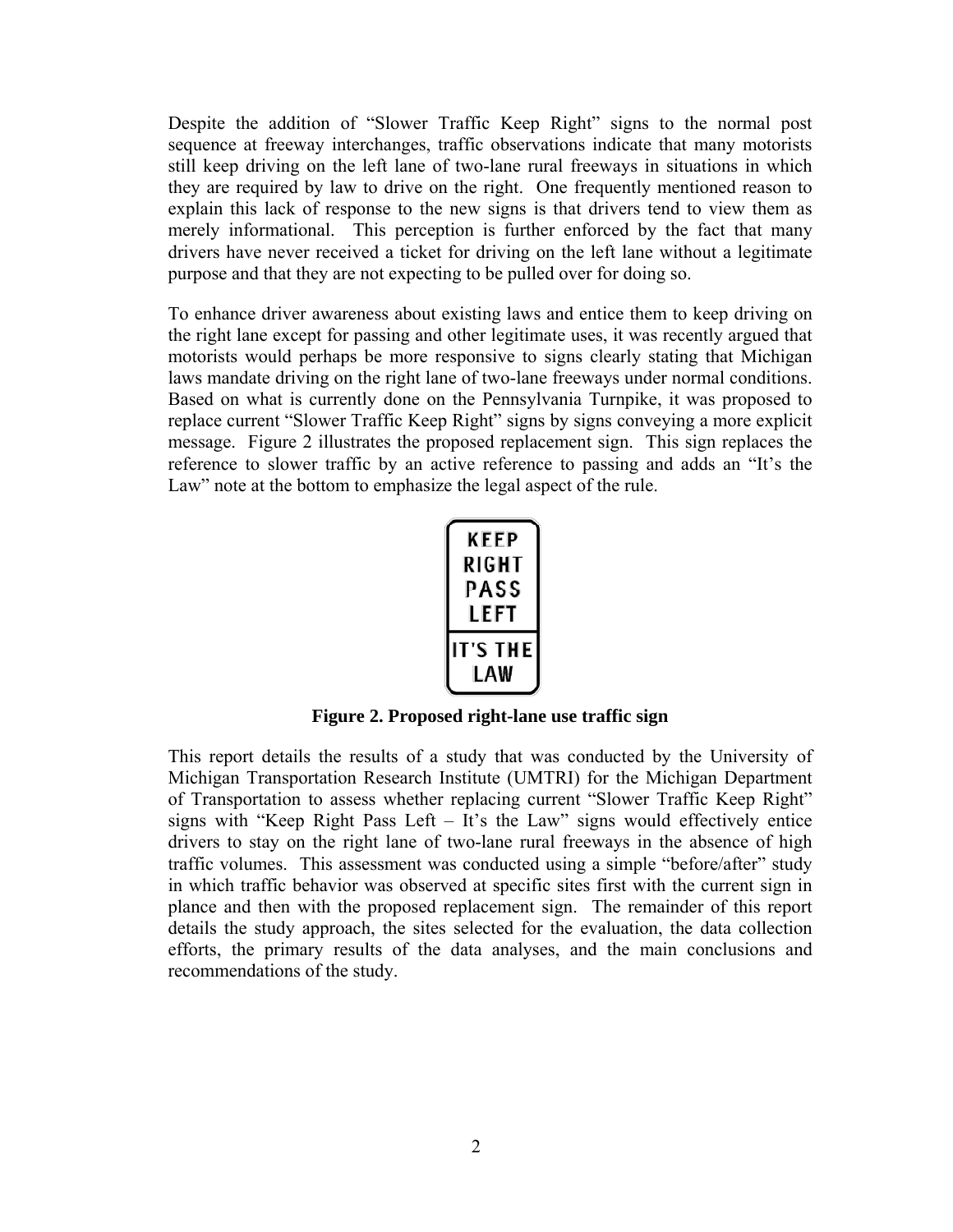# **2 Study Approach**

A typical "before/after" study was conducted to assess the effectiveness of proposed "Keep Right Pass Left – It's the Law" signs in enticing drivers to stay on the right lane of rural sections of two-lane freeways when not passing or preparing to take a left side exit. The plan was to first observe traffic behavior at selected sites where "Slower Traffic Keep Right" signs were already in use. The sign in use at each location were then to be replaced by the proposed "Keep Right Pass Left – It's the Law" signs and traffic behavior observed once again following a two week wait period to allow the novelty effect to wear off. Key behavioral elements that were to be analyzed during each evaluation period included the proportion of traffic using the left freeway lane at each site, the distribution of travel speeds on each traffic lane, and the proportion of valid left-lane usage. Comparisons between the observed traffic behavior with the "Slower Traffic Keep Right" sign ("before" period) and "Keep Right Pass Left – It's the Law" sign ("after" period) in place would then indicate the extent to which drivers react to the new sign and allow conclusions to be drawn regarding the potential effectiveness of the proposed sign in helping enforce current driving regulations.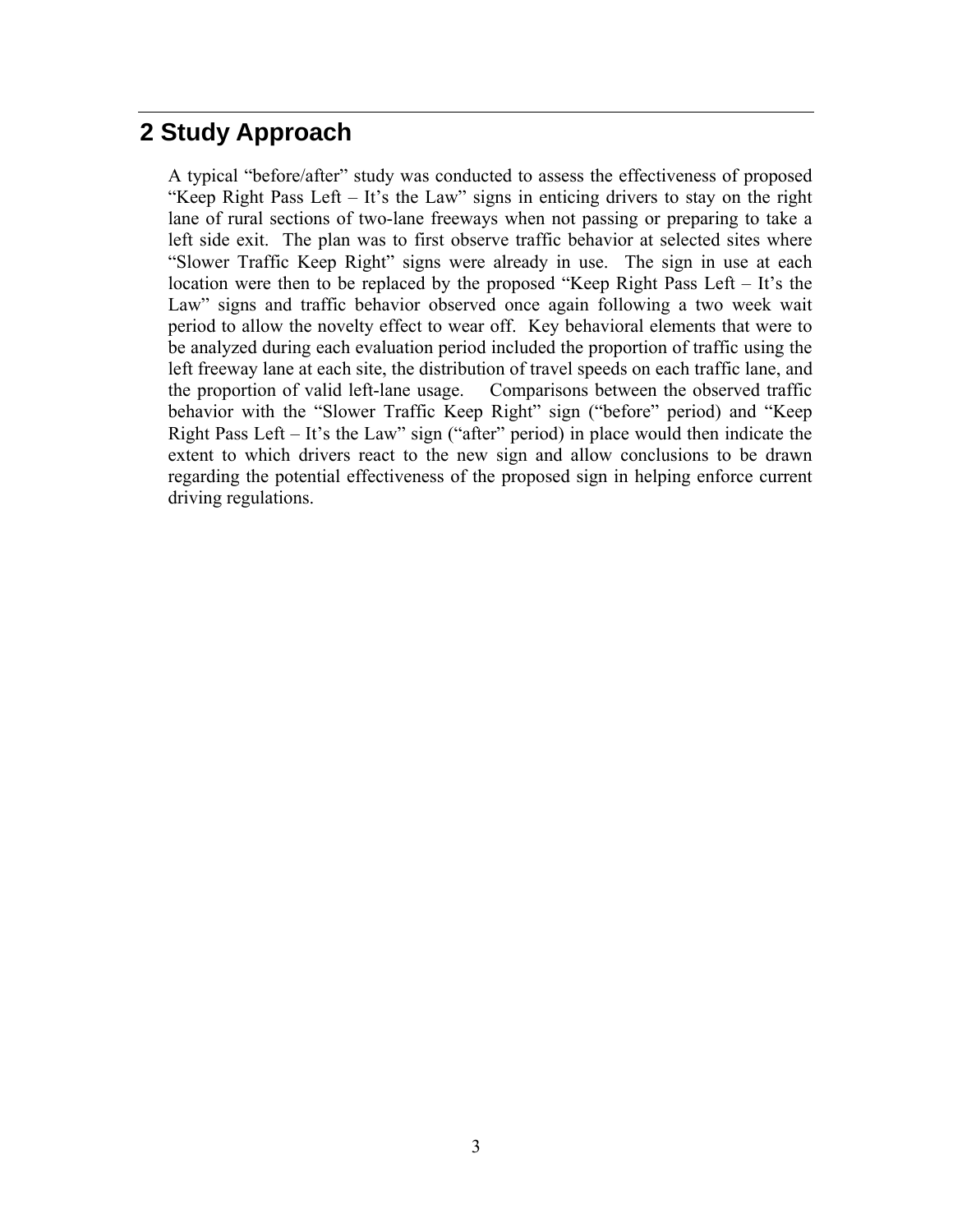### **3 Study Sites**

For validity reasons, it was required that traffic observations for the "before" and "after" portions of the study be conducted at the same sites. Comparing traffic behavior at one site featuring one traffic sign against behavior observed at another site featuring a different sign would not lead to valid conclusions regarding the true effects of the proposed sign replacement. All such a comparison would do is assess potential traffic behavior differences between two sites potentially being traveled by different groups of drivers. This also holds true for comparing traffic behavior from a given travel direction at one site against the behavior in the opposite direction. In this case, even though a single site is technically considered, different groups of motorists with different trip purposes may be traveling in each direction, making true comparisons difficult.

This project further required that observations be conducted on two-lane rural freeways with low to moderate traffic. Taking this criterion into consideration, it was thus suggested to conduct the study on two-lane rural sections of I-96 near Lansing, Michigan. As illustrated in Figure 3, sections of interest along this freeway included a segment east of Lansing extending from Exit 110 (Okemos) to Exit 129 (Fowlerville) and another segment on the west side of the city extending from Exit 86 (Wright Road) to Exit 59 (Clarksville).



**Figure 3. Data Collection sites along I-96** 

Within each section, ideal locations for traffic observations were observation points sufficiently away from interchanges to avoid capturing lane-changing behavior induced by on-ramp and off-ramp traffic. While the proposed sign change is meant to entice drivers to keep driving on the right except to pass slower vehicles, it is not meant to prevent courtesy lane changes near on ramps to facilitate the insertion of incoming traffic or to pass vehicles slowing down before entering an off ramp. Another constraint was linked to the proposed videotaping of traffic behavior at survey locations to enhance traffic analyses. To maximize the use of video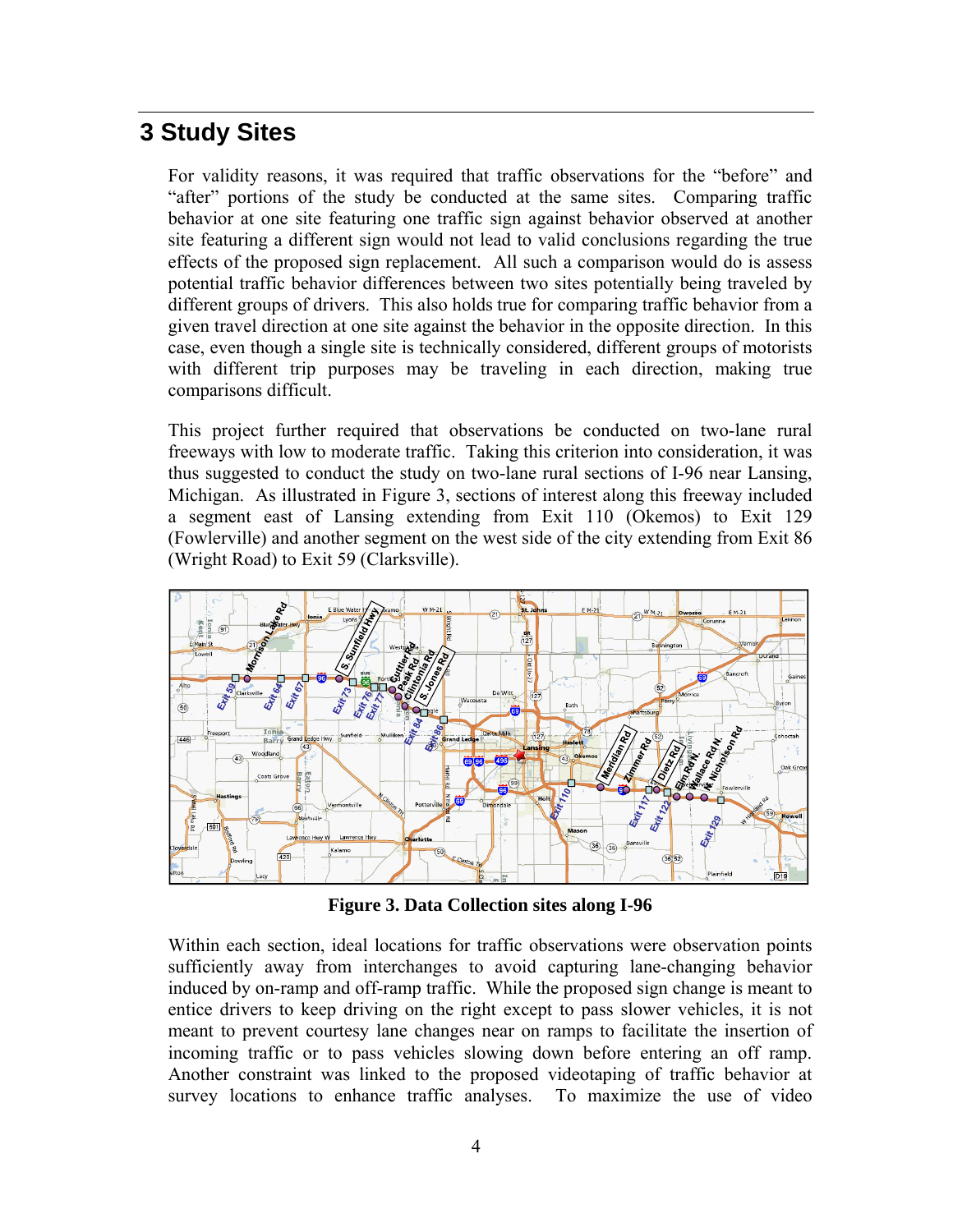recordings, it was quickly recognized that these must be shot from a vantage point above traffic so that a relatively clear view of both traffic lanes could be obtained, particularly when trucks are present. This thus pointed to the need to collect videos from overpasses that are not part of an interchange and restricted the pool of potential data collection sites to locations with such an overpass.

Overpasses suitable for data collection along sections of interest on I-96 are listed in Table 1 and geographically located on the map of Figure 3. From this list, it was proposed to use the overpasses at Meridian Road and Dietz Road for data collection on the east side of Lansing, and the overpasses at South Jones Road and South Sunfield Highway on the west side of the city. All the selected locations feature a relatively straight alignment on each side of the overpass, which was an important element for videotaping traffic.

| Section                         | County                               | Overpass                                                              |
|---------------------------------|--------------------------------------|-----------------------------------------------------------------------|
| Exit 129 $\rightarrow$ Exit 122 | Livingston<br>Ingham<br>Ingham       | N. Nicholson Road<br>Wallace Road N.<br>Elm Road N.                   |
| Exit $122 \rightarrow$ Exit 117 | Ingham                               | Dietz Road                                                            |
| Exit $117 \rightarrow$ Exit 110 | Ingham<br>Ingham                     | Zimmer Road<br>Meridian Road                                          |
| Exit 84 $\rightarrow$ Exit 77   | Clinton<br>Clinton<br>Ionia<br>Ionia | South Jones Road<br>Clintonia Road<br>Peak Road<br><b>Cutler Road</b> |
| Exit 73 $\rightarrow$ Exit 67   | Ionia                                | South Sunfield Highway                                                |
| Exit 64 $\rightarrow$ Exit 59   | Ionia                                | Morrison Lake Road                                                    |

**Table 1. Non-interchange overpasses on two-lane sections of I-96 near Lansing**

Two locations were selected on each side of Lansing to allow comparing motorist behavior following repetitive exposure to the proposed new sign. For instance, for traffic traveling westbound from Lansing, the South Jones Road observation point would capture traffic behavior after motorists would have already encountered two signs reminding them to drive on the right lane downstream of Exit 86 and Exit 84. The South Sunfield Highway observation point would then capture traffic behavior after motorists would have been exposed to three more signs downstream of Exit 77, Exit 76 and Exit 73. Comparison of traffic behavior at the two locations would then allow assessing whether an increasing proportion of motorists tend to adjust their behavior with repeated sign exposure, or whether such a repetitive exposure has no noticeable influence.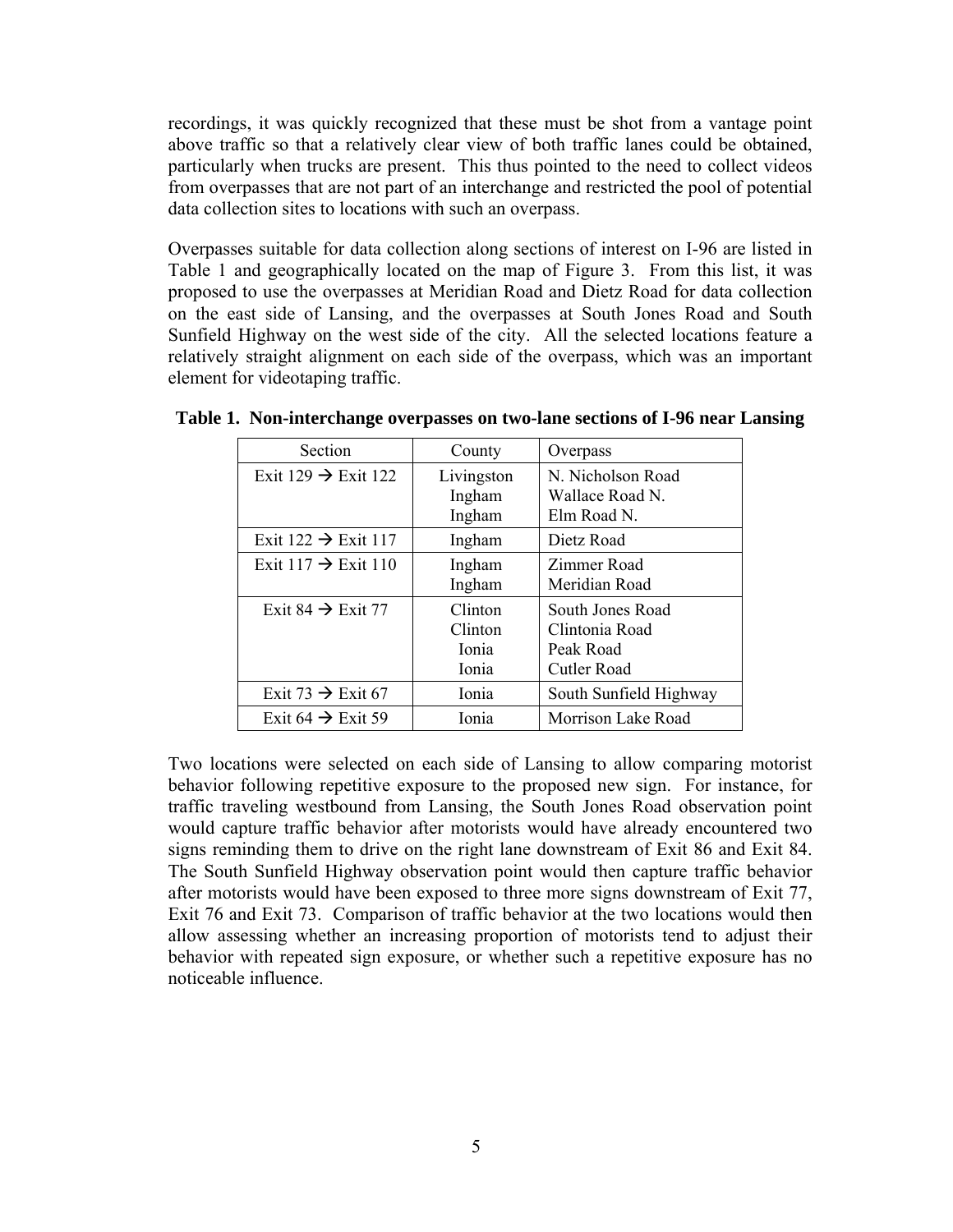# **4 Data Collection Activities**

Two separate data collection activities were executed at each the four selected study sites along I-96:

- Collection of traffic counts and speed distribution data for each travel lane in each travel direction using tube counters.
- Videotaping of traffic behavior for both travel directions using video cameras installed on freeway overpasses.

### **4.1 Tube Counter Data Collection**

Traffic counts and speed distribution data were collected to characterize potential changes in lane utilization following the replacement of current "Slow Traffic Keep Right" signs by "Keep Right Pass Left – It's the Law" signs. It was argued that if a certain proportion of drivers drive on the left lane for reasons other than passing, a reduction in unlawful left-lane usage should result in a reduction in the proportion of vehicles using the left lane and a corresponding increase in the proportion of vehicles using the right lane. Another potential impact may be a change in the distribution of speeds at which individual vehicles travel on each lane. If it is assumed that motorists using the left lane for reasons other than passing often travel at lower speeds than motorists who use the lane for legitimate passing activities, a reduction in unlawful left-lane usage may then result in a decrease in the proportion of left-lane vehicles traveling at low speed (typically around the speed limit) and an increase in the average lane travel speed. Large changes in lane volumes and speed distributions would then be an indication that a significant problem exists and that the proposed new sign is effective in correcting the problem. However, small changes would either indicate that the assumed problem is relatively minor or that the proposed new sign does not have significant impacts on driver behavior.

Figure 4 illustrates the typical setup used for traffic counters. At each study site, the counters were laid across the freeway pavement in a standard speed trap configuration by MDOT personnel allowing separate data collection for each travel lane. For each travel direction, counters were further installed 200 to 300 ft downstream of the freeway overpass. An installation close to the overpass was required to allow the video data to capture the same traffic conditions as those recorded by the tube counters. An installation downstream from an overpass was further desired to allow the videotaping equipment to be concealed from approaching traffic. The idea behind such a placement was to prevent motorists from thinking they may be under some form of surveillance and to consequently minimize the risk of having them altering their behavior in response to the presence of the cameras.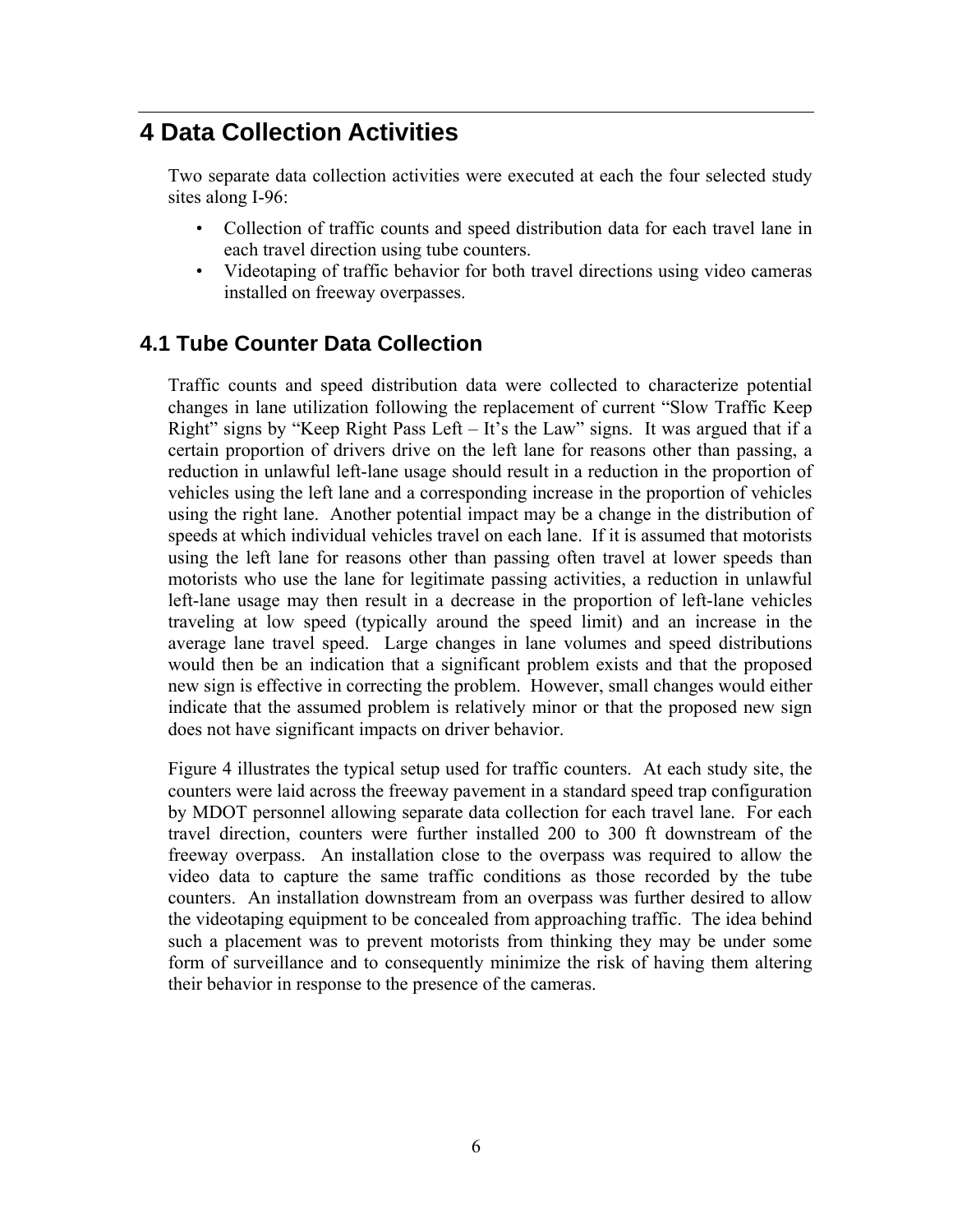

**Figure 4. Tube counters setup** 

Figure 5 indicates the periods for which tube counter data were collected. Initial data collection with the "Slower Traffic Keep Right" signs started on September 23 and ended on September 30 when the tube counters were removed. The signs in place were then replaced by "Keep Right Pass Left – It's the Law" signs on October 17. This was followed by a two-week wait period to allow the novelty effect to wear off. Data collection for the "after" portion of the study then started on November 2 when the tube counters were reinstalled and ended on November 9.

The equipment used for the project allowed one-hour aggregate data to be collected automatically around the clock. While 24-hour data were available, the primary period of interest were the weekday one-hour intervals falling between 10:00 AM and 3:00 PM. As shown in Figure 5, data collection went without a glitch at about half the survey sites. For the other sites, technical problems resulted in some missing or invalid data. In most cases, data reporting failure were due to the tube counters being temporarily ripped off the road. In other cases, the collected data had to be rejected due to the reporting of unusually low or high speeds. Most situations with low-speed reporting were attributed to the occurrence of unusual congestion caused by a downstream lane closure due to an incident or short-term construction. Situations with unusual high-speed reporting could only be explained by technical glitches.

Table 2 illustrates a typical one-hour data report produced by the tube counters. As indicated, each report provided counts of vehicles observed to travel within specific speed bins within the observation period. Counts were further categorized by vehicle type using the standard 13-type FHWA vehicle classification. Within this classification, passenger vehicles were assumed to comprise motorcycles, passenger cars, and vehicles with two axles and four tires (2A-4T). Vehicles with two axles and four tires typically include pickups, vans, campers, motor homes, ambulances, carryalls, and minibuses. All other vehicle types were assumed to be commercial trucks. Very few buses were observed at each study site to warrant considering them in a separate category. Because of their size, these vehicles were then included into the commercial truck category for the purpose of the analyses reported later.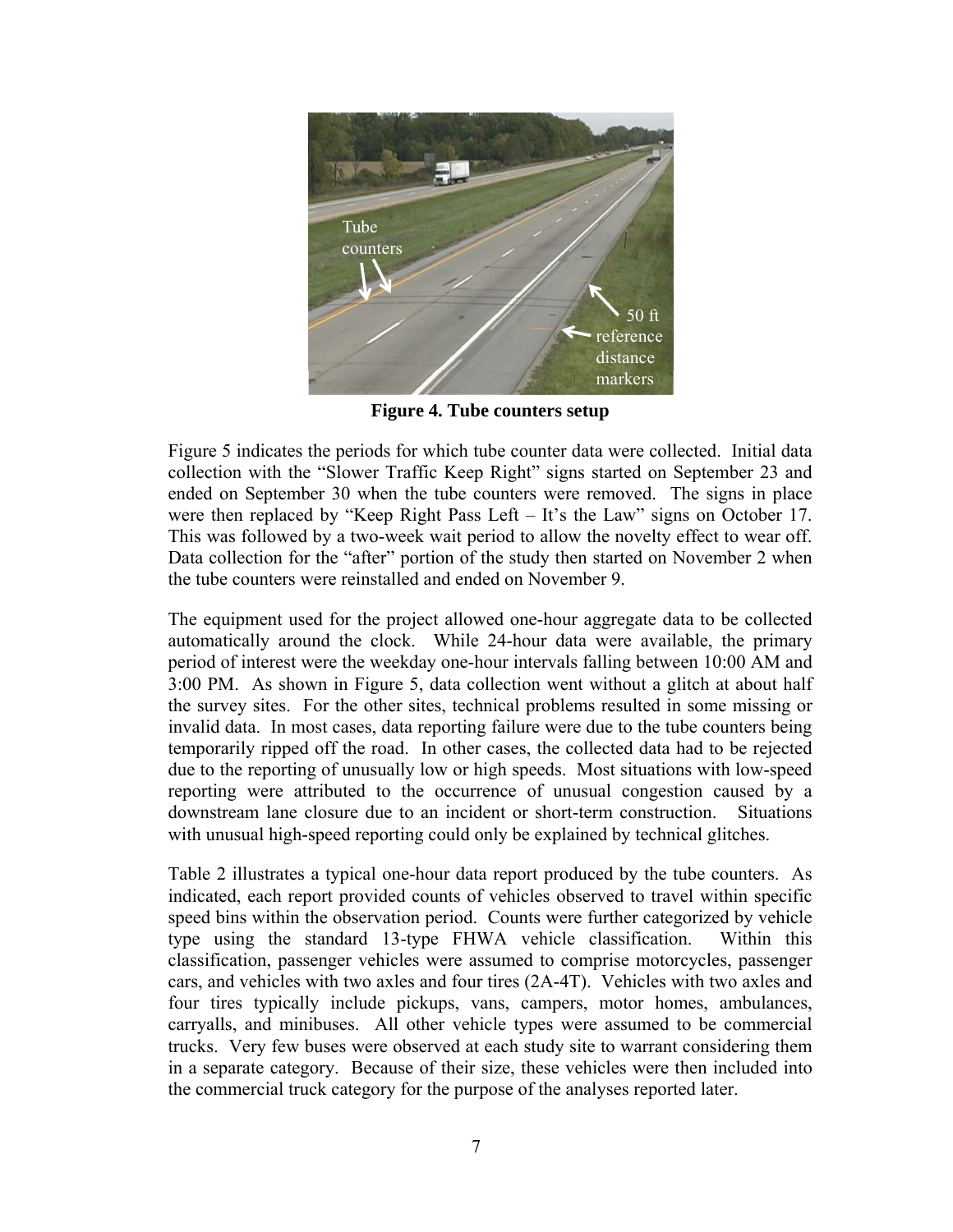|                    |           | Fri | Sat | Sun | Mon          | Tue | Wed | Thu | Fri | Sat          | Sun |
|--------------------|-----------|-----|-----|-----|--------------|-----|-----|-----|-----|--------------|-----|
|                    |           | 21  | 22  | 23  | 24           | 25  | 26  | 27  | 28  | 29           | 30  |
| South Jones Rd     | EB        |     |     |     | $12$ PM      |     |     |     |     | 10 AM        |     |
|                    | <b>WB</b> |     |     |     | <b>10 AM</b> |     |     |     |     | <b>9 AM</b>  |     |
| South Sunfield Hwy | EB        |     |     |     | 11 AM        |     |     |     |     | <b>9 AM</b>  |     |
|                    | <b>WB</b> |     |     |     | <b>11 AM</b> |     |     |     |     | <b>9 AM</b>  |     |
| Meridian Rd        | EB        |     |     |     | 2 PM         |     |     |     |     | 11 AM        |     |
|                    | <b>WB</b> |     |     |     | 1 PM         |     |     |     |     | 11 AM        |     |
| Dietz Rd           | EB        |     |     |     | <b>PM</b>    |     |     |     |     | <b>10 AM</b> |     |
|                    | <b>WB</b> |     |     |     | 2 PM         |     |     |     |     | <b>11 AM</b> |     |

#### "Before" Data Collection – "Slower Traffic Keep Right" September 2007

Sign switch over: October 17, 2007

"After" Data Collection – "Keep Right Pass Left – It's the Law" November 2007

|                    |           | Fri<br>2 | Sat<br>3 | Sun<br>4 | Mon<br>5 | Tue<br>6 | Wed<br>7 | Thu<br>8         | Fri<br>9 | Sat<br>10 | Sun<br>11 |
|--------------------|-----------|----------|----------|----------|----------|----------|----------|------------------|----------|-----------|-----------|
| South Jones Rd     | EB        |          | 10 AM    |          |          |          |          | 11 PM            |          |           |           |
|                    | WB        |          | 10 AM    |          |          |          |          | <b>10 PM</b>     |          |           |           |
| South Sunfield Hwy | EB        |          | 10AM     |          |          |          |          | <b>10 AM</b>     |          |           |           |
|                    | WB        | 10AM     |          |          |          |          |          | <b>9 AM</b>      |          |           |           |
| Meridian Rd        | EB        |          | $12$ PM  |          |          |          |          | 11 AM            |          |           |           |
|                    | WB        |          | 11 AM    |          |          |          |          | 7 P <sub>M</sub> |          |           |           |
| Dietz Rd           | EB        |          | 12 PM    |          |          |          |          | 4 AM             |          |           |           |
|                    | <b>WB</b> |          | 12 PM    |          |          |          |          | <b>8 PM</b>      |          |           |           |
|                    |           |          |          |          |          |          |          |                  |          |           |           |

Data collection period Missing/invalid data

**Figure 5. Tube data collection periods**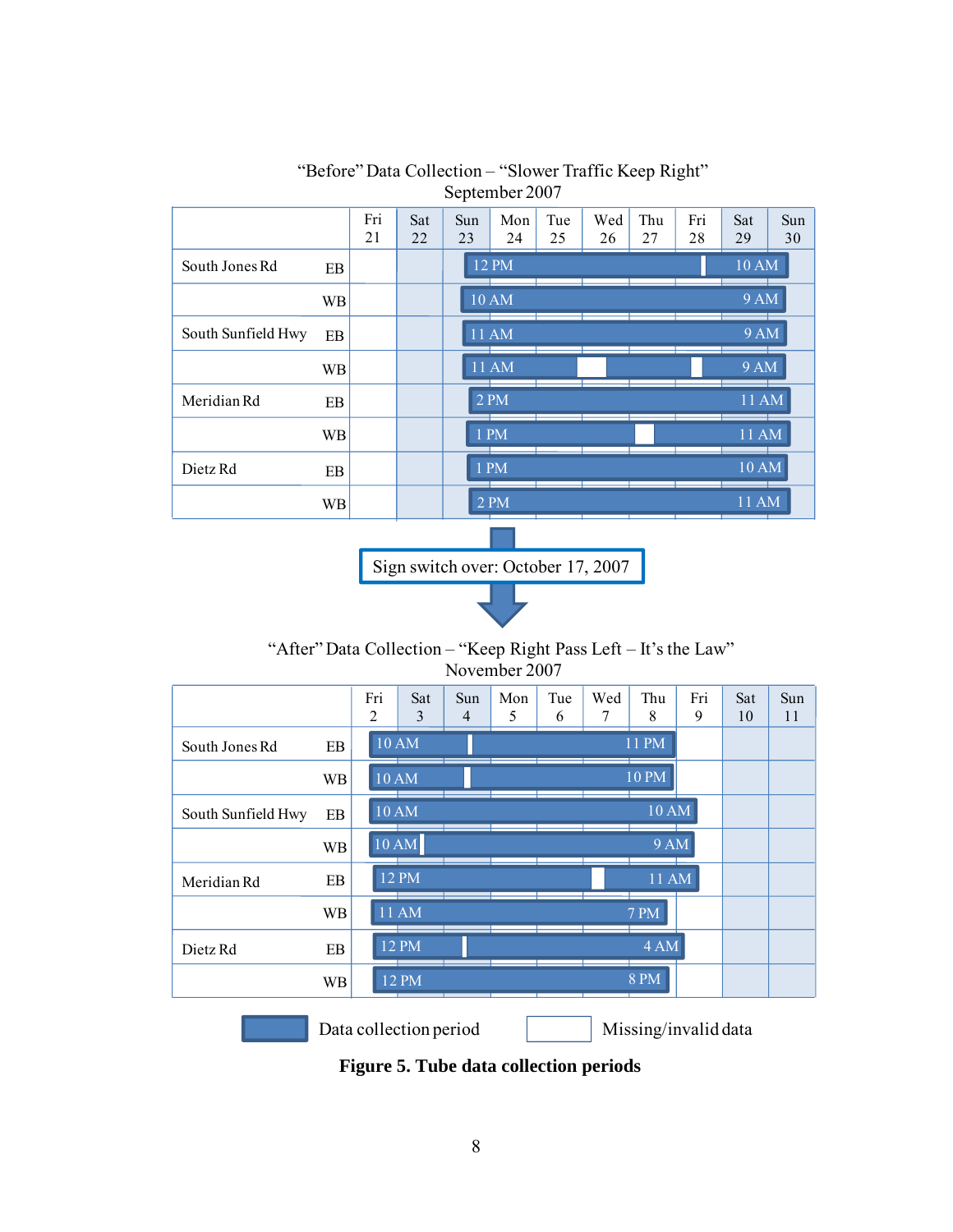### **Table 2. Sample of Tube Counter Data**

| 10/04/07<br>07:55:34 |          |                                                                                                               |                          |               |                  |                         | Michigan Department of Transportation<br>I-96 @ MERIDIAN<br>*** Speed x Axle Report (#206) *** |                  |                      |                                                        |                            | Page: $1$        |                      |                  |                            |                            |                         |                               |                   |
|----------------------|----------|---------------------------------------------------------------------------------------------------------------|--------------------------|---------------|------------------|-------------------------|------------------------------------------------------------------------------------------------|------------------|----------------------|--------------------------------------------------------|----------------------------|------------------|----------------------|------------------|----------------------------|----------------------------|-------------------------|-------------------------------|-------------------|
|                      |          | Site ID: 330088<br>Info 1 : INGHAM CO<br>Info 2: I-96/MERIDIAN                                                |                          |               |                  |                         |                                                                                                |                  | Data Ends            | Data Starts : 13:00 on 09/23/07<br>Adj. Factor: 1.000% | $: 09:00$ on $09/30/07$    |                  |                      |                  |                            |                            |                         |                               |                   |
| Modes<br>Sensors     |          | Lane #1 Info $:$ EAST BND 1<br>************************ Lane 1 Speed x Axle Report ************************** | : SPDxAXL<br>: Axle-Axle |               |                  |                         | Sensor Spacing: 6.5'                                                                           |                  |                      |                                                        |                            |                  |                      |                  |                            |                            |                         |                               |                   |
|                      |          | Sep 23, 2007 Sun                                                                                              | #1<br>$0 -$              | #2<br>$20 -$  | #3<br>$25 -$     | #4<br>$30 -$            | #5<br>$35 -$                                                                                   | #6<br>$40 -$     | #7<br>$45 -$         | #8<br>$50 -$                                           | #9<br>$55 -$               | #10<br>$60 -$    | #11<br>$65 -$        | #12<br>$70 -$    | #13<br>$75 -$              | #14<br>$80 -$              | #15<br>$85 -$           | #16                           |                   |
| Time Bin Type        |          |                                                                                                               | 19.9                     | 24.9          | 29.9             | 34.9                    | 39.9                                                                                           | 44.9             | 49.9                 | 54.9                                                   | 59.9                       | 64.9             | 69.9                 | 74.9             | 79.9                       | 84.9                       | 89.9                    |                               | Other Total       |
|                      |          | 13:00 #1 Cycle                                                                                                | 0                        | $\mathbf 0$   | $\mathbf 0$      | $\mathbf 0$             | $\mathbf 0$                                                                                    | $\mathbf 0$      | 0                    | 0                                                      | $\mathbf 0$                | $\mathbf 0$      | 5                    | 5                | 3                          | $\mathbf 0$                | $\Omega$                | $\mathbf 0$                   | 13                |
|                      | #2       | Cars                                                                                                          | $\Omega$                 | $\Omega$      | $\mathbf 0$      | $\Omega$                | $\Omega$                                                                                       | $\mathbf 0$      | 0                    | 1                                                      | 8                          | 52               | 217                  | 374              | 114                        | 8                          | $\Omega$                | $\Omega$                      | 774               |
|                      | #3       | 2A-4T                                                                                                         | 0                        | 0             | 0                | 0                       | 0                                                                                              | 0                | 0                    | 0                                                      | 6                          | 18               | 53                   | 58               | 13                         | 2                          | 1                       | $\mathbf 0$                   | 151               |
|                      | #4       | Buses<br>$2A-SU$                                                                                              | $\Omega$<br>0            | 0<br>$\Omega$ | 0<br>$\Omega$    | $\mathbf 0$<br>$\Omega$ | 0<br>0                                                                                         | $\mathbf 0$<br>0 | 0<br>$\Omega$        | 0<br>0                                                 | $\mathbf 0$<br>2           | $\mathbf 0$<br>3 | $\mathbf 0$<br>3     | $\mathbf 0$<br>0 | $\mathbf 0$<br>$\mathbf 0$ | $\mathbf 0$<br>$\Omega$    | $\mathbf 0$<br>$\Omega$ | $\mathbf 0$<br>$\Omega$       | $\mathbf 0$<br>8  |
|                      | #5<br>#6 | 3A-SU                                                                                                         | 0                        | $\Omega$      | 0                | $\Omega$                | $\Omega$                                                                                       | 0                | $\Omega$             | 0                                                      | $\mathbf 0$                | $\Omega$         | 1                    | 0                | $\mathbf 0$                | $\mathbf 0$                | $\Omega$                | 0                             | 1                 |
|                      | #7       | 4A-SU                                                                                                         | 0                        | 0             | 0                | 0                       | 0                                                                                              | 0                | 0                    | 0                                                      | 0                          | 0                | $\mathbf 0$          | 0                | 0                          | 0                          | 0                       | $\mathbf 0$                   | $\mathbf 0$       |
|                      | #8       | $4A-ST$                                                                                                       | 0                        | 0             | $\mathbf 0$      | $\mathbf 0$             | 0                                                                                              | 0                | 0                    | $\mathbf 0$                                            | 4                          | 4                | 8                    | 3                | 0                          | $\mathbf 0$                | 0                       | $\mathbf 0$                   | 19                |
|                      | #9       | 5A-ST                                                                                                         | $\Omega$                 | 0             | $\Omega$         | $\Omega$                | 0                                                                                              | 0                | 0                    | $\mathbf 0$                                            | 3                          | 27               | 1                    | 0                | $\mathbf 0$                | 0                          | $\Omega$                | $\Omega$                      | 31                |
|                      |          | #10 6A-ST                                                                                                     | $\Omega$                 | $\Omega$      | $\Omega$         | $\Omega$                | $\Omega$                                                                                       | $\Omega$         | $\Omega$             | $\Omega$                                               | $\Omega$                   | $\Omega$         | $\Omega$             | $\Omega$         | $\mathbf 0$                | $\Omega$                   | $\Omega$                | $\Omega$                      | $\mathbf 0$       |
|                      |          | #11 5A-MT                                                                                                     | $\mathbf 0$              | 0             | $\mathbf 0$      | $\mathbf 0$             | 0                                                                                              | $\mathbf 0$      | 0                    | 0                                                      | $\mathbf 0$                | $\mathbf 0$      | $\mathbf 0$          | 0                | 0                          | $\mathbf 0$                | $\mathbf 0$             | $\mathbf 0$                   | $\mathbf 0$       |
|                      |          | #12 6A-MT                                                                                                     | 0                        | 0             | $\mathbf 0$      | $\mathbf 0$             | 0                                                                                              | $\mathbf 0$      | 0                    | 0                                                      | $\mathbf 0$                | 0                | $\mathbf 0$          | 0                | 0                          | $\mathbf 0$                | $\Omega$                | $\mathbf 0$                   | $\mathbf 0$       |
|                      |          | #13 Other                                                                                                     | 0                        | 0             | 0                | $\mathbf 0$             | $\Omega$                                                                                       | 0                | 0                    | 0                                                      | 0                          | $\Omega$         | 0                    | 0                | 0                          | 0                          | 0                       | 0                             | $\mathbf 0$       |
|                      |          | TOTAL                                                                                                         | $ -$<br>$\mathbf 0$      | 0             | $\mathbf 0$      | $\mathbf 0$             | $\Omega$                                                                                       | $\mathbf 0$      | 0                    | 1                                                      | 23                         | 104              | 288                  | 440              | 130                        | 10                         | 1                       | $\overline{a}$<br>$\mathbf 0$ | 997               |
| 14:00 #1             |          | Cycle                                                                                                         | 0                        | $\Omega$      | $\Omega$         | $\Omega$                | $\Omega$                                                                                       | 0                | 0                    | $\Omega$                                               | 0                          | 3                | 9                    | 3                | 2                          | 0                          | $\Omega$                | $\Omega$                      | 17                |
|                      | #2       | Cars                                                                                                          | 0                        | 0             | 0                | $\Omega$                | 0                                                                                              | 0                | $\Omega$             | $\mathbf{1}$                                           | 15                         | 50               | 224                  | 381              | 87                         | 16                         | 2                       | $\mathbf{1}$                  | 777               |
|                      | #3       | $2A-4T$                                                                                                       | 0                        | 0             | 0                | $\mathbf 0$             | 0                                                                                              | 0                | 0                    | 0                                                      | $\overline{4}$             | 24               | 53                   | 72               | 22                         | 1                          | 0                       | $\mathbf 0$                   | 176               |
|                      | #4       | Buses                                                                                                         | 0                        | 0             | $\mathbf 0$      | $\mathbf 0$             | $\mathbf 0$                                                                                    | $\mathbf 0$      | 0                    | 0                                                      | $\mathbf 0$                | $\mathbf 0$      | $\mathbf 0$          | $\mathbf 0$      | $\mathbf 0$                | $\mathbf 0$                | $\mathbf 0$             | $\mathbf 0$                   | $\mathbf 0$       |
|                      | #5       | 2A-SU                                                                                                         | 0                        | 0             | 0                | $\Omega$                | 0                                                                                              | 0                | 0                    | 0                                                      | 2                          | 4                | 1                    | 0                | 0                          | $\mathbf 0$                | $\Omega$                | $\Omega$                      | 7                 |
|                      | #6       | 3A-SU                                                                                                         | $\Omega$                 | $\Omega$      | $\Omega$         | $\Omega$<br>$\Omega$    | $\Omega$                                                                                       | $\Omega$         | $\Omega$             | $\Omega$                                               | $\Omega$                   | $\Omega$         | $\Omega$<br>$\Omega$ | $\Omega$         | $\mathbf 0$                | $\Omega$                   | $\Omega$                | $\Omega$<br>$\Omega$          | $\mathbf{0}$      |
|                      | #7<br>#8 | $4A-SU$<br>$4A-ST$                                                                                            | 0<br>$\mathbf 0$         | 0<br>$\Omega$ | 0<br>$\mathbf 0$ | $\Omega$                | $\Omega$<br>$\mathbf 0$                                                                        | 0<br>$\mathbf 0$ | $\Omega$<br>$\Omega$ | $\mathbf 0$<br>$\mathbf 0$                             | $\mathbf 0$<br>$\mathbf 0$ | $\Omega$<br>5    | 6                    | 0<br>3           | $\mathbf 0$<br>$\mathbf 0$ | $\mathbf 0$<br>$\mathbf 0$ | $\Omega$<br>$\Omega$    | $\Omega$                      | $\mathbf 0$<br>14 |
|                      | #9       | $5A-ST$                                                                                                       | 0                        | $\Omega$      | 0                | $\Omega$                | $\Omega$                                                                                       | 0                | $\Omega$             | $\mathbf{1}$                                           | 2                          | 15               | $\overline{a}$       | 0                | $\mathbf 0$                | $\Omega$                   | $\Omega$                | $\Omega$                      | 20                |
|                      |          | #10 6A-ST                                                                                                     | 0                        | 0             | $\mathbf 0$      | $\mathbf 0$             | 0                                                                                              | 0                | 0                    | $\mathbf 0$                                            | $\mathbf{1}$               | 3                | $\mathbf 0$          | 0                | $\mathbf 0$                | $\mathbf 0$                | 0                       | $\mathbf 0$                   | $\overline{4}$    |
|                      |          | #11 5A-MT                                                                                                     | $\Omega$                 | 0             | 0                | $\Omega$                | $\Omega$                                                                                       | 0                | 0                    | $\Omega$                                               | $\mathbf 0$                | 1                | $\Omega$             | 0                | 0                          | $\Omega$                   | $\Omega$                | $\mathbf 0$                   | 1                 |
|                      |          | #12 6A-MT                                                                                                     | $\Omega$                 | 0             | $\mathbf 0$      | $\mathbf 0$             | $\Omega$                                                                                       | $\mathbf 0$      | 0                    | 0                                                      | $\mathbf 0$                | $\Omega$         | $\mathbf{1}$         | 0                | 0                          | $\mathbf 0$                | $\Omega$                | $\Omega$                      | $\mathbf{1}$      |
|                      |          | #13 Other                                                                                                     | 0                        | 0             | 0                | $\Omega$                | $\Omega$                                                                                       | 0                | 0                    | $\mathbf 0$                                            | 0                          | 0                | $\Omega$             | 0                | 0                          | 0                          | $\Omega$                | 0                             | $\mathbf 0$       |
|                      |          | TOTAL                                                                                                         | $\mathbf 0$              | 0             | $\mathbf 0$      | $\mathbf 0$             | $\mathbf 0$                                                                                    | $\mathbf 0$      | 0                    | 2                                                      | 24                         | 105              | 296                  | 459              | 111                        | 17                         | 2                       | 1                             | 1017              |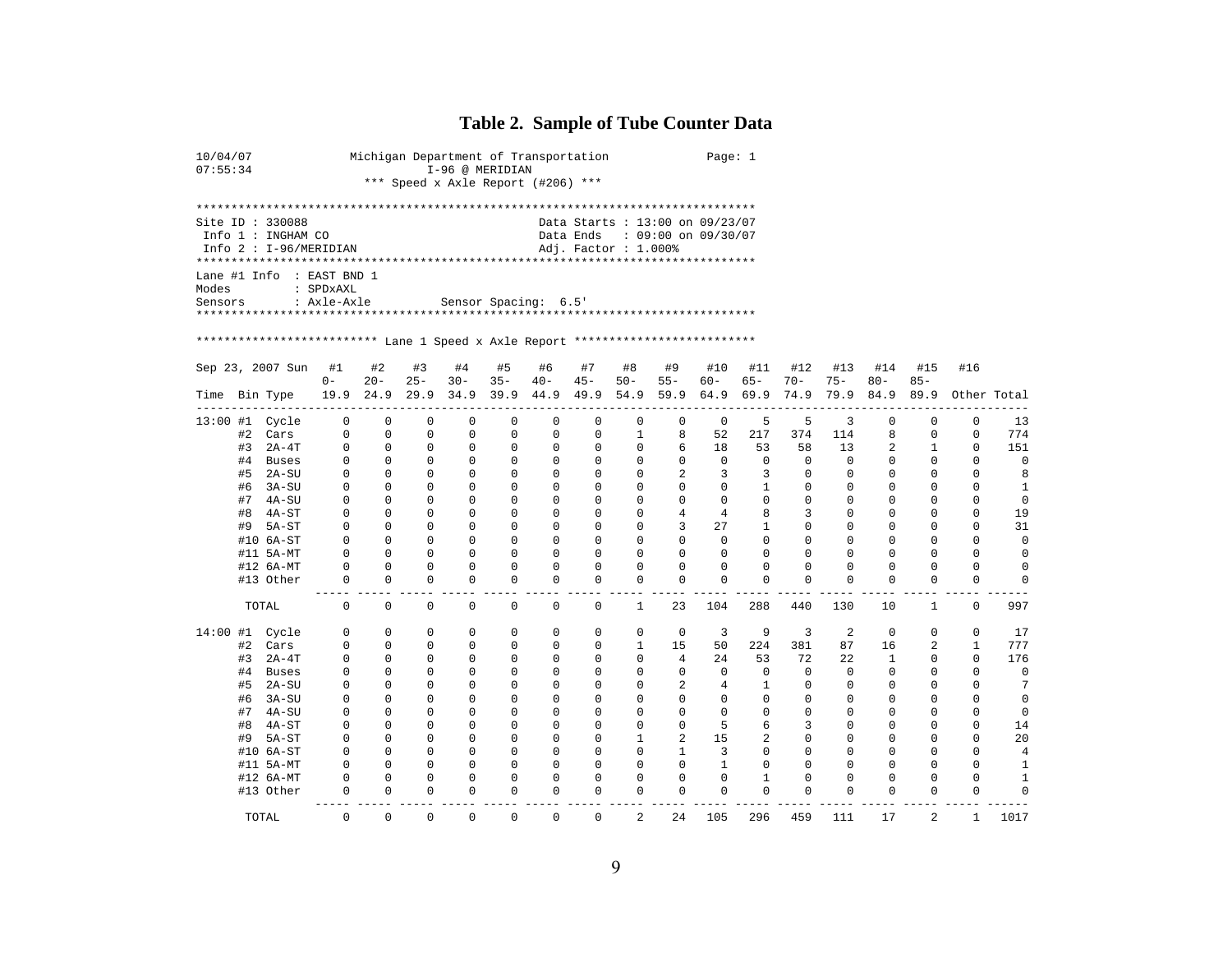### **4.2 Video Data Collection**

Video data was collected to provide additional insights into freeway left-lane usage. While traffic counts and speed distribution data can provide an indication that a change in lane usage has occurred, the information provided by these data remain anonymous, i.e., provide no specific information regarding whether individual vehicles were lawfully traveling on the left lane. Such information can only be obtained by a visual analysis of traffic patterns. In this case, the categorization of passing events as valid and non valid can be done by comparing the speed of a vehicle traveling in the left lane at a given moment to the speed of the vehicles present in the right lane at the same moment, in addition to considering surrounding traffic conditions. Here, a reduction in the proportion of vehicles found to be using the left lane for non-legitimate reasons following the replacement of "Slower Traffic Keep Right" signs by "Keep Right Pass Left – It's the Law" signs would be a clear indication that the proposed sign has positive effects on traffic behavior. On the opposite, an absence of reduction in unlawful left-lane use would be an indication of the potential ineffectiveness of the sign.

Figures 6 and 7 illustrate the video camera setups adopted for the study. For the study sites located west of Lansing, the video cameras were installed on the deck of the selected overpasses so as to provide a direct overview of the traffic below. As indicated in Figure 6, such a setup was made possible by the presence of a traffic guardrail creating a safety space on the bridge within which the camera could be installed without risks of being hit by passing traffic. This was an important criterion as large trucks traveling at significantly speeds and oversize agricultural machinery were observed to travel on some of the selected overpasses. For the sites east of Lansing, the absence of safe space on the deck of the selected overpasses forced the installation of the video cameras at its extremities, on top of the abutment. While this placement provided a less than ideal view of the traffic below, notably with respect to the potential occlusion of the left-lane traffic by large trucks traveling on the right lane, it provided sufficiently clear view of the two traffic lanes to conduct the required analyses.



**Figure 6. Typical video camera setup on sites west of Lansing**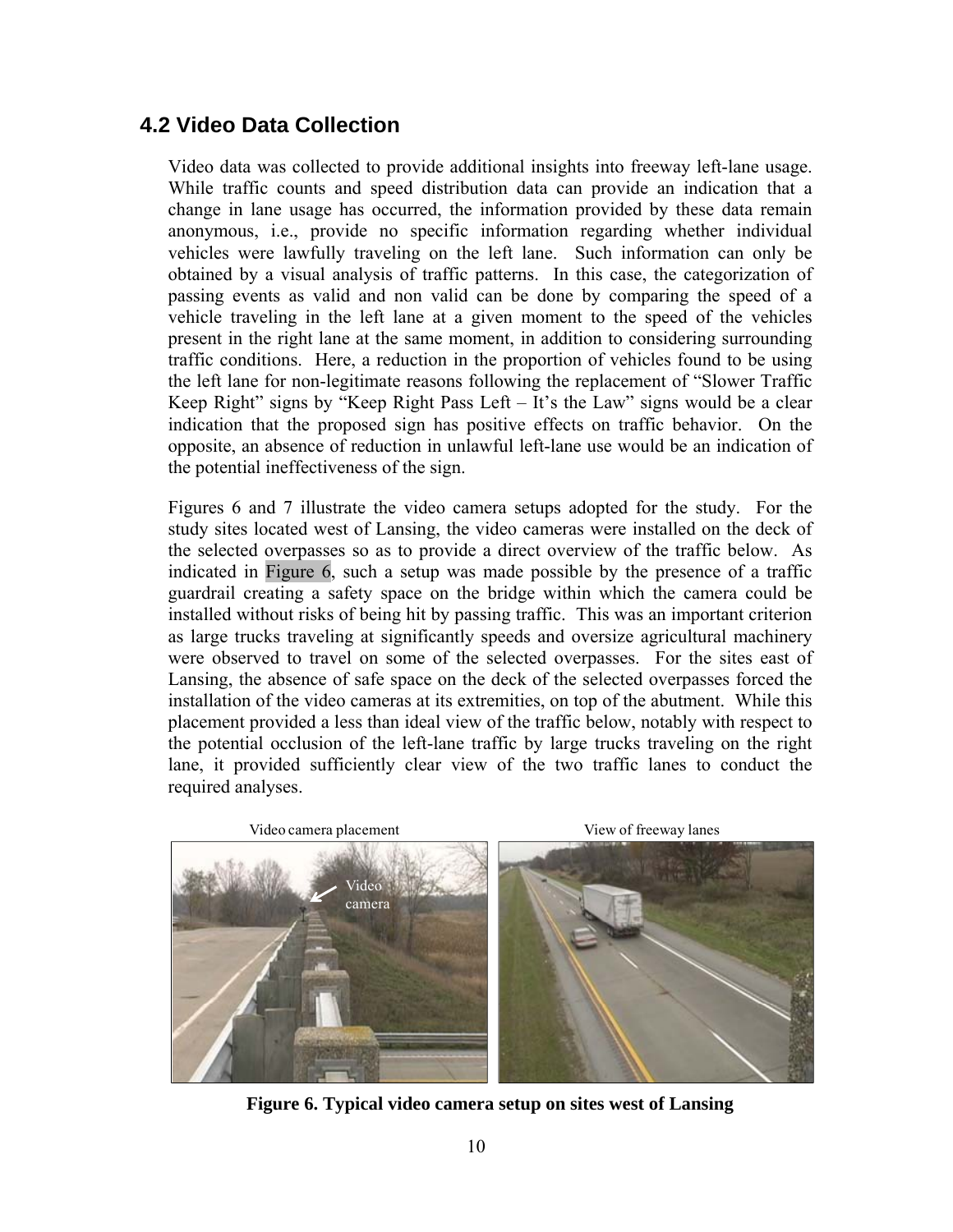

**Figure 7. Typical video camera setup on sites east of Lansing** 

The periods for which video data were collected are summarized in Table 3. Because of the need to have someone on site for operating the cameras, primarily for changing tapes every hour, and of the limited battery life of one camera, only 2 to 3 hours of video data could be collected for each travel direction at each study site. To ensure correspondence with the tube counter data, the video data were collected for both the "before" and "after" portions of the study during the same week for which the tube counters were in operation.

Since the study focuses on on lane selection behavior in the absence of heavy traffic, video data were only recorded during off-peak traffic periods when traffic volumes were low enough to allow all vehicles to travel in the right lane. To avoid damaging the video equipment and ensure good visibility on the recorded images, data collection was also restricted to periods without rain. To the extent possible, efforts were made to collect video data from each site for the "after" portion of the project on the same weekday and time period as during the "before portion". This was done to minimize variations in traffic conditions between the two survey periods. One exception is for the westbound I-96 video data collection at the Dietz Road overpass. In this case, a wind storm with heavy rain interrupted the planned "after" data collection effort on the Monday matching the "before" data collection period. For this site, data collection could only resume two days later, after clear weather had returned.

As indicated above, the video data collection typically yielded 2 to 3 hours of traffic data for each travel direction at each study site. While this is much less time coverage than the information provided by the tube counters, this amount of data was deemed sufficient for the study as the primary goal of the video data collection was to obtain a video of sufficient length for the extraction of about 150 passing events per travel direction. For most of the sites, the required number of passing events could be obtained by processing as little as 30 minutes of data, or about a quarter of the collected video data.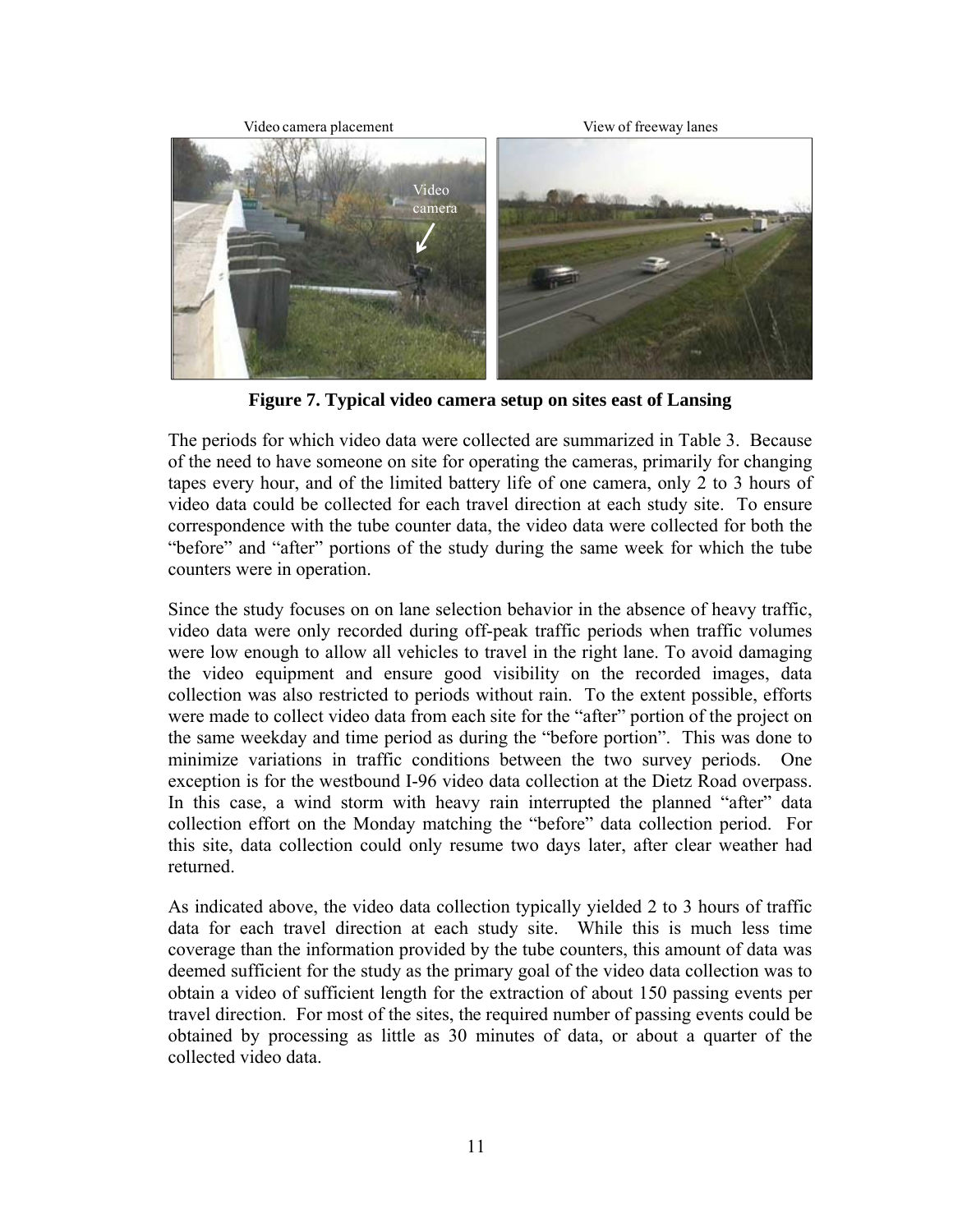| <b>Site</b>        | <b>Direction</b> | <b>Before</b>                                           | <b>After</b>                                             |
|--------------------|------------------|---------------------------------------------------------|----------------------------------------------------------|
| Meridian<br>Rd.    | Eastbound        | Monday, Sept. 24<br>$8:30$ AM $- 10:30$ AM              | Monday, Nov. 5<br>$9:15 AM - 11:15 AM$                   |
|                    | Westbound        | Monday, Sept. 24<br>$8:35 AM - 11:05 AM$                | Monday, Nov. 5<br>$9:25 AM - 11:25 AM$                   |
| Dietz Rd.          | Eastbound        | Monday, Nov. 5<br>1:15 PM $-$ 2:00 PM <sup>(1)</sup>    |                                                          |
|                    |                  |                                                         | Wednesday, Nov. 7<br>$9:40$ AM $- 10:20$ AM              |
|                    | Westbound        | Monday, Sept. 24<br>$1:30$ PM $-3:30$ PM                | Monday, Nov. 5<br>1:25 PM $-$ 2:10 PM $^{(1)}$           |
|                    |                  |                                                         | Wednesday, Nov. 7<br>$9:45 AM - 10:25 AM$                |
| South<br>Sunfield  | Eastbound        | Thursday, Sept. 27<br>$1:15$ PM $-3:10$ PM              | Thursday, Nov. 8<br>$12:40 \text{ PM} - 2:40 \text{ PM}$ |
| Hwy.               | Westbound        | Thursday, Sept. 27<br>$1:10$ PM $-4:15$ PM              | Thursday, Nov. 8<br>$12:25$ PM $-2:25$ PM                |
| South<br>Jones Rd. | Eastbound        | Friday, Sept. 28<br>11:00 AM $-$ 1:20 PM <sup>(2)</sup> | Friday, Nov. 9<br>$11:45$ AM $- 1:45$ PM                 |
|                    | Westbound        | Friday, Sept. 28<br>$11:05$ AM $- 1:05$ PM              | Friday, Nov. 9<br>$11:50 AM - 1:50 PM$                   |

**Table 3. Video data collection periods**

 $\overline{^{(1)}}$  Data collection interrupted by a wind storm accompanied by heavy rain

 $<sup>(2)</sup>$  Right freeway lane was closed one mile from overpass during entire data collection for</sup> construction, invalidating all collected data

#### **4.3 Video Data Extraction**

Following collection of the video data, the recorded traffic patterns were analyzed to identify passing events. As indicated in the previous section, the objective was to extract about 150 passing events per direction for each study site.

For this project, a passing event is not necessary counted for each vehicle observed to be traveling on the left lane. While many passing events involve a vehicle traveling alone on the left freeway lane, situations in which a number of vehicles were observed to be traveling in a compact group on the left lane were also counted as single passing events. This definition is illustrated by examples of Figure 8, which illustrate two scenarios categorized as single passing events. The rationale for such a treatment is linked to the fact that left-lane vehicle groupings are often created by a single lead vehicles traveling at a speed lower than the desired speed of the following vehicles. In such a case, it thus becomes difficult to distinguish the behavior of the following vehicles to that of the lead passing vehicle. Counting separate events for each vehicle observed to be traveling on the left lane would then create a risk to bias the results of the study.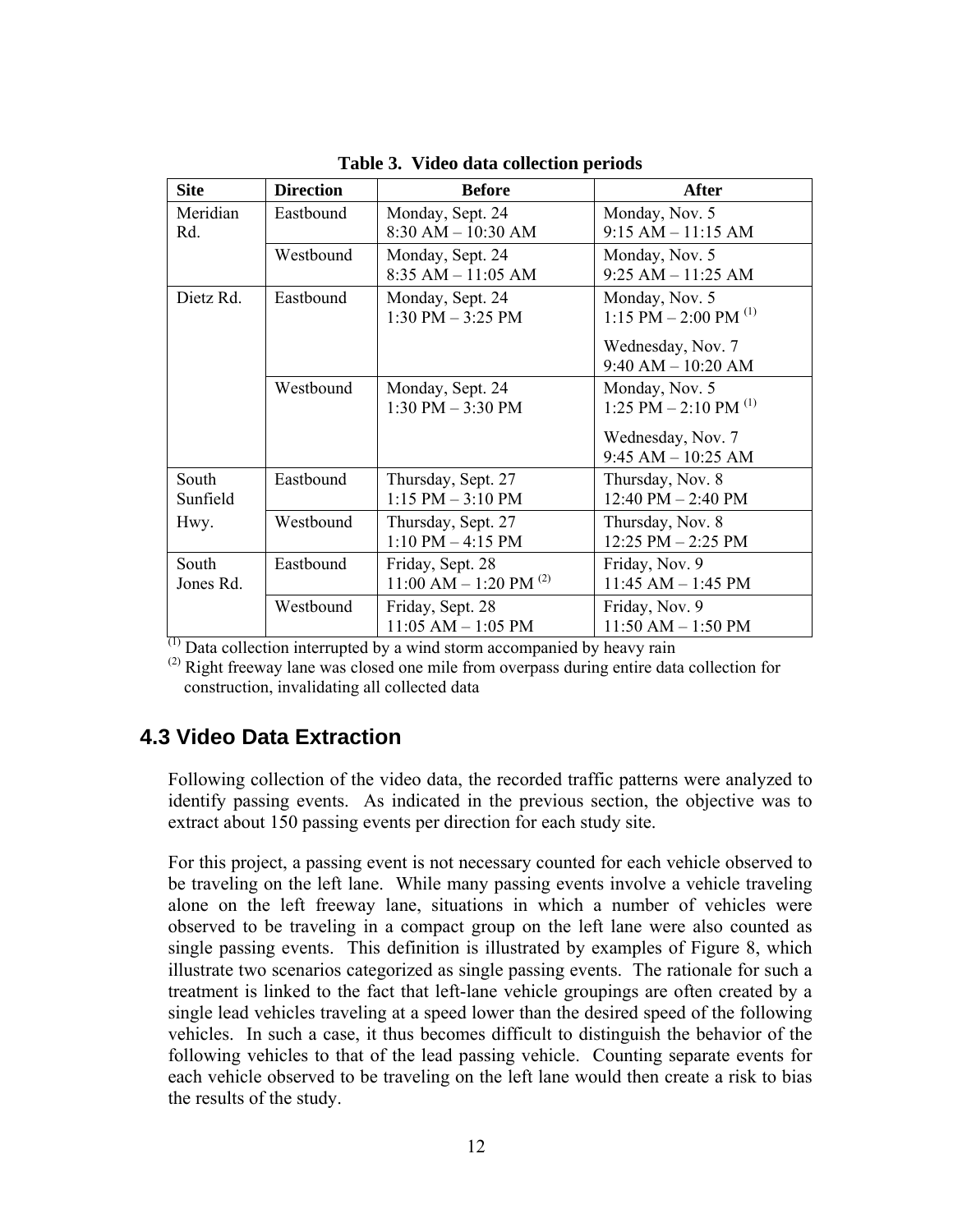

**Figure 8. Examples of single valid passing events** 

Table 4 presents a sample of passing event data that has been extracted from the collected videos for the eastbound travel direction at the Sunfield Highway overpass for the "before" portion of the study. For each group of vehicles traveling on the left lane, the speed of the lead vehicle was determined by calculating the time the vehicle took to travel between two markers 150, 200 or 250 ft apart. A similar calculation was also made for the closest vehicle traveling on the right lane. This vehicle could be either ahead or behind the vehicle on the left lane. This allowed comparing the speed of the vehicles on both lanes and assessing how fast a vehicle is taking over the other. The extracted time markers were also used to calculate the time interval separating two vehicles and assess how far behind or ahead a left-lane vehicle is from the closest right-lane vehicle. Occasionally, gaps between two right-lane vehicles were also calculated to assess whether the observed gaps are large enough to assume that a left-lane vehicle should move to the right lane.

Figure 9 illustrates examples of passing events categorized as invalid left-lane uses. For each event, the determination of whether it constitute a lawful or unlawful leftlane usage was made based on a number criteria:

- The first criterion looked whether vehicle was actually being passed on the right. This was determined by considering the time interval separating vehicles on both lanes. Vehicles traveling on the left lane less than 2 seconds behind or ahead the closest right-lane vehicle were generally assumed to be lawfully traveling on the left lane. This criterion was extended to 3 seconds when the closest vehicle was a truck to account for the additional distance that many drivers often choose to maintain when traveling around these vehicles.
- To distinguish between cases in which a vehicle may stay on the left lane to pass multiple vehicles, vehicles that were found to be traveling more than 2 seconds away from right lane vehicles were assumed to unlawfully remain on the left lane if a gap of less than 8 seconds existed between the right-lane vehicles ahead and the right-lane vehicle behind. Gaps of less than 8 seconds were deemed too short to provide sufficient rationale for the left-lane vehicles to temporarily move back to the right lane between passing two vehicles.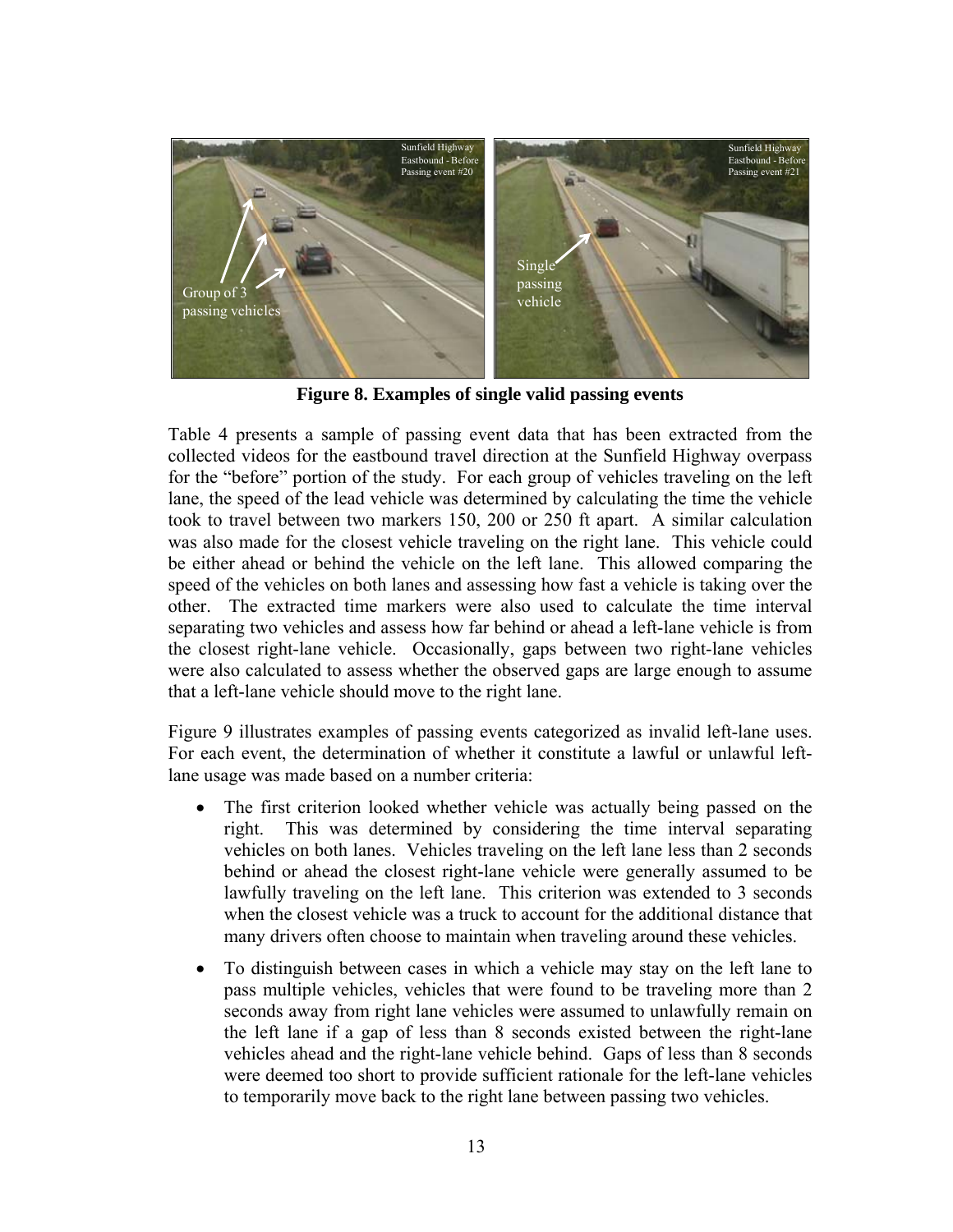|                | Location: Sunfield Highway<br>Direction: I-96 Eastbound<br>Date: Thursday, September 27, 2007 - 12:40 to 2:40 PM |                           |                      |                      |                       |                               |                               |                      |                       |                             |                                                                        |                                                                         |                                 |                                                               |                                     |                      |
|----------------|------------------------------------------------------------------------------------------------------------------|---------------------------|----------------------|----------------------|-----------------------|-------------------------------|-------------------------------|----------------------|-----------------------|-----------------------------|------------------------------------------------------------------------|-------------------------------------------------------------------------|---------------------------------|---------------------------------------------------------------|-------------------------------------|----------------------|
|                | Sign in use: Slower Traffic Keep Right (Before Period)                                                           |                           |                      |                      |                       |                               |                               |                      |                       |                             |                                                                        |                                                                         |                                 |                                                               |                                     |                      |
| Event          | Video time (min:sec)                                                                                             | Travelled distance (feet) | Vehicle on left lane | Time at first marker | Time at second marker | Speed of vehicle on left lane | Closest vehicle on right lane | Time at first marker | Time at second marker | Speed of right-lane vehicle | Interval between left-lane and right-<br>lane vehicles at first marker | Interval between left-lane and right-<br>lane vehicles at second marker | Gap between right-lane vehicles | Speed difference between left-lane<br>and right-lane vehicles | Number of Vehicles in passing group | Valid left lane use? |
| $\mathbf{1}$   | 0:31                                                                                                             | 250                       | Car                  | 31.65                | 33.53                 | 90.5                          | Car                           | 31.67                | 34.13                 | 69.1                        | 0.0                                                                    | 0.6                                                                     |                                 | 21.3                                                          | $\mathbf{1}$                        | Yes                  |
| $\overline{2}$ | 0:58                                                                                                             | 250                       | Car                  | 57.53                | 59.60                 | 82.2                          | Car                           | 57.73                | 60.00                 | 74.9                        | 0.2                                                                    | 0.4                                                                     |                                 | 7.2                                                           | 1                                   | Yes                  |
| 3              | 1:15                                                                                                             | 250                       | Car                  | 15.73                | 17.80                 |                               | 82.2 Truck                    | 13.73                | 16.47                 | 62.1                        | $-2.0$                                                                 | $-1.3$                                                                  |                                 | 20.1                                                          | 1                                   | Yes                  |
| $\overline{4}$ | 1:20                                                                                                             | 250                       | Car                  | 20.84                | 22.87                 |                               | 83.8 Truck                    | 13.73                | 16.47                 | 62.1                        | $-7.1$                                                                 | $-6.4$                                                                  | 17.7                            | 21.7                                                          | 1                                   | N <sub>0</sub>       |
| 5              | 1:31                                                                                                             | 250                       | Car                  | 31.60                | 33.60                 | 85.0 Car                      |                               | 31.47                | 33.53<br>59.40        | 82.6<br>59.3                | $-0.1$                                                                 | $-0.1$                                                                  |                                 | 2.5                                                           | 1                                   | Yes                  |
| 6<br>7         | 1:55<br>2:05                                                                                                     | 250<br>250                | Car<br>Car           | 55.80<br>5.40        | 58.07<br>7.60         | 77.3                          | 74.9 Truck<br>Truck           | 56.53<br>2.00        | 4.87                  | 59.3                        | 0.7<br>$-3.4$                                                          | 1.3<br>$-2.7$                                                           | 8.0                             | 15.7<br>18.0                                                  | 4<br>$\overline{2}$                 | Yes<br>Yes           |
| 8              | 2:15                                                                                                             | 250                       | Car                  | 15.05                | 17.13                 |                               | 81.8 Truck                    | 14.00                | 16.60                 | 65.4                        | $-1.1$                                                                 | $-0.5$                                                                  |                                 | 16.4                                                          | $\mathbf{1}$                        | Yes                  |
| 9              | 2:18                                                                                                             | 250                       | Car                  | 18.27                | 20.27                 |                               | 85.0 Truck                    | 14.00                | 16.60                 | 65.4                        | $-4.3$                                                                 | $-3.7$                                                                  | 7.1                             | 19.6                                                          | 1                                   | Yes                  |
| 10             | 2:46                                                                                                             | 250                       | Car                  | 46.73                | 49.00                 | 74.9 Car                      |                               | 41.53                | 43.73                 | 77.3                        | $-5.2$                                                                 | $-5.3$                                                                  | 14.7                            | $-2.4$                                                        | 1                                   | N <sub>0</sub>       |
| 11             | 3:29                                                                                                             | 250                       | Car                  | 29.87                | 32.20                 |                               | 73.0 Truck                    | 29.60                | 32.40                 | 60.7                        | $-0.3$                                                                 | 0.2                                                                     |                                 | 12.3                                                          | 1                                   | Yes                  |
| 12             | 3:55                                                                                                             | 250                       | Car                  | 55.20                | 57.20                 | 85.0                          | Car                           | 56.80                | 59.07                 | 74.9                        | 1.6                                                                    | 1.9                                                                     |                                 | 10.1                                                          | $\overline{2}$                      | No                   |
| 13             | 3:59                                                                                                             | 250                       | Car                  | 58.80                | 61.00                 | 77.3                          | Car                           | 59.40                | 61.93                 | 67.2                        | 0.6                                                                    | 0.9                                                                     |                                 | 10.1                                                          | 3                                   | Yes                  |
| 14             | 4:13                                                                                                             | 250                       | Car                  | 13.93                | 16.20                 |                               | 74.9 Truck                    | 4.33                 | 7.00                  | 63.7                        | $-9.6$                                                                 | $-9.2$                                                                  | 13.0                            | 11.2                                                          | 3                                   | No                   |
| 15             | 4:17                                                                                                             | 250                       | Car                  | 17.67                | 19.94                 | 74.9                          | Truck                         | 17.34                | 20.20                 | 59.5                        | $-0.3$                                                                 | 0.3                                                                     |                                 | 15.5                                                          | 1                                   | Yes                  |
| 16             | 4:21                                                                                                             | 250                       | Car                  | 21.33                | 23.73                 |                               | 70.9 Truck                    | 17.34                | 20.20                 | 59.5                        | $-4.0$                                                                 | $-3.5$                                                                  | 7.9                             | 11.4                                                          | 1                                   | Yes                  |
| 17             | 4:29                                                                                                             | 250                       | Car                  | 28.33                | 30.53                 |                               | 77.3 Truck                    | 29.00                | 31.80                 | 60.7                        | 0.7                                                                    | 1.3                                                                     |                                 | 16.6                                                          | 1                                   | Yes                  |
| 18             | 4:55                                                                                                             | 250                       | Car                  | 53.73                | 55.87                 |                               | 79.5 Truck                    | 56.80                | 59.47                 | 63.7                        | 3.1                                                                    | 3.6                                                                     | 26.0                            | 15.8                                                          | 1                                   | No                   |
| 19             | 5:29                                                                                                             | 250                       | Car                  | 29.80                | 32.00                 | 77.3                          | Car                           | 30.62                | 32.87                 | 75.6                        | 0.8                                                                    | 0.9                                                                     |                                 | 1.7                                                           | $\overline{2}$                      | Yes                  |
| 20             | 6:00                                                                                                             | 250                       | Car                  | 0.00                 | 2.27                  | 74.9 Car                      |                               | 1.27                 | 3.87                  | 65.4                        | 1.3                                                                    | 1.6                                                                     |                                 | 9.5                                                           | 3                                   | Yes                  |
| 21             | 6:08                                                                                                             | 250                       | Car                  | 6.65                 | 9.00                  |                               | 72.4 Truck                    | 8.13                 | 10.87                 | 62.1                        | 1.5                                                                    | 1.9                                                                     |                                 | 10.3                                                          | 1                                   | Yes                  |
| 22             | 6:17                                                                                                             | 250                       | Car                  | 17.40                | 19.47                 | 82.2 Car                      |                               | 16.38                | 18.60                 | 76.6                        | $-1.0$                                                                 | $-0.9$                                                                  |                                 | 5.6                                                           | $\overline{c}$                      | Yes                  |
| 23             | 6:36                                                                                                             | 250                       | Car                  | 36.53                | 38.93                 |                               | 70.9 Truck                    | 37.60                | 40.33                 | 62.3                        | 1.1                                                                    | 1.4                                                                     |                                 | 8.6                                                           | $\mathbf{1}$                        | Yes                  |
| 24             | 7:01                                                                                                             | 250                       | Car                  | 1.13                 | 3.13                  |                               | 85.0 Truck                    | 1.00                 | 3.40                  | 70.9                        | $-0.1$                                                                 | 0.3                                                                     |                                 | 14.2                                                          | 3                                   | Yes                  |
| 25             | 7:15                                                                                                             | 250                       | Car                  | 9.27                 | 11.6                  |                               | 73.0 Truck                    | 10.85                | 13.67                 | 60.3                        | 1.6                                                                    | 2.1                                                                     |                                 | 12.7                                                          | $\overline{c}$                      | Yes                  |
| 26             | 7:25                                                                                                             | 250                       | Car                  | 25.33                | 27.53                 |                               | 77.3 Truck                    | 22.70                | 25.47                 | 61.4                        | $-2.6$                                                                 | $-2.1$                                                                  | 5.0                             | 15.9                                                          | 2                                   | Yes                  |

#### **Table 4. Sample of Passing Event Data Extracted from Traffic Videos**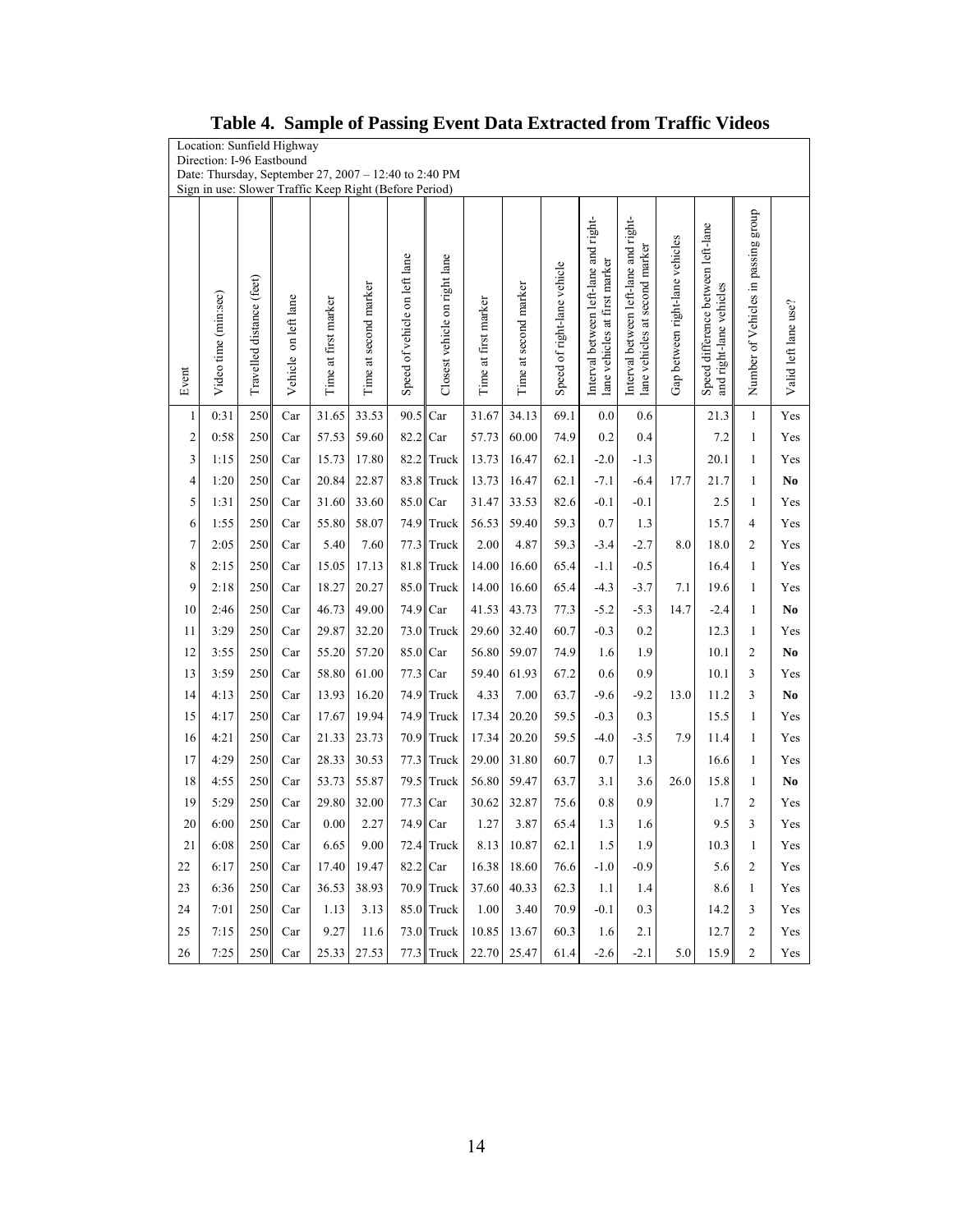

**Figure 9. Examples of invalid left lane usage** 

- Vehicles traveling on the left lane at a speed slower than that of the closest right-lane vehicle behind them were assumed to be about to be passed on the right, and consequently, unlawfully traveling on the left lane. This criterion only applied to cases in which the closest vehicle on the right was less than 2 seconds behind the left-lane vehicle (3 seconds in the right-lane vehicle is a trucks).
- Finally, exceptions to the above rules where occasionally made after considering contextual information provided by the videos, such as types of vehicles being passed, speed differential between vehicles on the left and right lanes, and observed driver behavior within the entire frame of the video.

While the categorization of passing events as valid and non-valid events is heavily influenced by the judgment of the person reviewing the video data, efforts were made to minimize potential bias in the analyses by having the same person processing the video data for each site for both the "before" and "after" portion of the study.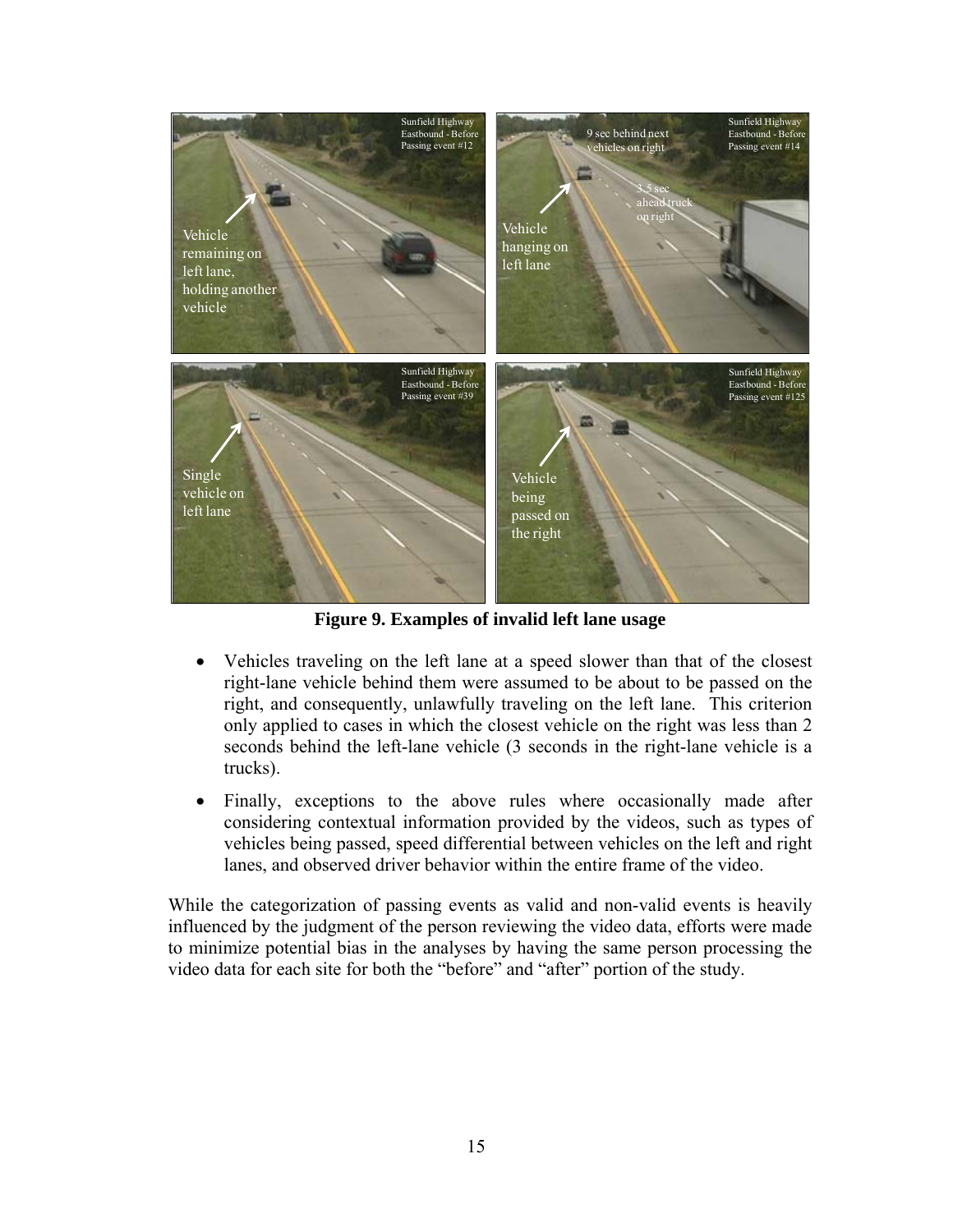# **5 Data Analysis**

This section details the results of the analyses that were conducted on the collected data to determine whether the replacement of "Slower Traffic Keep Right" signs by "Keep Right Pass Left – It's the Law" signs has had noticeable impacts on how motorists use the left and right traffic lanes on rural two-lane sections of I-96 around Lansing. Results of the analyses conducted on the tube counter data are first provided followed by results of the analyses conducted on the video data. General conclusions are provided in the following section.

### **5.1 Tube Counter Data Analysis**

The tube counter data provided near-continuous vehicle counts and individual vehicle speed observations for each traffic lane at each study site over a one-week period for both the "before" and "after" portions of the study. As was indicated in Figure 5, relatively few data were lost due to counter malfunction or the observation of unusual traffic conditions. This allowed for very solid characterizations of typical mid-day average weekday traffic behavior.

All the analyses reported in this section focus on data collected during each weekday between 10:00 AM and 3:00 PM. Data collected during the morning and afternoon peak period were excluded as the higher traffic levels that normally exist during these periods may lead to the formation of continuous streams of vehicles on both freeway lanes, either temporarily or for extended periods, and create situations in which motorists may legally travel on either lane. Evening and night periods were also excluded, primarily due to the difficulty of collecting video data complementing the tube counter data during these periods. Another element considered was the fact that the significantly lower traffic volumes that normally exist during the evening and night typically lead to very few passing events. There were also concerns that conclusions drawn from observing evening and night traffic may not accurately reflect typical daytime driver behavior.

### *5.1.1 Characterization of General Traffic Conditions*

To ensure that the comparison of data collected during the "before" and "after" survey periods are not affected by significant changes in traffic demand or traffic conditions, the analysis of tube counter first focused on assessing general traffic conditions at each study site during each period.

Figure 10 first compares the general composition of traffic captured by the tube counters at each site on weekdays between 10:00 AM and 3:00 PM during each survey period. The diagrams clearly indicate that similar proportions of passenger vehicles and commercial trucks were observed during both periods. While some variations exist, these remain relatively low and within what can be expected when considering that rural freeway traffic may be composed of both regular and occasional travelers. This conclusion is further supported by results of paired t-tests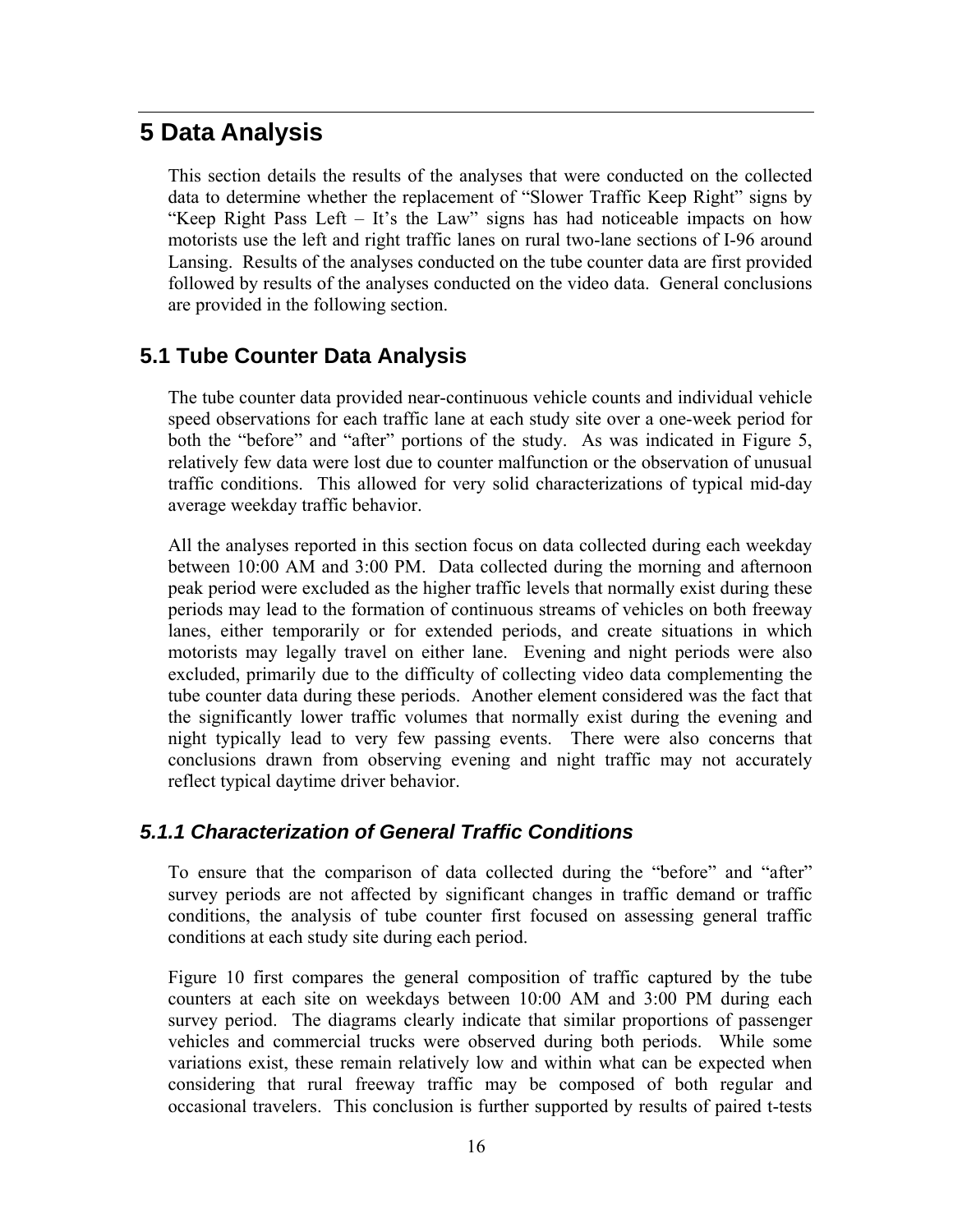that were executed to compare the average proportions of passenger cars and commercial trucks observed across all sites during the "before" and "after" study periods. Results of these tests are shown in Table 5. Both tests indicate that the observed variations in average proportion of passenger vehicles and trucks across all sites are not statistically significant at a 95% confidence level.

Figure 11 further compares the traffic volumes at each site for the same observation periods as Figure 10. Similar to the traffic composition data, the figure generally indicates relatively small variations in traffic volumes at each site for each weekday between both survey periods. While some significant differences are observed on some days, these are generally explained by missing or invalid tube counter data. As can be observed, all the days with significant variations correspond to days marked by a black or white asterisk, which correspond to days with missing or invalid data.



**Figure 10. Traffic composition at survey sites** 

|  |  |  |  |  | Table 5. Paired t-test for sample means - Traffic composition |
|--|--|--|--|--|---------------------------------------------------------------|
|--|--|--|--|--|---------------------------------------------------------------|

|                             |                           | Passenger vehicle |                         | Trucks                    |
|-----------------------------|---------------------------|-------------------|-------------------------|---------------------------|
| <b>Statistics</b>           | <b>Before</b>             | After             | Before                  | After                     |
| Sample size                 | 8                         | 8                 | 8                       | 8                         |
| Mean                        | 85.7%                     | 86.1%             | 14.3%                   | 13.9%                     |
| Variance                    | 0.46%                     | 0.45%             | 0.46%                   | 0.45%                     |
| t statistic (two-tail test) | $-2.294$                  |                   | 2.294                   |                           |
| t critical (two-tail test)  | 2.365                     |                   | 2.365                   |                           |
| $P(T \le t)$                | 0.055                     |                   | 0.055                   |                           |
| Conclusion                  | $P > 0.05$ , change not   |                   | $P > 0.05$ , change not |                           |
|                             | statistically significant |                   |                         | statistically significant |
|                             | at 95% confidence level   |                   | at 95% confidence level |                           |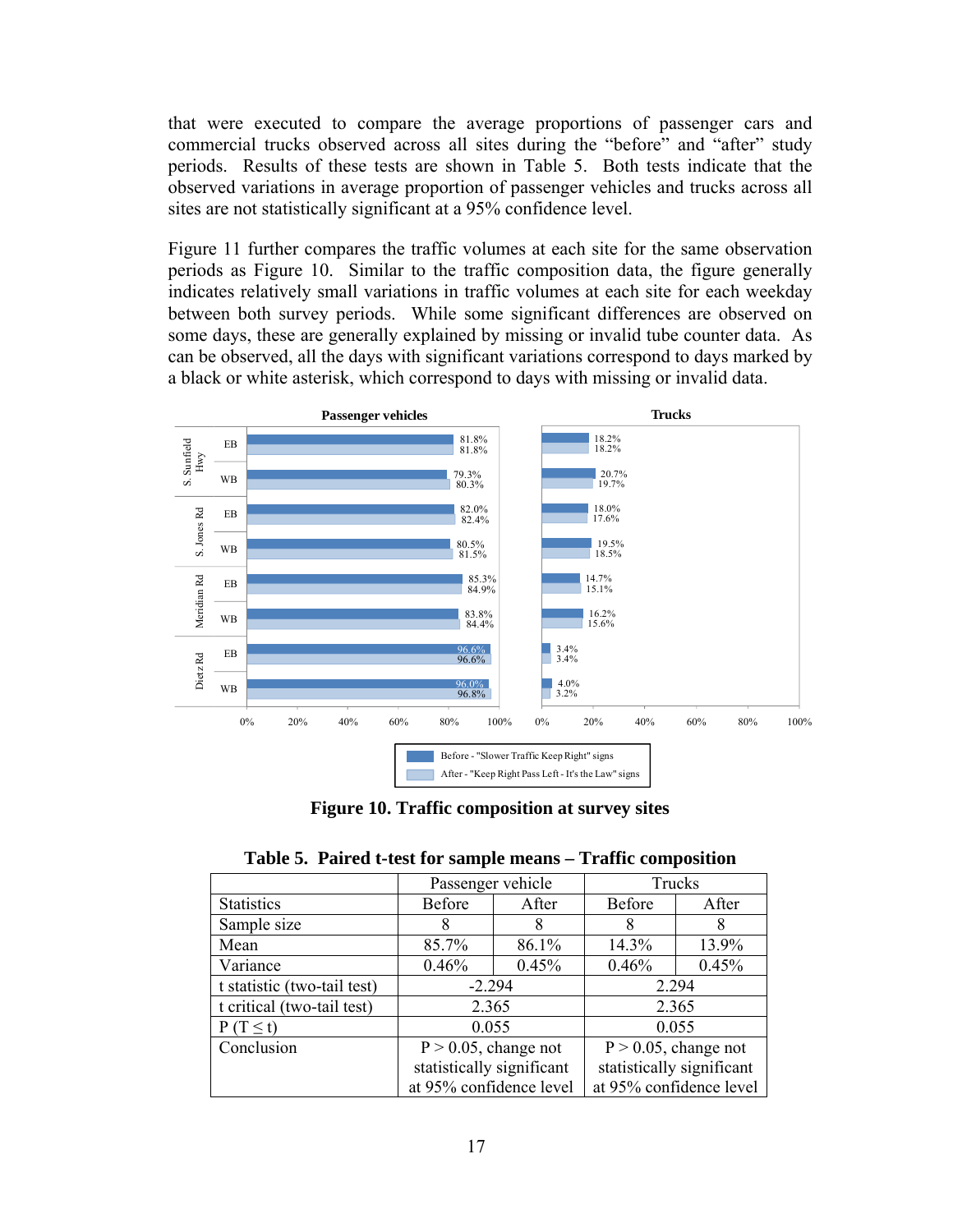















\* \* Before - "Slower Traffic Keep Right" signs After - "Keep Right Pass Left - It's the Law" signs Periods with invalid data

**Figure 11. Observed traffic volumes at survey sites**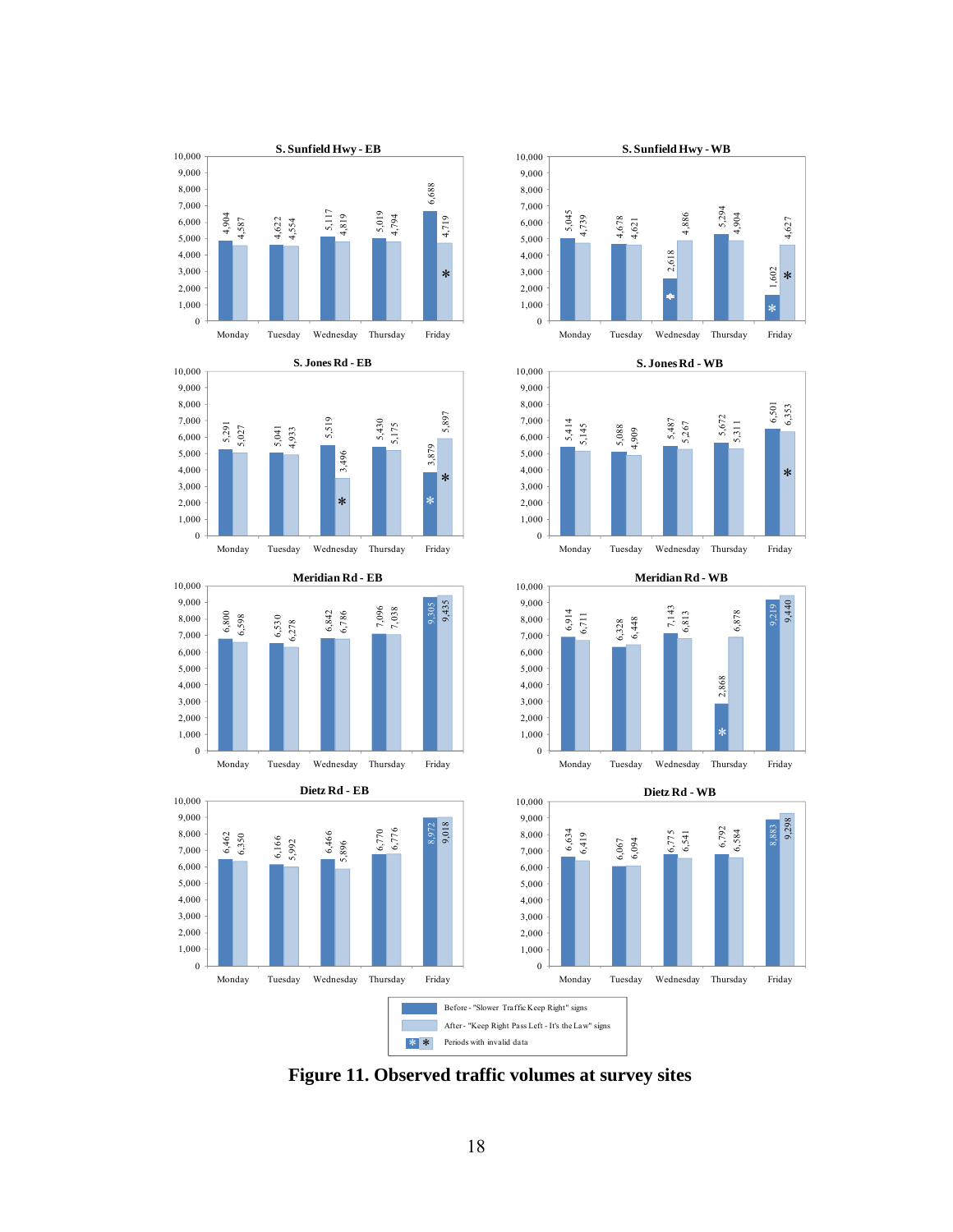For both the "before" and "after" periods, traffic volumes remained relatively constant during each survey week. In both cases, the only major variation occurs on Friday, when a significant increase in traffic volume is observed. The observed surge is however not significant enough to create congestion. Considering that the observations extend each day over a five-hour period, the observed weekday traffic volumes translate to average hourly rates ranging between 450 and 715 vehicles per hour per lane on Mondays, Tuesdays, Wednesdays and Thursdays, and rates reaching as high as 945 vehicles per hour per lane on Fridays. Assuming a typical capacity of 2350 vehicles/hour/lane for basic freeway segments with free-flow speed of 70 mph, as per the 2000 Highway Capacity Manual (TRB, 2000), these flow rates convert to volume-to-capacity ratios roughly ranging between 0.20 and 0.40, well below congested levels (typically ratios above 0.85).

#### *5.1.2 Proportion of Traffic Using Freeway Left Lane*

Figure 12 illustrates the proportion of passenger vehicles and trucks that were detected to be traveling on the left freeway lane at each study site. In this analysis, the tube counter data provide no information about whether individual left-lane vehicles are passing other vehicles on the right lane. Despite this lack of details, the provided information remain useful by offering an assessment of the magnitude of left-lane usage and potential for problems associated with unlawful left-lane usage at each site.



**Figure 12. Proportion of vehicles traveling on left lane**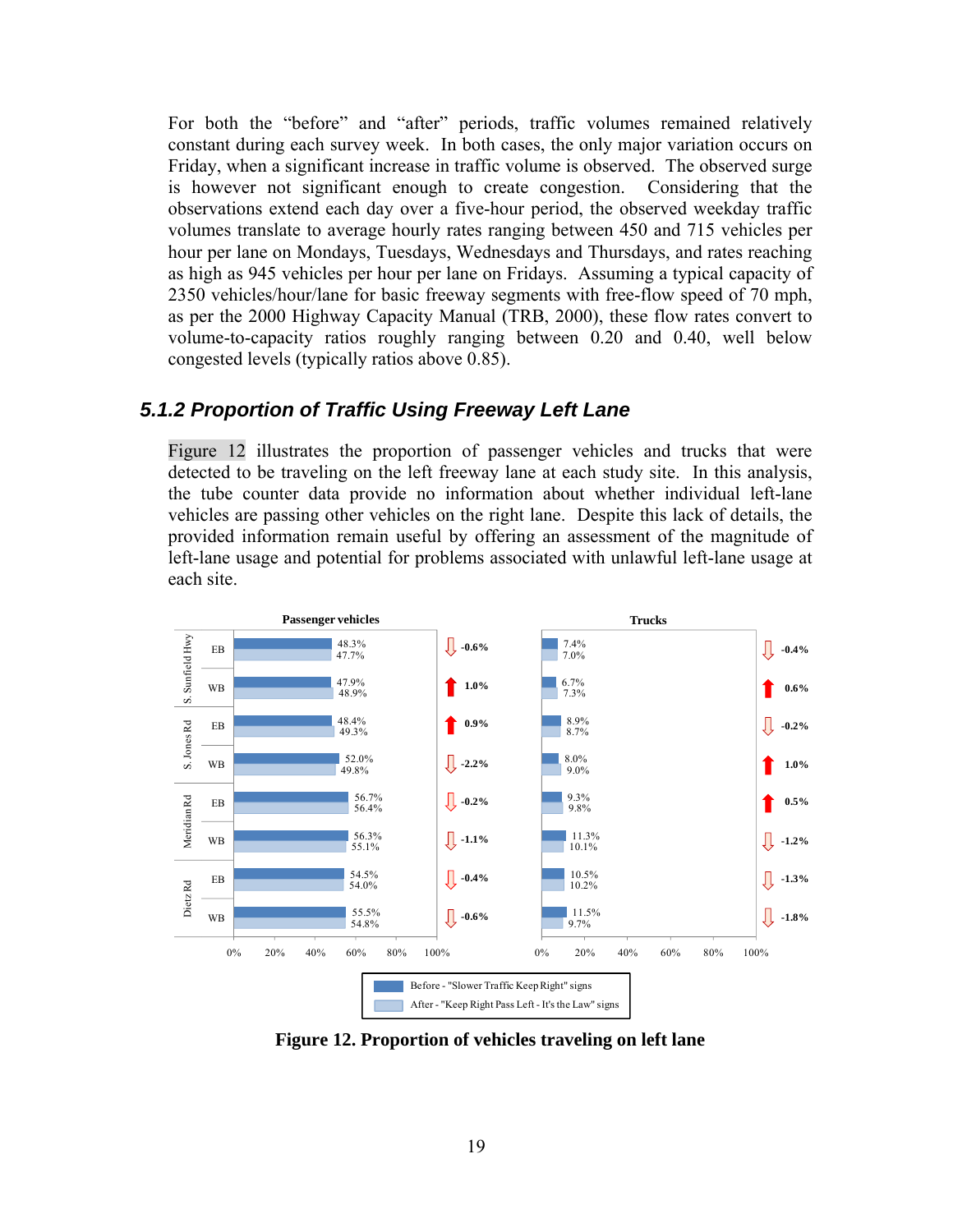As can be observed, and somewhat expected, a significantly larger proportion of passenger cars than commercial trucks use the left lane at each study site. This is in great part explained by the state's lower speed limit for trucks (60 mph) than passenger cars (70 mph). This speed limit differential results in trucks typically traveling at lower speeds than the general traffic and in fewer reasons for these vehicles to travel on the left lane to pass other vehicles. About half of the passenger vehicles were typically observed to be traveling on the left freeway lane at each study site, with slightly higher proportions at sites east of Lansing (54-57%) than sites west of Lansing (48-52%). In contrast, only 7 to 11% of commercial trucks were observed to be traveling on the left lane at each site, again with slightly higher proportions at sites east of Lansing (7-9%) than sites west of the city (9-11%).

Comparisons of the "before" and "after" data indicate no clear trend in left-lane usage following the replacement of "Slower Traffic Keep Right" signs with "Keep Right Pass Left – It's the Law" signs. Depending on the site considered, changes in the proportion of left-lane traffic range from a 2.2% reduction to a 1.0% increase, with more sites reporting a reduction than an increase. When looking at the average trends, no clear direction in reduction in left-lane usage is identified. This is supported by the data of Table 6, which illustrate the results of paired t-tests for sample means that were conducted to assess the significance of observed changes in the average proportions of left-lane traffic between the "before" and "after" periods. While slight reductions in the average proportion of left-lane traffic are observed for both passenger vehicles (52.4% to 52.0%) and trucks (9.2% to 9.0%), these changes are not found to be statistically significant and could therefore be simply the results of stochastic effects.

|                             |                         | Passenger vehicle         |                           | <b>Trucks</b>           |
|-----------------------------|-------------------------|---------------------------|---------------------------|-------------------------|
| <b>Statistics</b>           | <b>Before</b>           | <b>After</b>              | <b>Before</b>             | <b>After</b>            |
| Sample size                 | 8                       | 8                         | 8                         | 8                       |
| Mean                        | 52.4%                   | 52.0%                     | $9.2\%$                   | $9.0\%$                 |
| Variance                    | 0.14%                   | 0.12%                     | 0.03%                     | 0.02%                   |
| t statistic (two-tail test) | 1.151                   |                           | 0.639                     |                         |
| t critical (two-tail test)  | 2.365                   |                           |                           | 2.365                   |
| $P(T \le t)$                | 0.287                   |                           |                           | 0.543                   |
| Conclusion                  | $P > 0.05$ , change not |                           | $P > 0.05$ , change not   |                         |
|                             |                         | statistically significant | statistically significant |                         |
|                             |                         | at 95% confidence level   |                           | at 95% confidence level |

**Table 6. Paired t-test for sample means – Proportion of traffic in left lane** 

#### *5.1.3 Vehicles Traveling Below Speed Limit*

The proportion of vehicles traveling below speed limit is a potential indicator of the degree to which individual motorists may be affected by slower vehicles. A high proportion of slow vehicles on freeway right lanes is an indicator of the need for other vehicles to use the left lane to pass slower traffic. In addition, a high proportion of slow vehicles on the left lane may not only be a reflection of the need to pass slow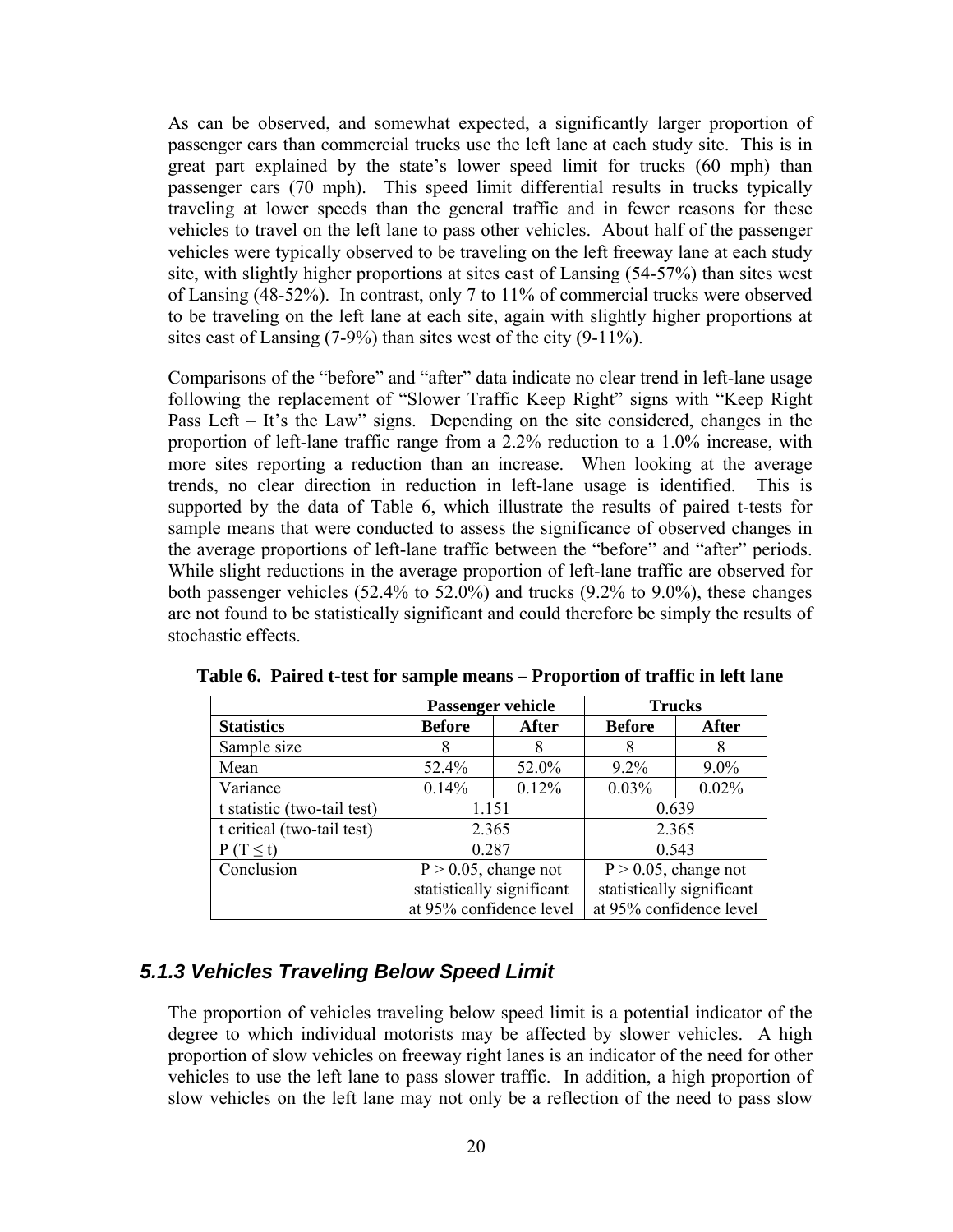moving traffic on the right but also of the potential for these slow vehicles to block other faster moving vehicles.

Figure 13 illustrates the percentage of passenger vehicles in each freeway lane that were observed to be traveling below Michigan's 70 mph general freeway speed limit at each study site during the "before" and "after" survey periods. Figure 14 provides similar information for commercial trucks with respect to Michigan's 60 mph truck speed limit. To facilitate comparisons with passenger car behavior, Figure 15 further compares observed truck speeds against the 70 mph general freeway speed limit.

As can be observed, between 7 and 20% of detected passenger cars were found to be traveling on the left freeway lane below the 70 mph posted speed limit at each site in the presence of "Slower Traffic Keep Right" signs. It can reasonably be assumed that many of these vehicles are traveling on the left lane to pass slower moving vehicles on the right lane. This is supported by the data of Figure 13, which indicate that between 28% and 54% of the passenger cars traveling on the right lane at each site did so at speeds of less than 70 mph. Figures 14 and 15 further indicates that between 29 and 58% of right-lane trucks were observed to be traveling at speeds lower than 60 mph, with virtually all trucks traveling at speeds not exceeding 70 mph.



**Figure 13. Proportion of passenger vehicles traveling below the general 70 mph freeway speed limit**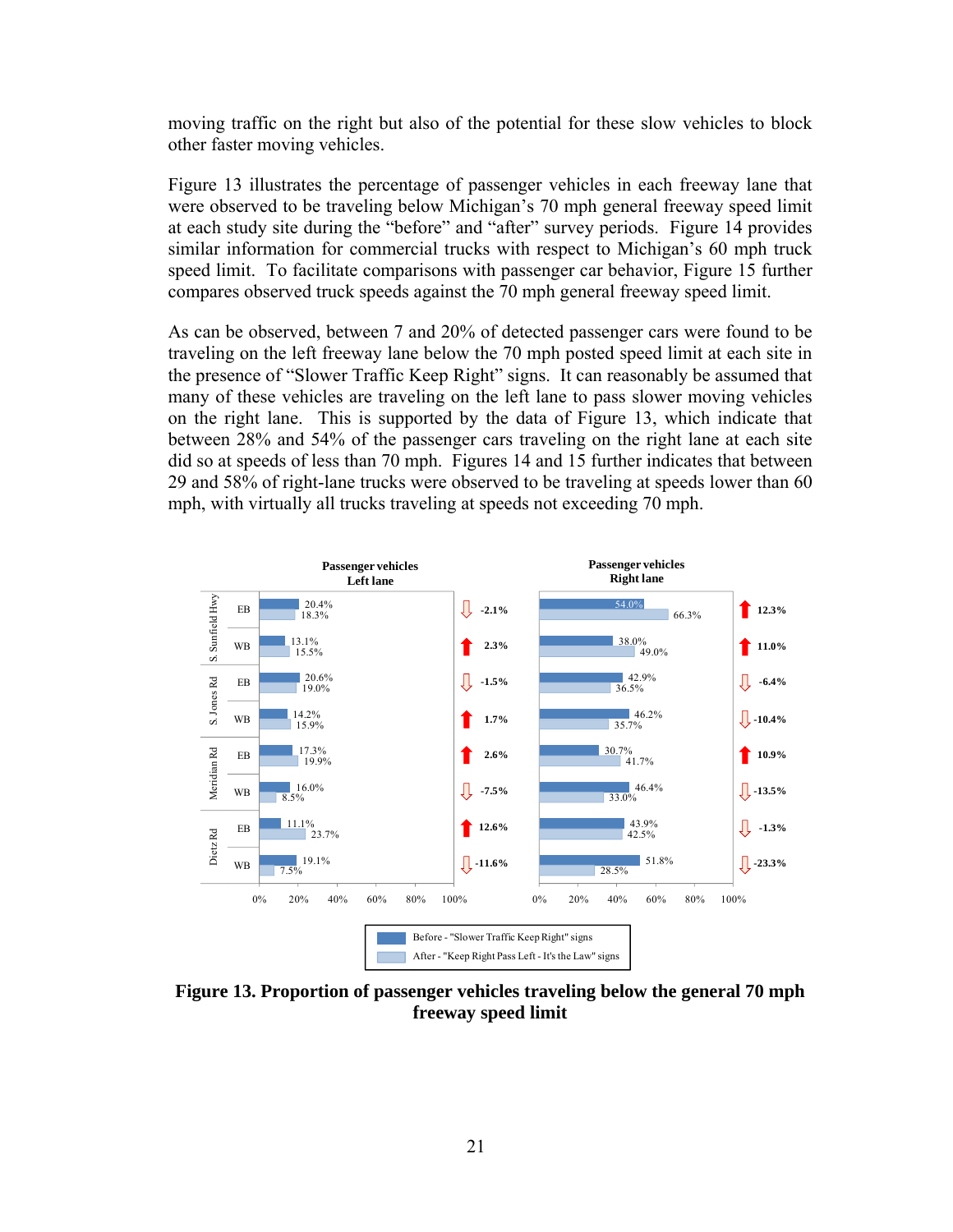![](_page_27_Figure_0.jpeg)

**Figure 14. Proportion of trucks traveling below the trucks-specific 60 mph freeway speed limit** 

![](_page_27_Figure_2.jpeg)

**Figure 15. Proportion of trucks traveling below the general 70 mph freeway speed limit**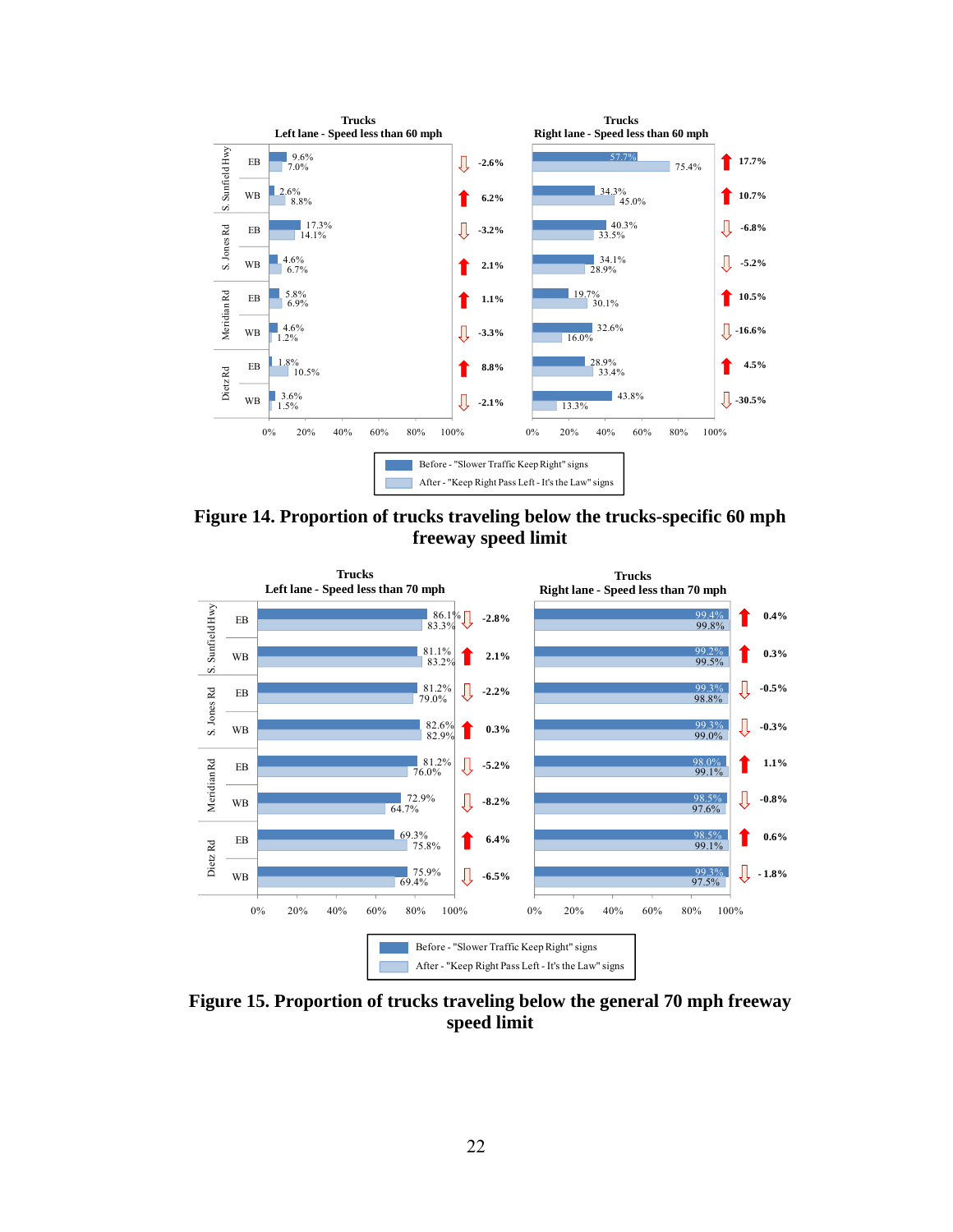While the above evidence provides strong justification for the use of the left freeway lane at each site, anecdotal evidence suggests that a certain proportion of slow moving vehicles may be traveling on the left lane for reasons other than passing. In this case, replacing "Slower Traffic Keep Right" signs by "Keep Right Pass Left – It's the Law" signs should ideally translate into a reduction in the proportion of slowmoving vehicles using the left freeway lane at each site. However, the collected data provide no conclusive evidence towards such an impact. As can be observed in Figures 13, 14 and 15, no clear trends regarding a possible reduction of the proportion of slow moving vehicles traveling on the left lane can be detected when comparing data from the "before" and "after" survey periods.

The lack of conclusive impact trends is again further emphasized by the results of paired t-tests that were conducted to assess whether the sign replacement significantly altered the proportion of left-lane vehicles observed to be traveling below the posted speed limit at each site. Results of these tests are shown in Tables 7, 8 and 9. While reductions in average proportions of slow left-lane traffic are observed across all study sites for both types of vehicles considered when comparing the "before" and "after" data, the variability of changes observed at individual sites leads to the

|                             | <b>Left</b> lane          |          | <b>Right lane</b>       |                           |  |
|-----------------------------|---------------------------|----------|-------------------------|---------------------------|--|
| <b>Statistics</b>           | <b>Before</b>             | After    | <b>Before</b>           | <b>After</b>              |  |
| Sample size                 | 8                         | 8        | 8                       | 8                         |  |
| Mean                        | 16.5%                     | $16.0\%$ | 44.2%                   | 41.7%                     |  |
| Variance                    | 0.12%                     | 0.31%    | $0.55\%$                | 1.38%                     |  |
| t statistic (two-tail test) | 1.167                     |          | 0.557                   |                           |  |
| t critical (two-tail test)  | 2.365                     |          |                         | 2.365                     |  |
| $P(T \le t)$                | 0.872                     |          |                         | 0.595                     |  |
| Conclusion                  | $P > 0.05$ , change not   |          | $P > 0.05$ , change not |                           |  |
|                             | statistically significant |          |                         | statistically significant |  |
|                             | at 95% confidence level   |          | at 95% confidence level |                           |  |

**Table 7. Paired t-tests for sample means – Proportion of passenger vehicles traveling below speed limit** 

|  |                            | Table 8. Paired t-tests for sample means – Proportion of trucks traveling below |
|--|----------------------------|---------------------------------------------------------------------------------|
|  | truck speed limit (60 mph) |                                                                                 |

|                             |               | <b>Left</b> lane          |                           | <b>Right lane</b>       |
|-----------------------------|---------------|---------------------------|---------------------------|-------------------------|
| <b>Statistics</b>           | <b>Before</b> | <b>After</b>              | <b>Before</b>             | <b>After</b>            |
| Sample size                 | 8             | 8                         | 8                         | 8                       |
| Mean                        | $6.2\%$       | 7.1%                      | 36.4%                     | 34.5%                   |
| Variance                    | 0.26%         | 0.19%                     | 1.26%                     | 3.76%                   |
| t statistic (two-tail test) |               | $-0.534$                  |                           | 0.346                   |
| t critical (two-tail test)  | 2.365         |                           |                           | 2.365                   |
| $P(T \le t)$                | 0.610         |                           |                           | 0.740                   |
| Conclusion                  |               | $P > 0.05$ , change not   | $P > 0.05$ , change not   |                         |
|                             |               | statistically significant | statistically significant |                         |
|                             |               | at 95% confidence level   |                           | at 95% confidence level |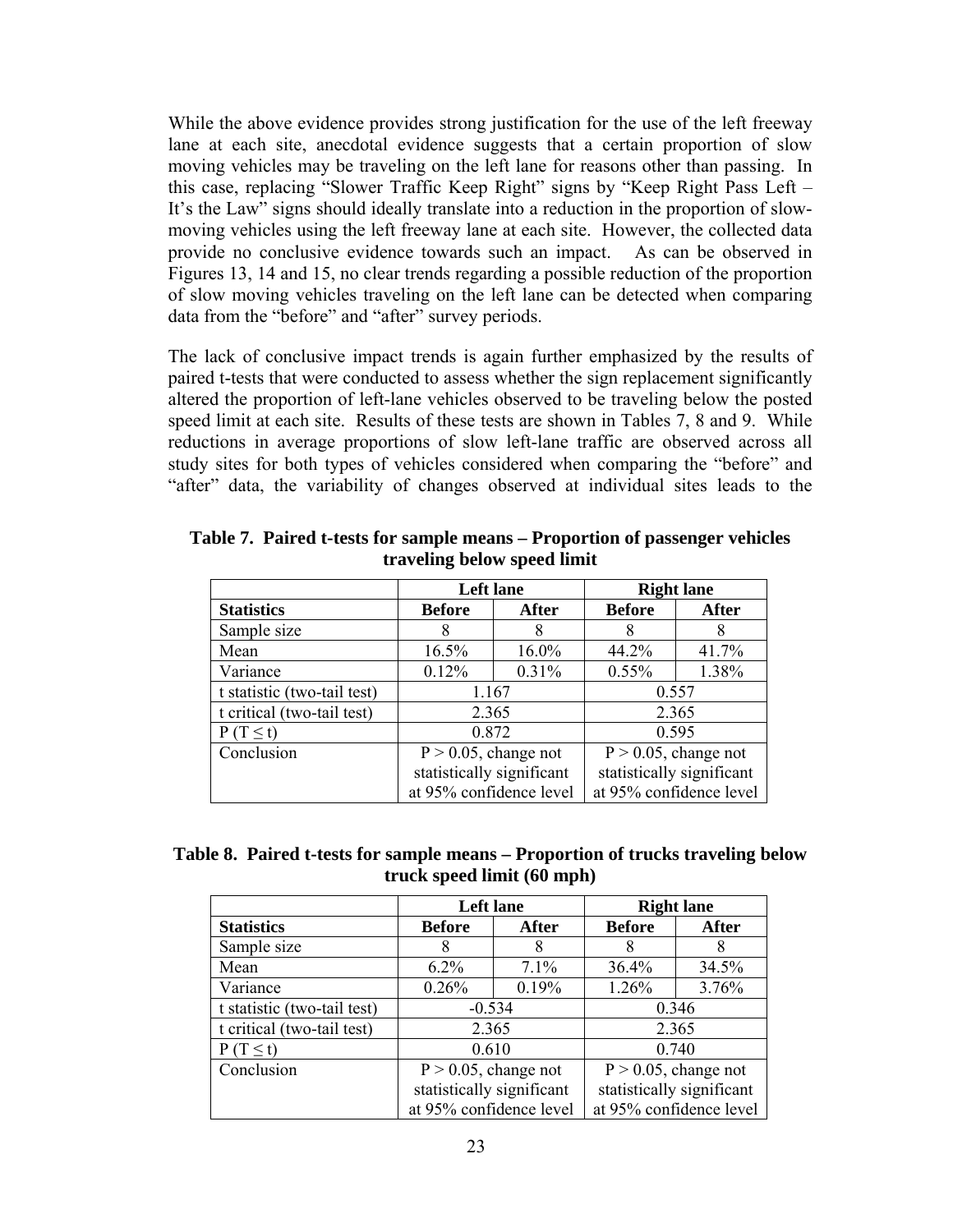|                             | <b>Left lane</b>        |                           | <b>Right lane</b>         |                         |
|-----------------------------|-------------------------|---------------------------|---------------------------|-------------------------|
| <b>Statistics</b>           | <b>Before</b>           | <b>After</b>              | <b>Before</b>             | <b>After</b>            |
| Sample size                 | 8                       | 8                         | 8                         | 8                       |
| Mean                        | 80.5%                   | 76.8%                     | 98.9%                     | 98.8%                   |
| Variance                    | 0.81%                   | 0.47%                     | $0.00\%$                  | 0.01%                   |
| t statistic (two-tail test) | 0.645                   |                           |                           | 0.407                   |
| t critical (two-tail test)  | 2.365                   |                           |                           | 2.365                   |
| $P(T \le t)$                | 0.178                   |                           |                           | 0.696                   |
| Conclusion                  | $P > 0.05$ , change not |                           | $P > 0.05$ , change not   |                         |
|                             |                         | statistically significant | statistically significant |                         |
|                             |                         | at 95% confidence level   |                           | at 95% confidence level |

**Table 9. Paired t-tests for sample means – Proportion of trucks traveling below car speed limit (70 mph)** 

assessment that the observed changes are not statistically significant. This is particularly evidenced by the fact that some sites showed a reduction in the proportion of the slow left-lane lane traffic following the installation of the "'Pass Left Keep Right – It's the Law" signs while others showed an increase.

### *5.1.4 Lane-Specific Speed Distributions*

The analysis of the proportions of vehicles traveling below speed limit has already indicated a lack of conclusive trends with respect to the ability of the proposed "Keep Right Pass Left – It's the Law" signs in reducing left-lane slow moving traffic. This section takes a deeper look at the distributions of recorded speed to see whether the tested sign replacement may have resulted in more subtle changes in traffic behavior despite the lack of general trend evidence.

Figures 16 and 17 illustrate the compiled speed distributions for the sites east and west of Lansing respectively. As can be observed, the resulting distributions appear to be virtually identical in most cases. In particular, there are very few noticeable changes in the proportion of low-speed vehicles within each pair of distributions. This is again consistent with the findings of previous sections, which generally found no significant impacts associated with the sign replacements.

Tables 10 and 11 further compare the average traffic speeds obtained by compiling data from the right-and left-lane distributions across all study sites. Of particular interest in this case is the fact that while slight increases in average speed are observed for both left-lane passenger vehicle (73.8 to 74.1 mph) and commercial truck traffic (66.0 to 66.1 mph), similar increases are also observed for vehicles traveling on the right lane. In this case, paired t-tests for sample means reveals once again that the observed changes are not statistically significant based on the variability of observed changes across individual study sites. This once more prevents any general claim to be issued regarding the effectiveness of the proposed sign replacement to alter left-lane traffic behavior.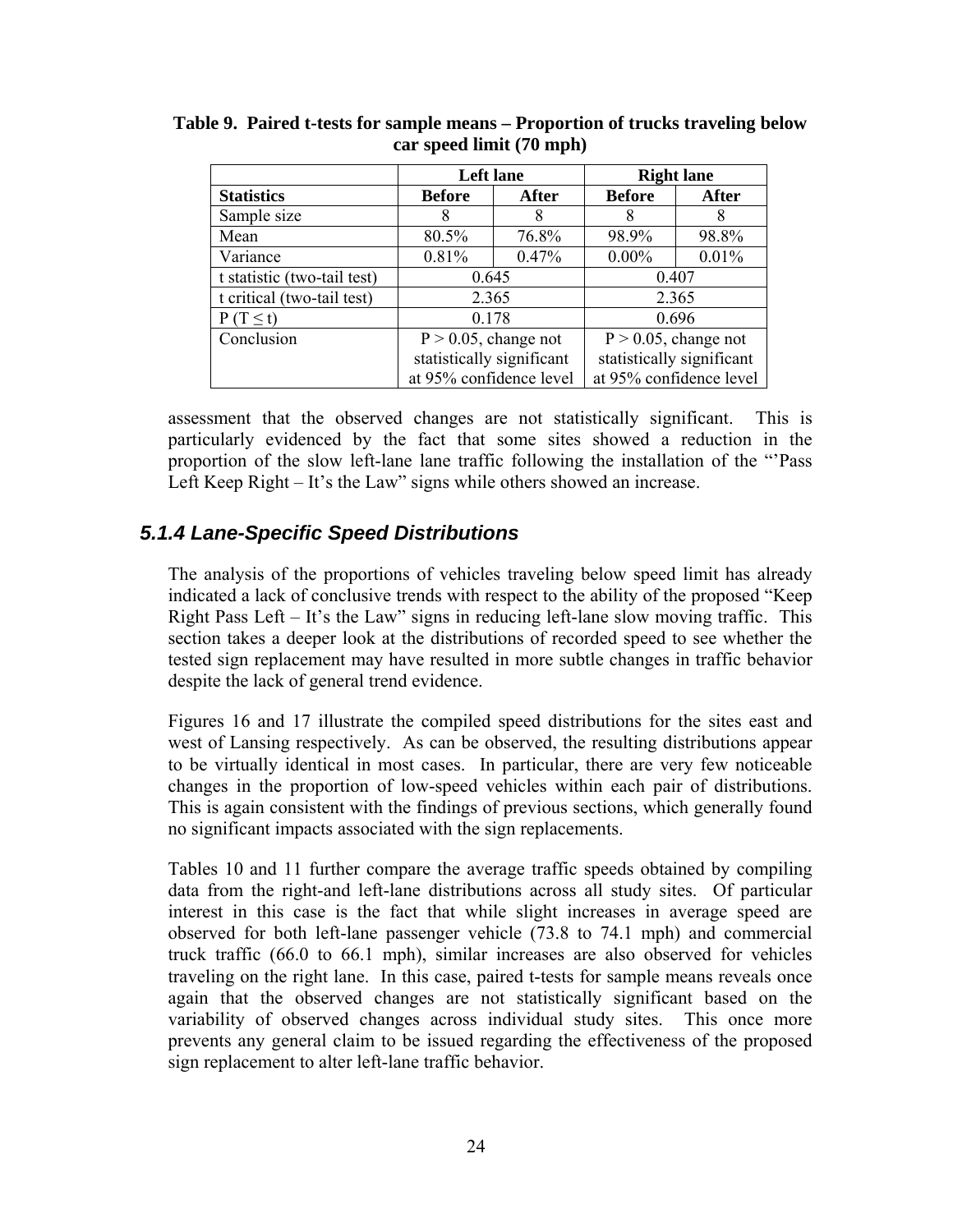![](_page_30_Figure_0.jpeg)

**Figure 16. Speed distributions – Sites west of Lansing**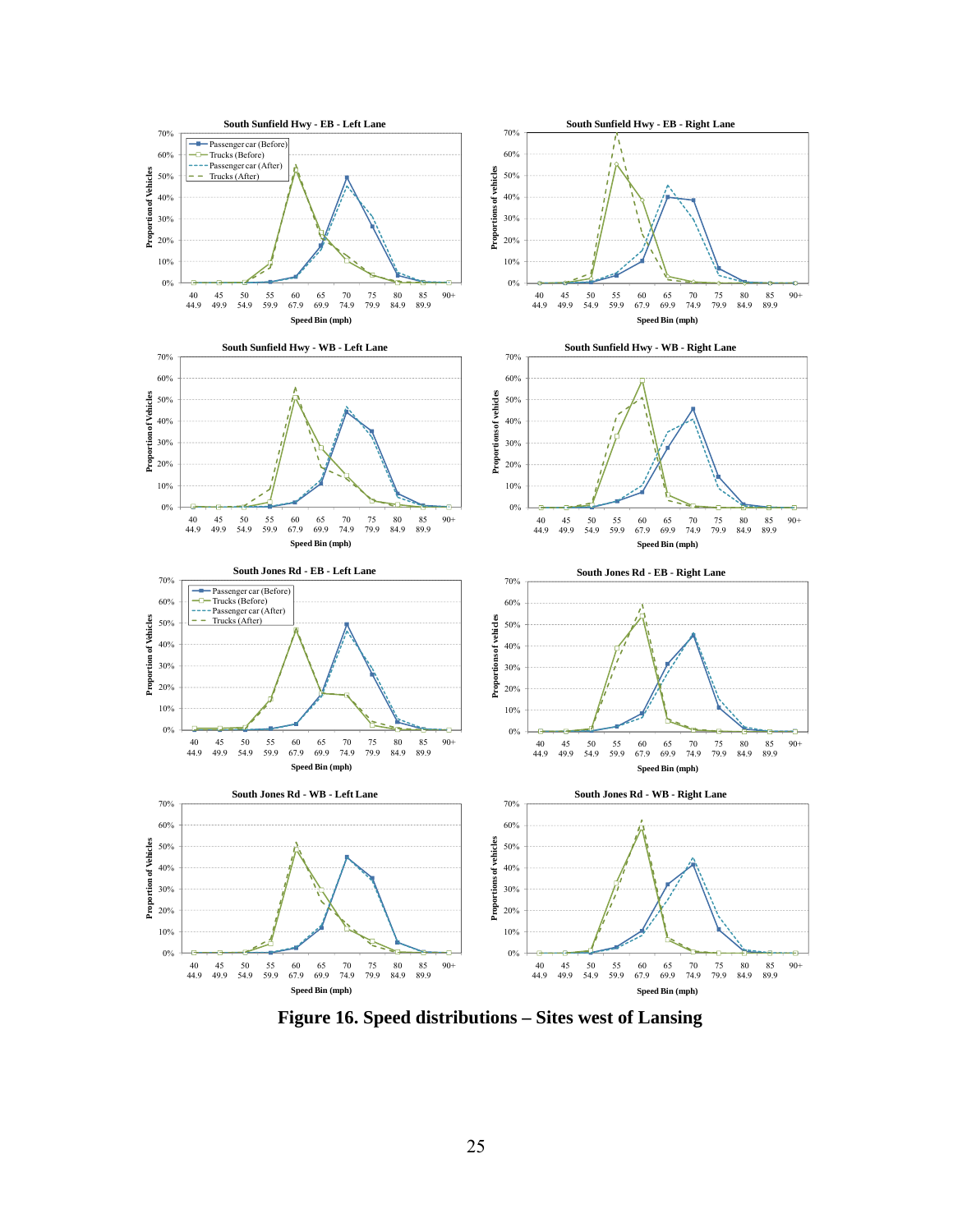![](_page_31_Figure_0.jpeg)

**Figure 17. Speed distributions – Sites east of Lansing**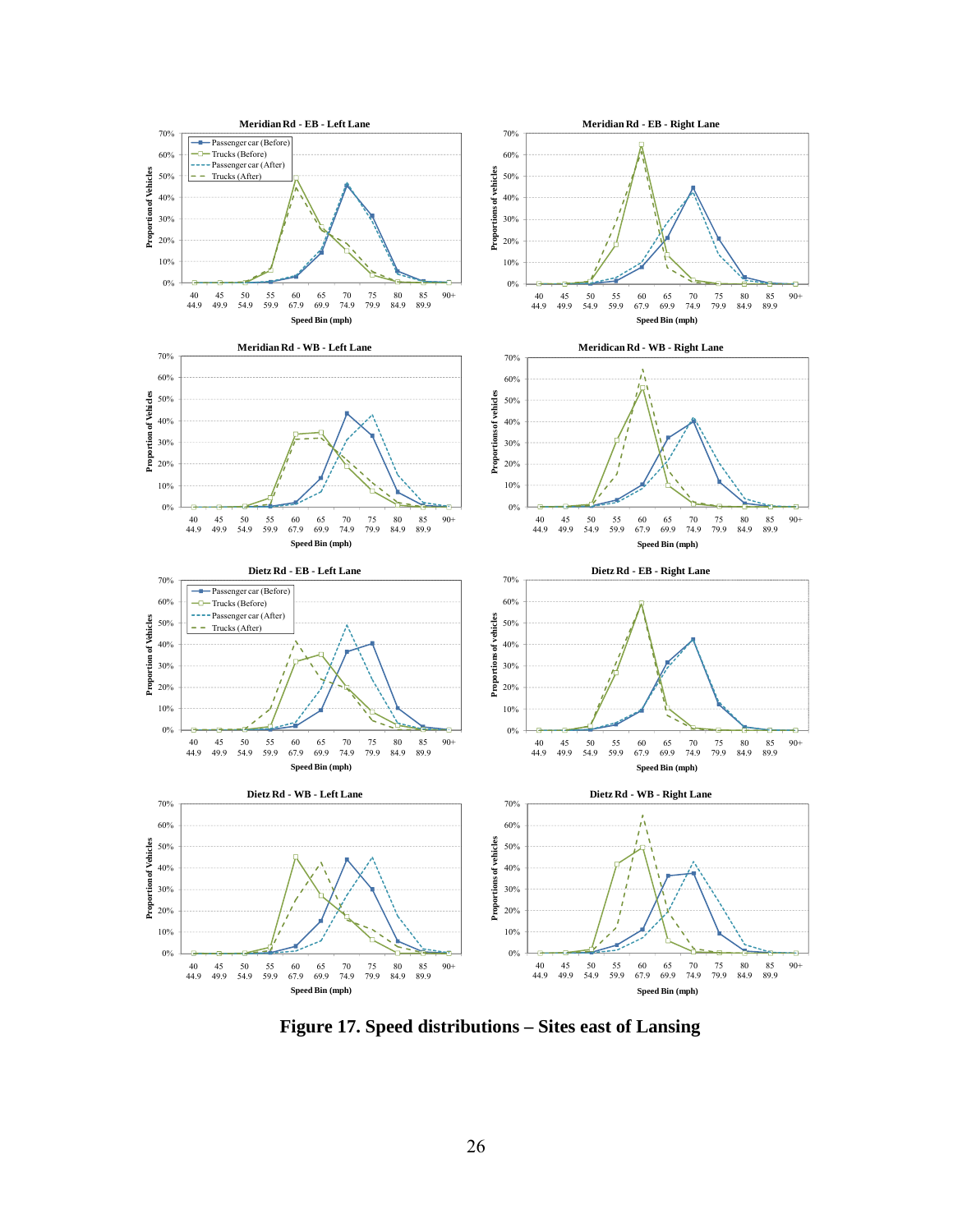|                             |                               | <b>Passenger vehicle</b>  |                           | <b>Trucks</b>           |
|-----------------------------|-------------------------------|---------------------------|---------------------------|-------------------------|
| <b>Statistics</b>           | <b>After</b><br><b>Before</b> |                           | <b>Before</b>             | After                   |
| Sample size                 | 8                             | 8                         | 8                         | 8                       |
| Mean                        | 73.8                          | 74.1                      | 66.0                      | 66.1                    |
| Variance                    | 0.50                          | 191                       | 1.42                      | 2.26                    |
| t statistic (two-tail test) |                               | $-0.460$                  |                           | $-0.311$                |
| t critical (two-tail test)  | 2.365                         |                           |                           | 2.365                   |
| $P(T \le t)$                |                               | 0.660                     |                           | 0.765                   |
| Conclusion                  |                               | $P > 0.05$ , change not   | $P > 0.05$ , change not   |                         |
|                             |                               | statistically significant | statistically significant |                         |
|                             |                               | at 95% confidence level   |                           | at 95% confidence level |

**Table 10. Paired t-test for sample means – Changes in average left-lane speed** 

**Table 11. Paired t-tests for sample means – Changes in average right-lane speed** 

|                             |               | Passenger vehicle         | <b>Trucks</b>             |                         |  |
|-----------------------------|---------------|---------------------------|---------------------------|-------------------------|--|
| <b>Statistics</b>           | <b>Before</b> | After                     | <b>Before</b>             | <b>After</b>            |  |
| Sample size                 | 8             |                           | 8                         | 8                       |  |
| Mean                        | 70.3          | 70.6                      | 61.1                      | 61.2                    |  |
| Variance                    | 0.63          | 1.63                      | 0.62                      | 1.93                    |  |
| t statistic (two-tail test) | $-0.597$      |                           | $-0.379$                  |                         |  |
| t critical (two-tail test)  |               | 2.365                     |                           | 2.365                   |  |
| $P(T \le t)$                |               | 0.570                     |                           | 0.716                   |  |
| Conclusion                  |               | $P > 0.05$ , change not   | $P > 0.05$ , change not   |                         |  |
|                             |               | statistically significant | statistically significant |                         |  |
|                             |               | at 95% confidence level   |                           | at 95% confidence level |  |

| Table 12. Probability results of Kolmogorov-Smirnov tests for equality of |
|---------------------------------------------------------------------------|
| "before" and "after speed distributions"                                  |

|                   |    | Passenger vehicle |              | <b>Trucks</b>    |              |  |
|-------------------|----|-------------------|--------------|------------------|--------------|--|
| <b>Statistics</b> |    | Left lane         | <b>Right</b> | <b>Left</b> lane | <b>Right</b> |  |
|                   |    |                   | lane         |                  | lane         |  |
| S. Sunfield Hwy.  | EB | 0.000             | 0.000        | $1.000*$         | 0.000        |  |
|                   | WВ | 0.000             | 0.000        | $0.047**$        | 0.000        |  |
| S. Jones Rd.      | EB | 0.000             | 0.000        | $0.988*$         | 0.000        |  |
|                   | WB | $0.064***$        | 0.000        | $0.484*$         | 0.000        |  |
| Meridian Rd.      | EB | 0.000             | 0.000        | $0.485*$         | 0.000        |  |
|                   | WB | 0.000             | 0.000        | $0.036**$        | 0.000        |  |
| Dietz Rd.         | EB | 0.000             | $0.185*$     | 0.000            | 0.000        |  |
|                   | WВ | 0.000             | 0.000        | 0.000            | 0.000        |  |

\* No real evidence against the assumption that the distributions are similar

\*\* Little evidence against the assumption that the distributions are similar

\*\*\* Suggestive evidence against the assumption that the distributions are similar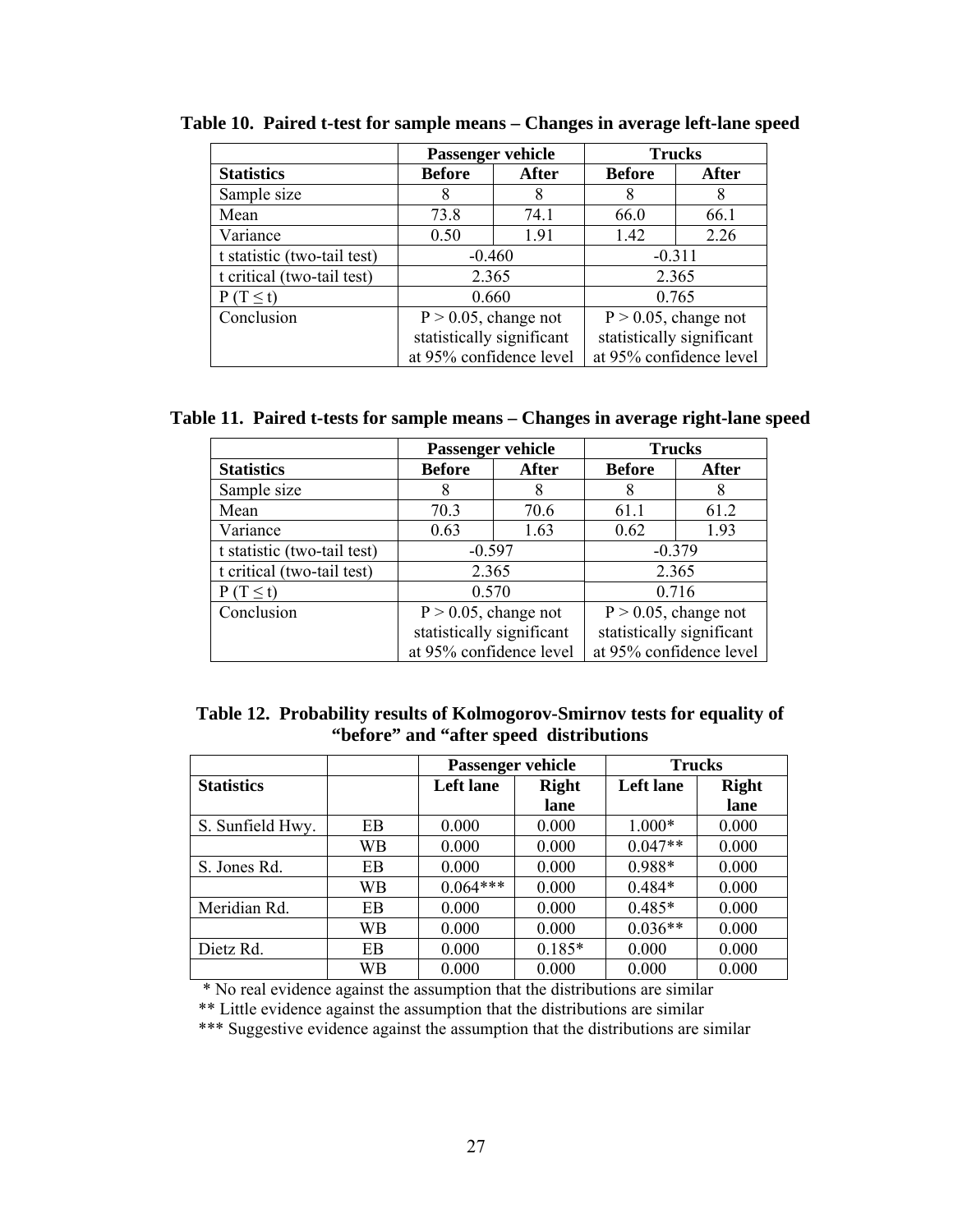Table 12 adds to the analysis results of Kolmogorov-Smirnogv goodness of fit tests that were conducted to assess whether the "before" and "after" distributions for each site could be considered identical. This test, which was conducted using the Matlab software, analyzes differences between the cumulative probability distributions of the two datasets being compared. Because of the significantly different speed distributions obtained for passenger vehicles and trucks, separate tests were conducted for each vehicle type.

The test results generally indicate that the observed "before" and "after" speed distributions extracted from the tube counter data cannot be considered identical, with a few exceptions, primarily for the left-lane truck speed distributions. These results generally correspond to what can be inferred by looking at the differences between the distributions illustrated in Figures 16 and 17. However, the inability to conclude that the "before" and "after" distributions are from a same underlying distribution does not constitute in this case a proof of the effectiveness of the proposed "Keep Right Pass Left – It's the Law" signs.

A close examination of the distributions illustrated in Figure 16 and 17 indicates that the variations in speed distributions that are causing the tests to reject the hypothesis of a single distribution may not be related to the tested sign replacement. For many sites, there are no notable variations in the proportion of low-speed passenger car or truck traffic on the left freeway lane. In one case, for westbound traffic at the Dietz Rd. overpass, higher proportions of slow passenger cars and trucks are even observed during the "after" period than the "before" period. In an ideal situation, reductions in the proportion of slow left-lane traffic should have been observed at all sites. Similarly, a reduction in the proportion of slow left-lane traffic should be accompanied by an increase in the proportion of slow right-lane traffic. Again, while sites show such an increase, other sites show a contradicting reduction in right lane slow traffic as well. This suggests that changes in general traffic conditions not necessarily related to the signs being tested may be behind the observed changes. Since the expected changes are not consistently observed, there is again no conclusive evidence regarding the effectiveness of the proposed "Keep Right Pass Left – It's the Law" signs in altering traffic behavior.

### **5.2 Video Data Analysis**

Table 13 summarizes key statistics for the passing events that were extracted from the collected traffic videos at each study site. As indicated, 150 events were identified for each site. The only exception is for the eastbound traffic at the South Jones Road overpass, for which no passing events were extracted. For this site, a lane closure located less than a mile downstream of the study site significantly affected traffic behavior around the overpass during the "before" period. Because of this effect, no valid comparisons could be made between the data collected during the "before" and "after" periods.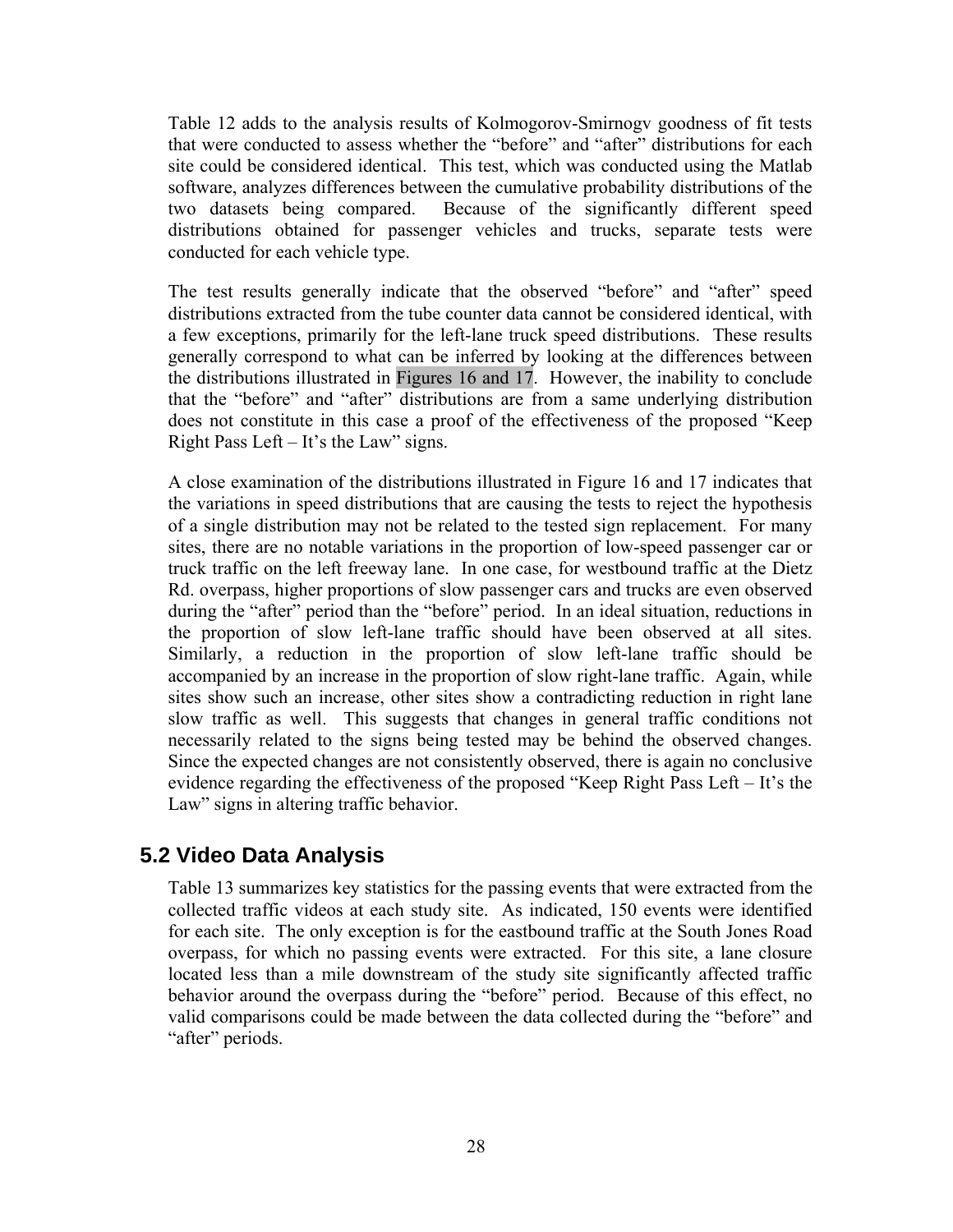|                                                       |               | South<br><b>Sunfield Hwy</b> |           | <b>South Jones</b><br>Rd |       | Meridian Rd |       | Dietz Rd |       |
|-------------------------------------------------------|---------------|------------------------------|-----------|--------------------------|-------|-------------|-------|----------|-------|
|                                                       |               | EB                           | <b>WB</b> | EB                       | WВ    | EB          | WВ    | EB       | WВ    |
| Number of<br>passing events                           |               | 150                          | 150       | n/a                      | 150   | 150         | 150   | 150      | 150   |
| Observation<br>interval (min)                         | <b>Before</b> | 33:37                        | 26:00     | n/a                      | 33:05 | 25:34       | 17:15 | 19:47    | 25:40 |
|                                                       | After         | 36:00                        | 37:21     | n/a                      | 30:48 | 26:22       | 20:00 | 24:42    | 30:40 |
| Events with<br>passenger car<br>as passing<br>vehicle | <b>Before</b> | 97%                          | 98%       | n/a                      | 95%   | 98%         | 96%   | 96%      | 95%   |
|                                                       | After         | 97%                          | 96%       | n/a                      | 99%   | 97%         | 97%   | 97%      | 99%   |
| Events with<br>passenger car<br>as passed<br>vehicle  | Before        | 47%                          | 56%       | n/a                      | 52%   | 54%         | 63%   | 65%      | 65%   |
|                                                       | After         | 54%                          | 59%       | n/a                      | 51%   | 59%         | 63%   | 62%      | 58%   |

**Table 13. Summary of Extracted Passing Events**

As explained earlier, a passing event was defined for this project as instances in which a single vehicle or group of vehicles were found to be traveling on the left lane. Groups of vehicles were considered as single passing events as there were often no means of determining whether the following vehicles within the group were being held up by the lead vehicle. As indicated, the extraction of 150 passing events typically required the processing of between 17 and 34 minutes of video from each site. For most sites, a relatively similar length of video needed to be processed for the "before" and "after" periods, indicating that generally similar traffic conditions were recorded at each site.

Virtually all identified passing events at each site are events in which the lead passing vehicle is a passenger vehicle. Only 1 to 4% of identified passing events at each study site feature a commercial truck as the lead passing vehicle. The data of Table 13 further indicate that between 47 and 65% of passing events involve the passing of passenger vehicles on the right lane, with the remaining cases involving the passing of a truck. This is reflective of both the fact that the traffic observed at each site includes a significant proportion of trucks, as shown earlier in Figure 10, and the fact that trucks tend to travel at lower speeds than passenger as a result of prevailing speed limit regulations.

#### *5.2.1 Proportion of Unlawful Left Lane Events*

The first analysis on left-lane usage that was conducted on the video data compared the proportions of unlawful passing events identified at each site for the "before" and "after" study periods. The primary results of this analysis are shown in Figures 18. As indicated, typically between 11 and 21% of all extracted passing events at each site during both survey periods were categorized as unlawful left-lane uses. This corresponds to between 17 and 32 unlawful events per 150 extracted events. The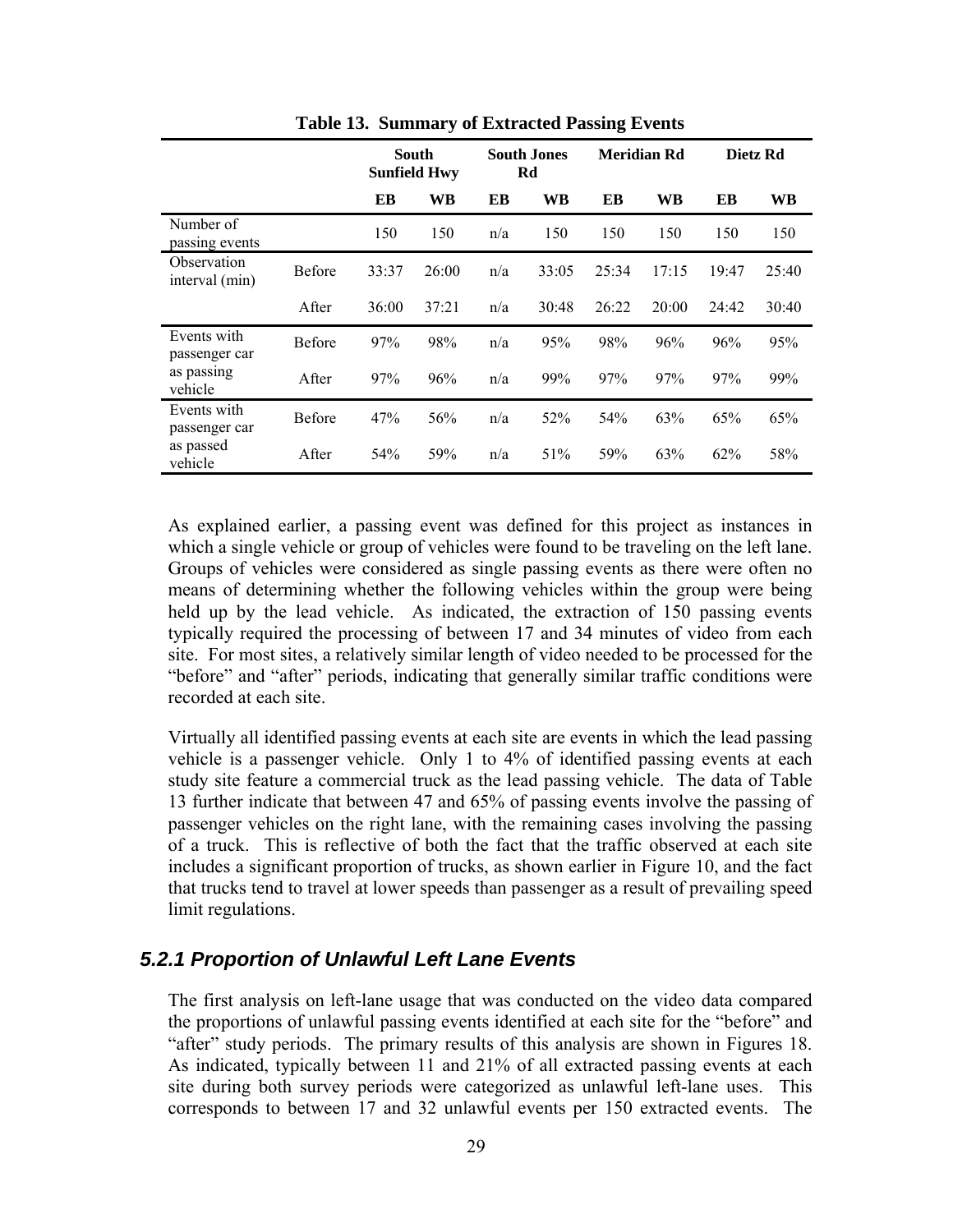more important observation is however the fact that the replacement of "Slower Traffic Keep Right" signs by "Keep Right Pass Left – It's the Law" signs does not appear to have any impact on traffic behavior. While a reduction in the proportion of unlawful events is observed at some sites, increases are observed at other. These results are consistent with the trends observed from the tube counter data. As further indicated in Table 14, while a comparison of the average proportion of passing events extracted across all sites during "before" and "after" periods reveals a slight reduction in unlawful events in the "after" period (25.9 to 23.6 unlawful events per 150 extracted events), a paired t-test reveals once again that the observed change is not statistically significant.

![](_page_35_Figure_1.jpeg)

**Figure 18. Proportion of invalid passing events** 

|                             | Invalid events per 150<br>passing events             |       |  |  |
|-----------------------------|------------------------------------------------------|-------|--|--|
| <b>Statistics</b>           | <b>Before</b>                                        | After |  |  |
| Sample size                 |                                                      |       |  |  |
| Mean                        | 25.9                                                 | 23.6  |  |  |
| Variance                    | 10.5                                                 | 39.0  |  |  |
| t statistic (two-tail test) | 0.792                                                |       |  |  |
| t critical (two-tail test)  | 2.447                                                |       |  |  |
| $P(T \le t)$                | 0.458                                                |       |  |  |
| Conclusion                  | $P > 0.05$ , change not                              |       |  |  |
|                             | statistically significant<br>at 95% confidence level |       |  |  |
|                             |                                                      |       |  |  |

**Table 14. Paired t-tests for sample means – Total number of invalid events**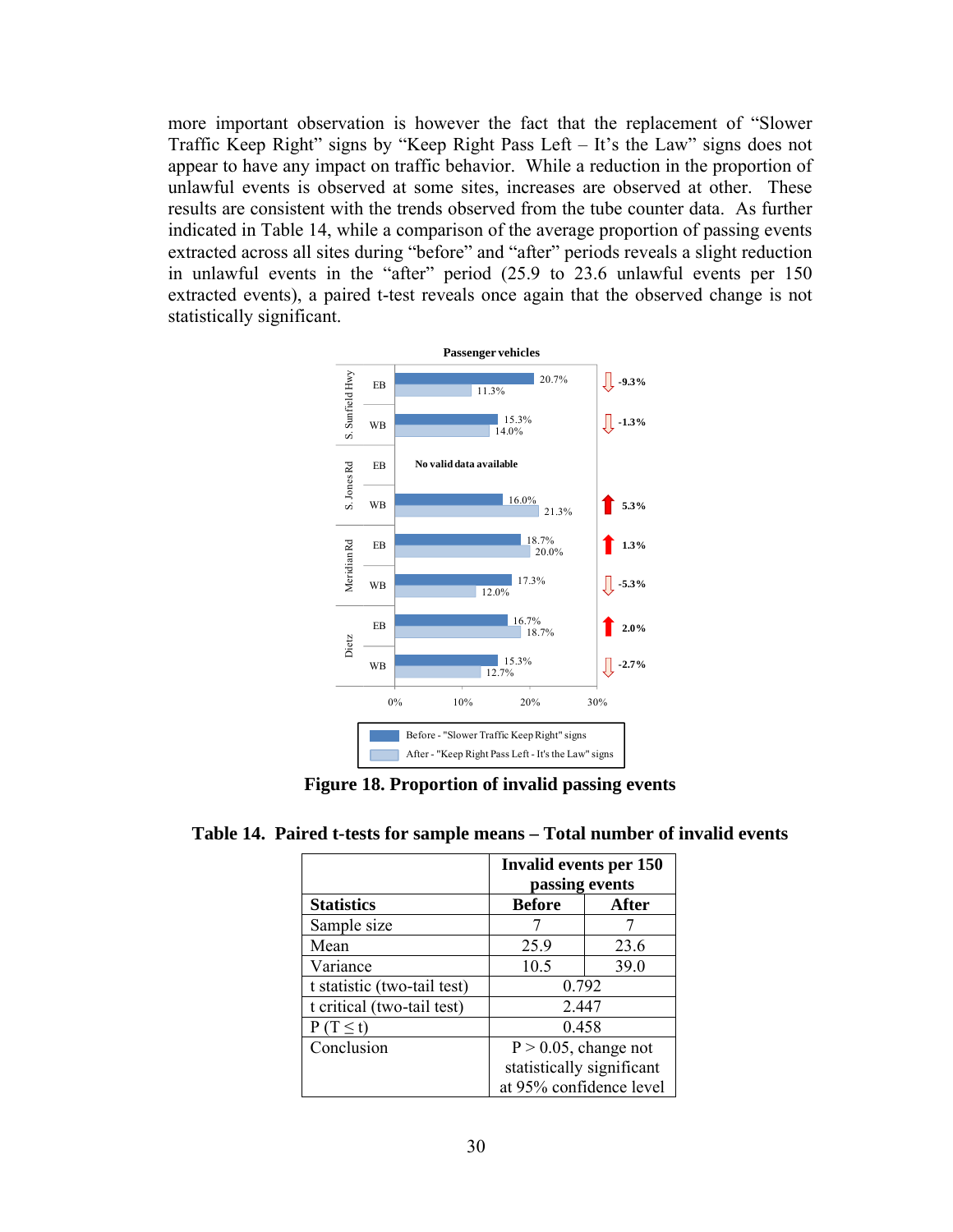Figure 19 and Table 15 provide a more detailed look at the extracted unlawful events by specifically comparing events in which vehicles were found to be hanging on the left lane and events in which left-lane vehicles were being passed on their right side. Similar to previous analyses, the data of Figure 19 and statistical tests reported in Table 15 indicate no clear trend following the test sign replacement.

![](_page_36_Figure_1.jpeg)

**Figure 19. Comparison of event occurrences with vehicles hanging on left lane and vehicles being passed on the right** 

|                             | <b>Vehicles hanging on</b><br>left lane per 150<br>passing events |                           | <b>Vehicles passed on</b><br>right per 150 passing<br>events |       |  |
|-----------------------------|-------------------------------------------------------------------|---------------------------|--------------------------------------------------------------|-------|--|
| <b>Statistics</b>           | <b>Before</b>                                                     | After                     | <b>Before</b>                                                | After |  |
| Sample size                 |                                                                   |                           |                                                              |       |  |
| Mean                        | 24.3                                                              | 21.4                      | 1.57                                                         | 2.14  |  |
| Variance                    | 9.2                                                               | 47.6                      | 2.29                                                         | 3.48  |  |
| t statistic (two-tail test) | 1.031                                                             |                           | $-0.703$                                                     |       |  |
| t critical (two-tail test)  | 2.447                                                             |                           | 2.447                                                        |       |  |
| $P(T \le t)$                | 0.343                                                             |                           | 0.508                                                        |       |  |
| Conclusion                  | $P > 0.05$ , change not                                           |                           | $P > 0.05$ , change not                                      |       |  |
|                             |                                                                   | statistically significant | statistically significant                                    |       |  |
|                             | at 95% confidence level                                           |                           | at 95% confidence level                                      |       |  |

**Table 15. Paired t-tests for sample means – Types of invalid events**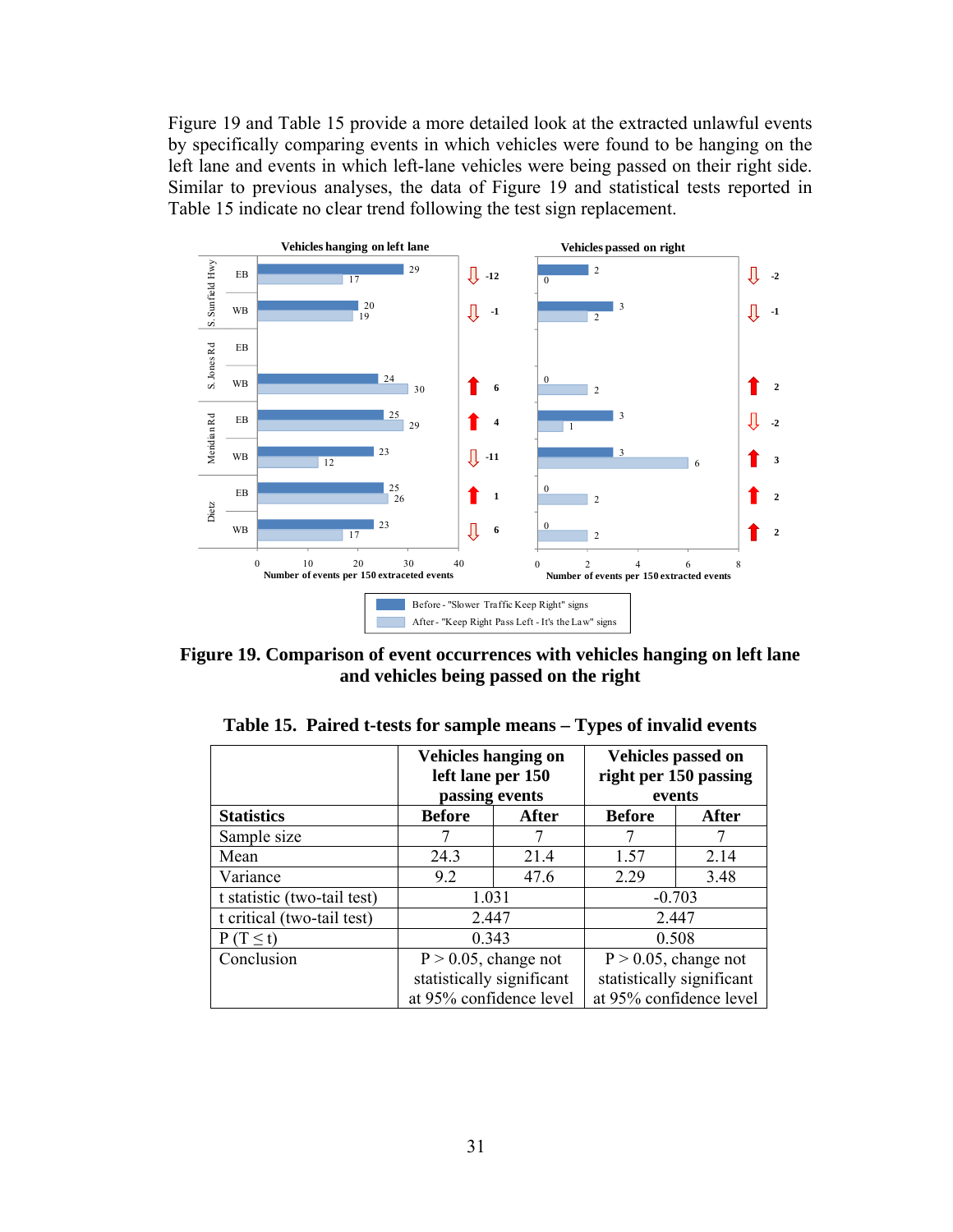#### *5.2.2 Left-Lane Vehicle Groupings*

A second analysis looked at left-lane vehicle groupings. This analysis was conducting on the basis that a decrease in the number or size of vehicle groupings could be an indication of a reduction in the number of slow moving vehicles blocking other traffic on the left lane. The main results of the data compilations that were conducted as part of this analysis are shown in Figure 20. In the figure, the diagram on the left compares the number of groupings of two or more vehicles observed at each site during the "before" and "after" study periods, while the diagram on the right compares the total number of vehicles being potentially held up within each group. In each case, the number of vehicles being held up was determined by simply compiling the number of vehicles in each grouping while ignoring the lead vehicle. As an example, consider the case of shown in Figure 21. This example shows a group of 3 vehicles passing a single vehicle on the right. In this case, two vehicles would be assumed to be potentially held up by the lead vehicle of the group.

Similar to previous compilations, the data of Figure 20 again indicate no clear trend resulting from the installation of "Keep Right Pass Left – It's the Law" signs. While some sites show a reduction in the number of left-lane vehicle groupings or in the total number of vehicles being potentially held up by other left-lane traffic, other sites show an increase in either or both statistics. This lack of trend is again confirmed by statistical tests. As indicated in Table 16, while a compilation of statistics across all survey sites indicate an overall reduction in the number of groupings (55.0 to 54.6 groupings per 150 events) and number of vehicles potentially being help up in a group (133.6 to 114.1 vehicles per 150 events), these reductions are not statistically significant when considering the stochastic variability of the collected data.

![](_page_37_Figure_3.jpeg)

**Figure 20. Left lane vehicles groupings**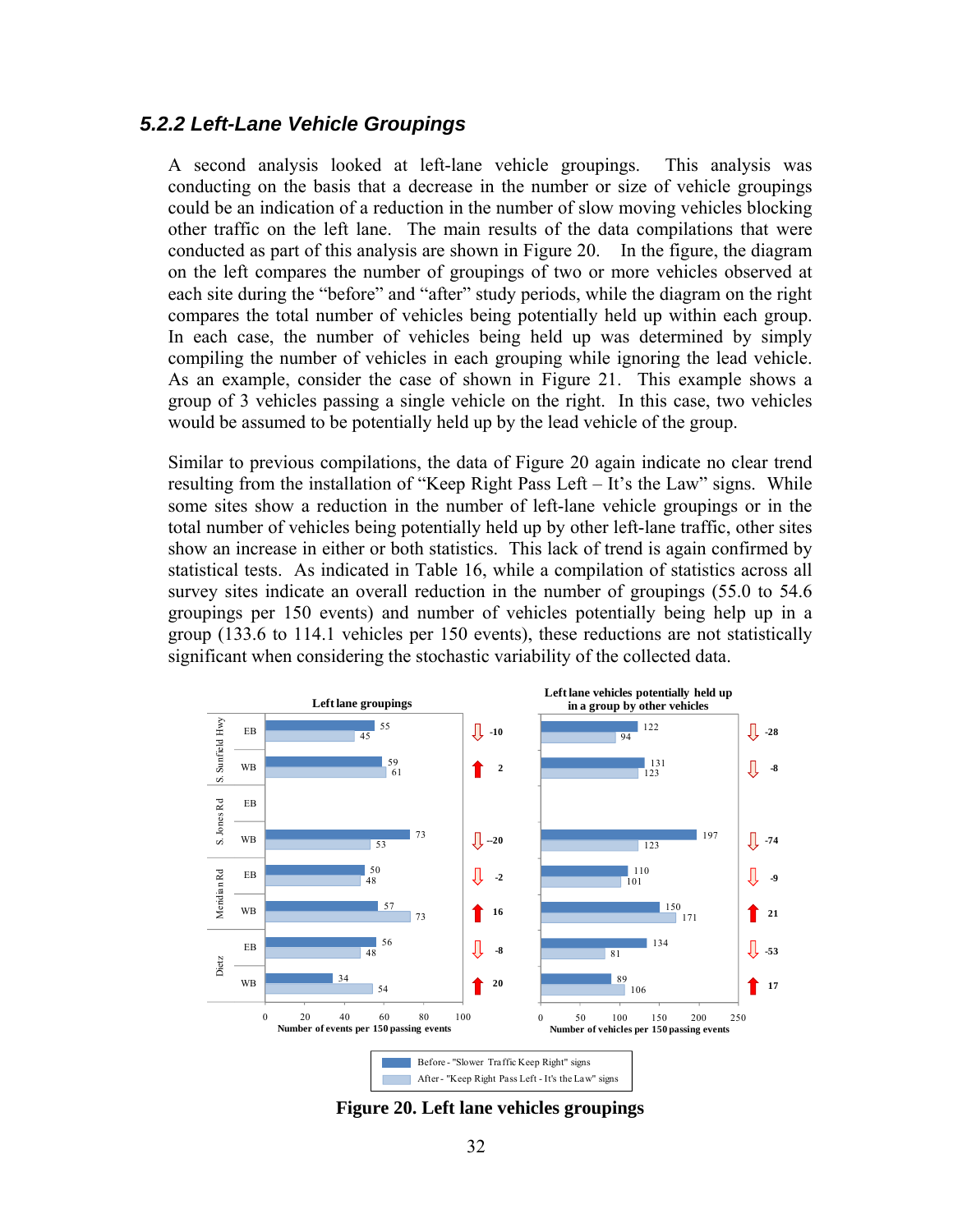![](_page_38_Picture_0.jpeg)

**Figure 21. Left-lane grouping analysis example** 

|  |  |  | Table 16. Paired t-tests for sample means - Left-lane vehicle groupings |  |  |  |
|--|--|--|-------------------------------------------------------------------------|--|--|--|
|--|--|--|-------------------------------------------------------------------------|--|--|--|

|                             | <b>Number of groupings</b><br>of two or more<br>vehicles on the left<br>lane, per 150 passing<br>events |                           | <b>Number of left-lane</b><br>vehicles potentially<br>held up by other<br>vehicles, per 150<br>passing events |       |  |
|-----------------------------|---------------------------------------------------------------------------------------------------------|---------------------------|---------------------------------------------------------------------------------------------------------------|-------|--|
| <b>Statistics</b>           | <b>Before</b>                                                                                           | After                     | <b>Before</b>                                                                                                 | After |  |
| Sample size                 |                                                                                                         |                           |                                                                                                               |       |  |
| Mean                        | 55.0                                                                                                    | 54.6                      | 133.6                                                                                                         | 114.1 |  |
| Variance                    | 135.3                                                                                                   | 93.6                      | 1155.6                                                                                                        | 855.5 |  |
| t statistic (two-tail test) | 0.079                                                                                                   |                           | 1.462                                                                                                         |       |  |
| t critical (two-tail test)  | 2.447                                                                                                   |                           | 2.447                                                                                                         |       |  |
| $P(T \le t)$                | 0.940                                                                                                   |                           | 0.194                                                                                                         |       |  |
| Conclusion                  | $P > 0.05$ , change not                                                                                 |                           | $P > 0.05$ , change not                                                                                       |       |  |
|                             |                                                                                                         | statistically significant | statistically significant                                                                                     |       |  |
|                             | at 95% confidence level                                                                                 |                           | at 95% confidence level                                                                                       |       |  |

An interesting observation from the analysis of passing events is that virtually all events deemed invalid involve vehicles traveling on the left lane above the speed limit. If it is assumed that only left-lane vehicles forced to travel below the speed limit are being held up by other traffic, it could then be argued that virtually no vehicles are technically being held up by other traffic while traveling on the left lane. Within this context, while there would certainly be benefits of reducing instances in which slow left-lane vehicles are holding up other left-lane traffic, such as reductions in the number of vehicles being passed on the right or tailgating events from frustrated motorists, improvements in lane usage may potentially lead to increases in average freeway speeds. As average traffic speeds are already slightly above the posted speed limit, a further increase in average traffic speed could lead to increased safety concerns related with the higher traffic speeds.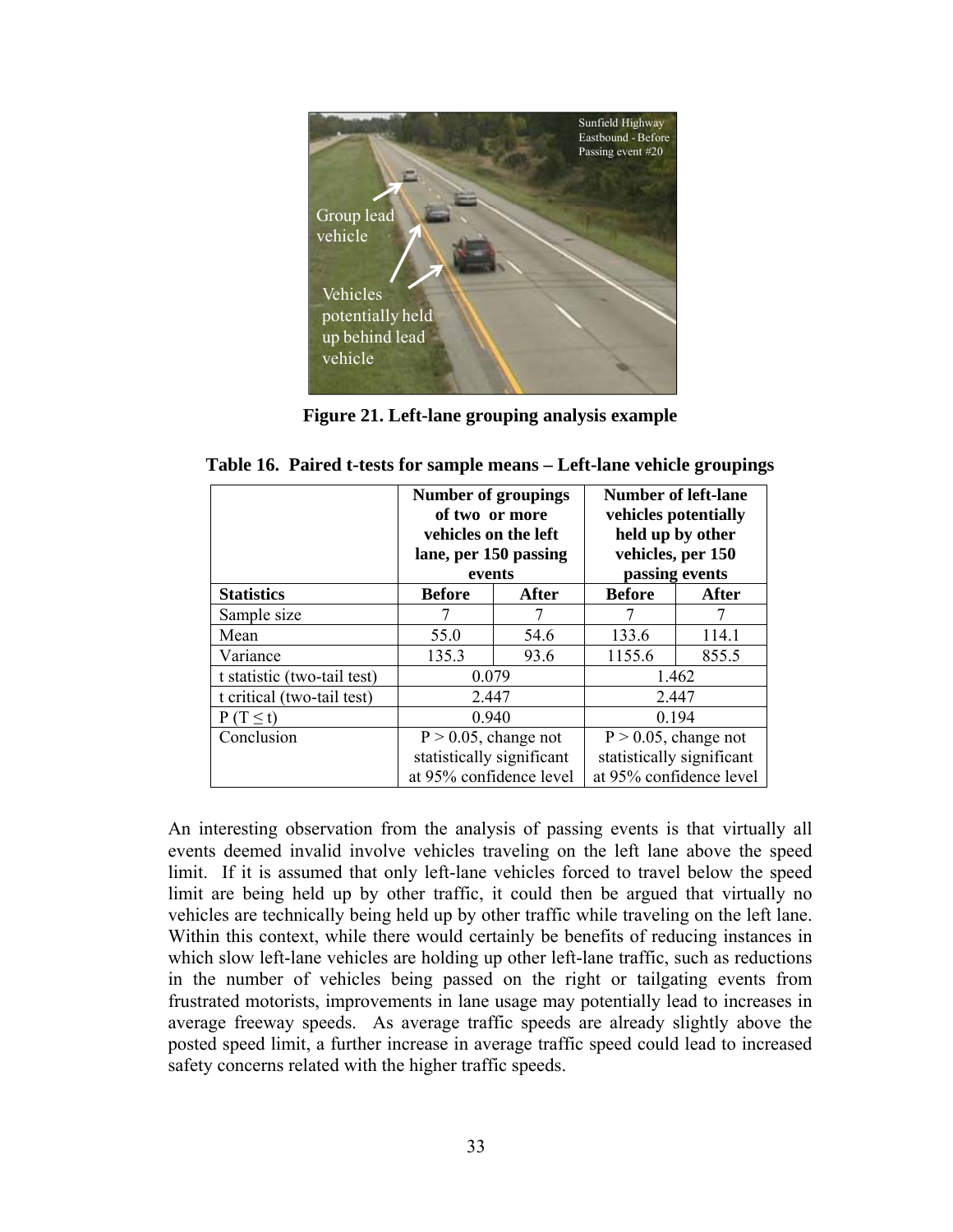# **6 Conclusions**

The purpose of the study detailed in this report was to assess whether replacing current "Slower Traffic Keep Right" signs by "Keep Right Pass Left – It's the Law" signs within the normal post-interchange sign sequence of two-lane rural freeway sections would provide an effective way of enticing drivers to stay on the right lane when not passing other vehicles. To evaluate the effectiveness of this proposed sign replacement, a "before/after" study was conducted in which traffic behavior was first observed at a few sites with the existing sign in place and then observed again at the same sites following installation of the proposed sign.

To conduct the desired analyses, data about traffic behavior was collected through the use of tube counters and video cameras. Tube counters were used to collect information about lane usage and typical travel speed distributions in each lane, while video cameras were used to collect specific information about individual passing events. Potential changes in traffic behavior between the two survey periods were then assessed by comparing changes in the proportion of vehicles using the left freeway lane at each study site, the proportion of left-lane vehicles traveling below speed limit, the distribution of observed vehicle speeds on each traffic lane, the proportion of left-lane utilization events judged unlawful, and the number and size of left-lane vehicle groupings.

Results of the analyses lead to the conclusion that no clear trend regarding potential changes in traffic behavior can be associated with the tested sign replacement. While the comparison of data between the "before" and "after" survey periods often indicated changes in traffic behavior, statistical tests generally indicated that these changes were not significant when considering the observed variability of the collected information. In particular, while some sites showed potential improvements, other sites often showed contrary trends. This means that the proposed sign replacement, when considered without any other measures, is likely ineffective in altering traffic behavior with respect to left lane usage.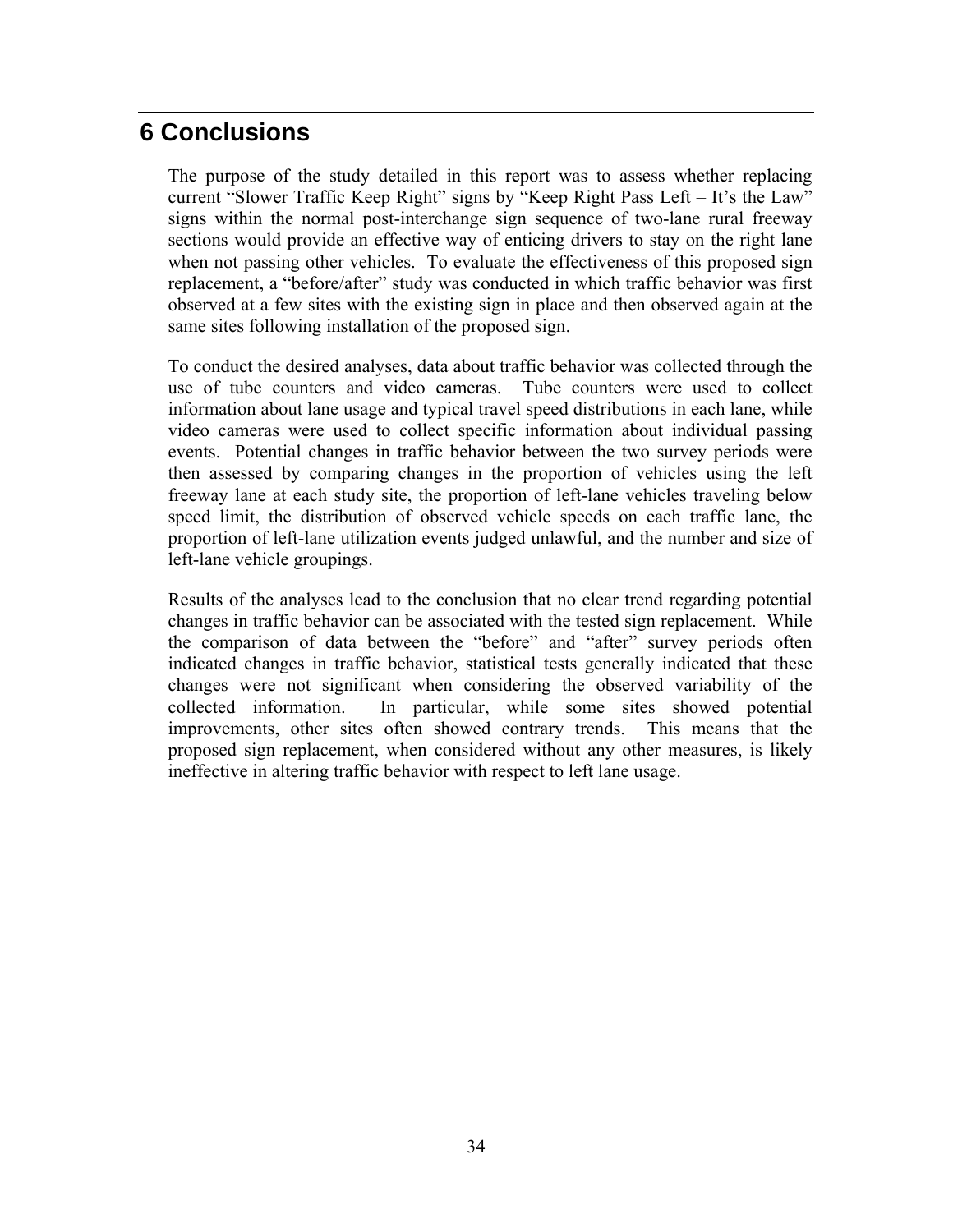# **7 Recommendations**

The analyses conducted in this report provided no clear indication that the simple replacement of existing "Slower Traffic Keep Right" signs by "Keep Right Pass Left – It's the Law" signs would have any significant impact on traffic behavior. For this reason, it is recommended that the existing signs be kept in place.

One particular element that may explain the lack of response of motorists to the tested sign may be that drivers generally pay no attention to signs reminding them to drive on the right lane when not passing other vehicles, whatever the sign is. This can be explained by the fact that police agencies do not actively enforce unlawful lane usage. Within this context, a potentially effective way of reducing unlawful left-lane usage may be to conduct some targeted enforcement. For instance, warnings or tickets could be issued to motorists holding up other traffic on the left lane for no apparent reasons. However, while such an enforcement campaign may positively affect traffic behavior, it may also divert valuable police resources from more important traffic issues. The potential benefits associated with the execution of such a campaign would therefore need to be carefully weighted against its potential costs.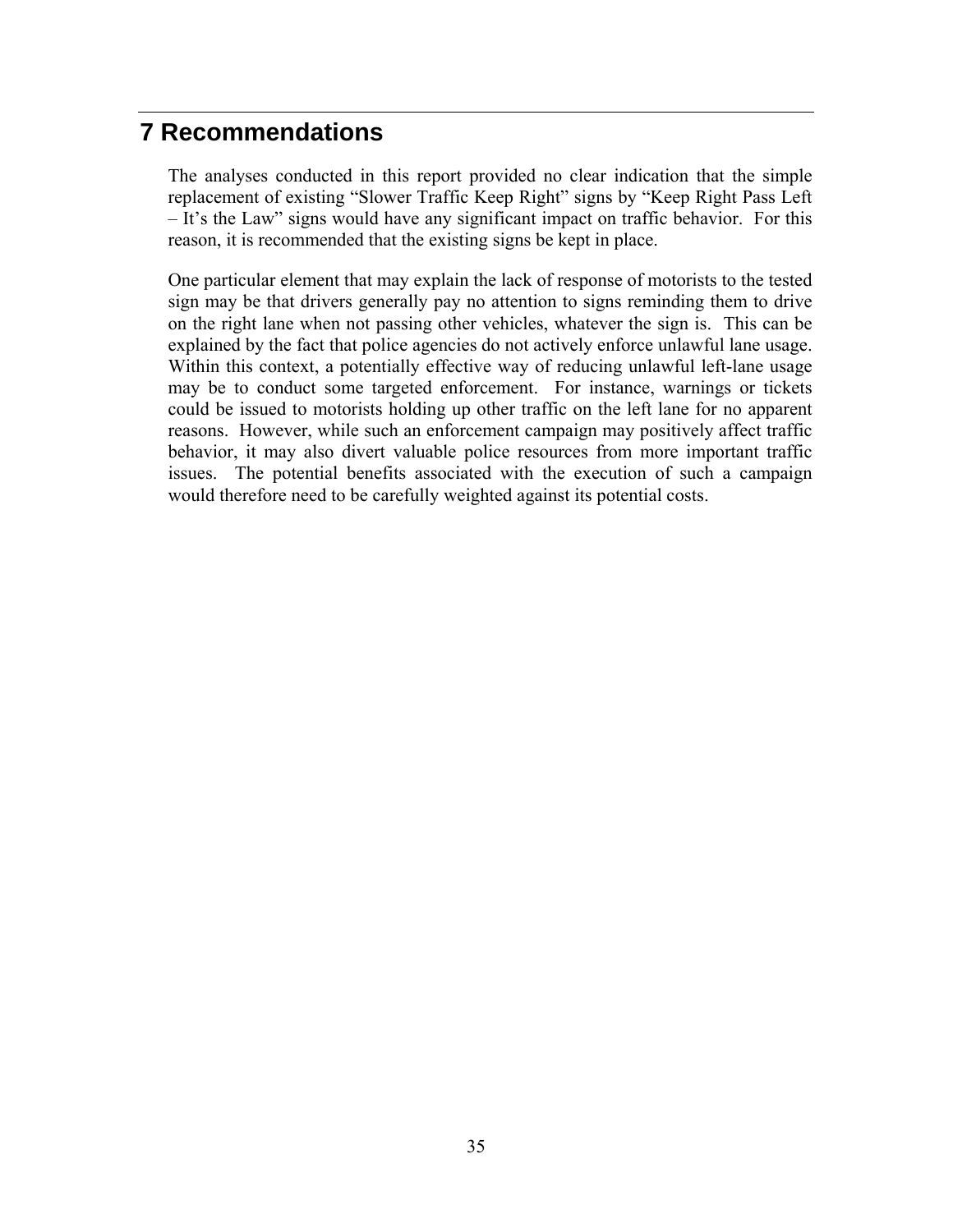# **Acknowledgements**

The authors would first like to Mark Bott, who was the project manager for this project at the Michigan Department of Transportation. Thanks are also extended to Roger Smith and Dolores Drouillard, both from the Michigan Department of Transportation as well, who assisted with the tube data collection.